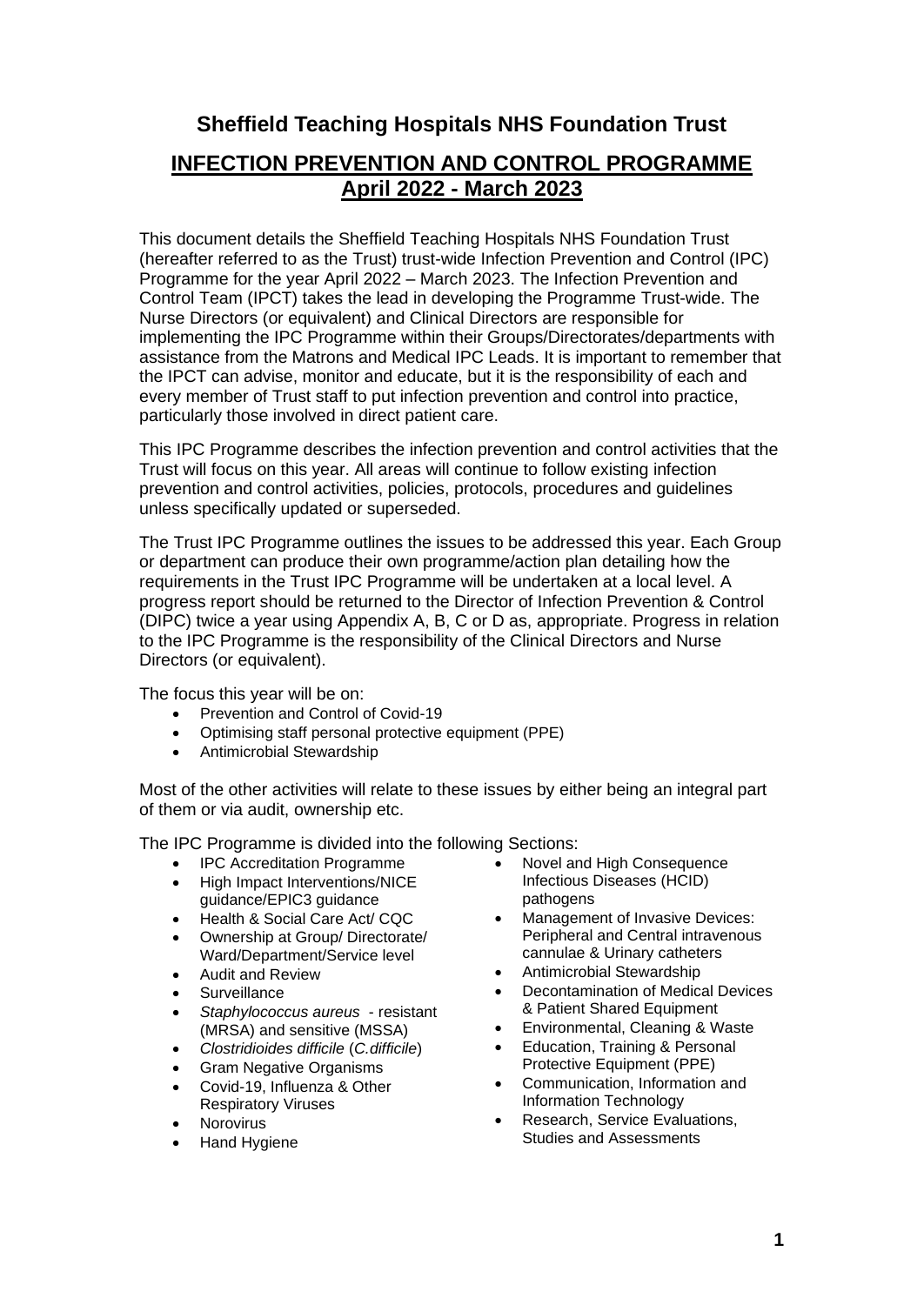## **1. Infection Prevention and Control Accreditation**

- 1.1 The Infection Prevention and Control (IPC) Accreditation Programme will continue to be the main means by which infection prevention and control practice is optimised and assessed throughout the Trust. The Accreditation standards include hand hygiene, cleanliness and application of the High Impact Interventions (HII)s within the Department of Health (DH) Saving Lives<sup>1</sup> toolkit, including appropriate audits and actions following external reviews.
- 1.2 All in-patient wards should achieve Accreditation initially and then keep up to date with the rolling programme of audits thereafter. Formal Re-accreditation should take place annually.
- 1.3 All non-ward based departments including inpatient, out-patient and day-case areas should achieve Accreditation initially and then keep up to date with the rolling programme of audits thereafter. Formal Re-accreditation should take place annually.
- 1.4 All community based services should achieve Accreditation initially and then keep up to date with the rolling programme of audits thereafter. Formal Reaccreditation should take place annually.
- 1.5 The Accreditation Programme will continue to include the High Impact Intervention on Prevention of Surgical Site Infection as a key element of the Trusts plan to reduce surgical site infections.
- 1.6 All areas will use the most recent version of the relevant Accreditation Programme
- 1.7 Where wards/departments/community based services do not achieve compliance with any particular standard they will take action as appropriate and re-audit as required within the Accreditation Programme
- 1.8 All wards/departments/community based services will submit their Accreditation audit scores to the IPCT. The IPCT will upload the results onto a central database. This data will be used for the initiatives described in sections 1.11 to 1.19 and therefore it is extremely important that wards/departments/community based services submit data in a timely manner.

[Acute Area audit score submission form](http://nww.sth.nhs.uk/NHS/InfectionControl/AuditTools/Audit%20Score%20Return%20Form.xlsx) [Community Services audit score submission form](http://nww.sth.nhs.uk/NHS/InfectionControl/AuditTools/Community%20Audit%20Score%20Return%20Form.xlsx)

- 1.9 All audit scores should be submitted to the IPCT in as near to real time as possible i.e. within few days of the audit being undertaken
- 1.10 The results of all Accreditation audits should be submitted including the initial audits undertaken each month, which may or may not show optimal compliance, plus any follow up audits. This will help to show progression and that practice is being monitored appropriately and audit findings responded to. Where appropriate, action plans to address any non-compliant audits should be developed by the clinical teams.
- 1.11 The IPCT will undertake a six-monthly review of how wards/departments/ community based services are progressing towards Re-accreditation. This will include a check of the completeness or otherwise of the submission of audit scores as detailed in sections 1.8 to 1.10 including submission of the quarterly Antimicrobial prescribing audits completed by ward based medical staff. The aim will be to undertake most of this activity outside of the busy winter period. Where a review falls during the busy winter period, some delay may occur but the review will be undertaken as soon as possible as work load allows.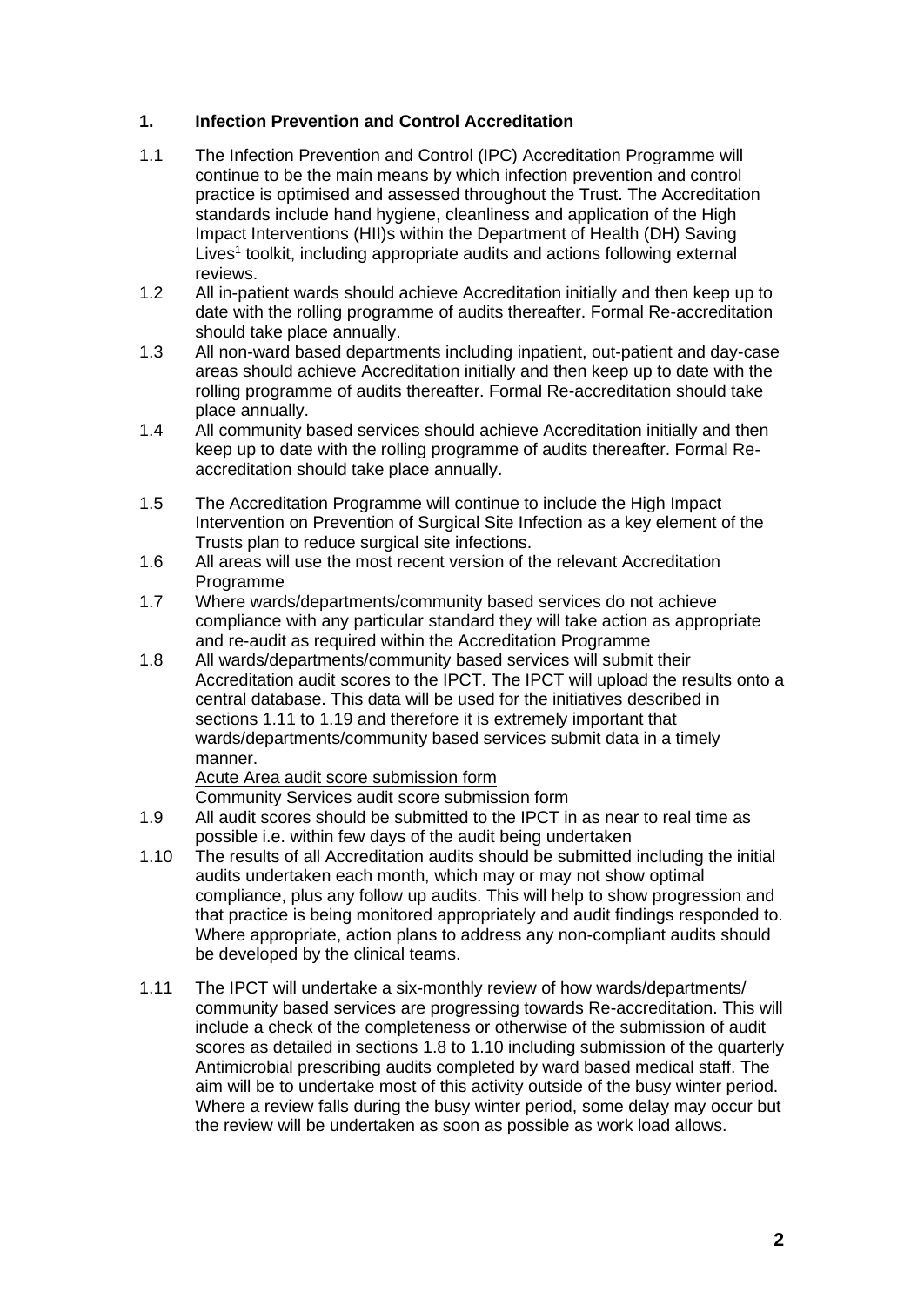1.12 The IPCT will compile Accreditation Status Reports for both acute and community based services. These reports will code wards/departments/ community based services as follows:

White - 12 or less months since last accreditation

Green – 13 - 15 months since last accreditation, or new to programme Amber - 16-18 months since last accreditation

Red - 19 or more months since last accreditation or has never accredited

Engagement Concern – Where there is concern regarding on-going commitment to IPC Accreditation, regardless of when the ward/area last Accredited

- 1.13 The Accreditation Status Reports will be sent out quarterly to Nurse Directors, Deputy Nurse Directors, Lead Nurses, Matrons, Ward Managers and IPC Leads in non-ward based departments and services
- 1.14 The IPC Committee will receive the current Accreditation Status Reports for consideration at their quarterly meetings
- 1.15 The JICT will receive the current Accreditation Status Reports for consideration at their bi-monthly meetings
- 1.16 The Professional Assurance Committee will receive the current Accreditation Status Reports for consideration at their monthly meetings
- 1.17 Areas not progressing satisfactorily will be subject to the agreed escalation process. This will involve reporting to the Lead IPC Nurse, Lead Nurse for Quality and Practice Development, Deputy Chief Nurse and Chief Nurse depending on the degree and persistence of non-compliance. Key stages of the escalation process are
	- Where records suggest Accreditation is likely to lapse, there is contact with the Ward/Department/Service Manager from a named IPC Nurse Specialist at the time re-Accreditation is due, requesting an action plan within 10 days
	- Monitoring of progress against the proposed action plan
	- Contact with the Matron/Service Lead for an area from the Lead IPC Nurse at 15 months since last Accreditation, with an urgent request for an action plan for recovery
	- Contact with the Deputy Nurse Directors for an area from the Lead IPC Nurse at 16 months since last Accreditation, with an urgent request for an action plan for recovery
	- Meeting with the Trust Chief Nurse/Deputy Chief Nurse/Lead Nurse for Quality and Practice Development to discuss lack of progress and agree a clear action plan to achieve re-Accreditation.
	- Any concerns about progress with Antimicrobial Prescribing audits will be escalated by the Antimicrobial Stewardship Team via the Directorate Medical Antibiotic Champions. The Accreditation Status Reports will note missing Antimicrobial Prescribing audits and any implications for Accreditation.
- 1.18 The Engagement Concern flag is now an embedded feature of the Accreditation Programme. An Engagement Concern flag will be used to highlight any area that appears not to be fully engaged with Accreditation despite the IPCT's best efforts to support them. In such an area, Accreditation is not likely to be providing the level of assurance required around infection prevention and control practices. An Engagement Concern flag will be added to a ward/ department/community service as a result of the escalation process described above and may also be applied in other circumstances in advance of an actual lapse in Accreditation. For example, an Engagement Concern flag will be added for any area on *C. difficile* alert with no satisfactory improvement in audit scores several weeks into the alert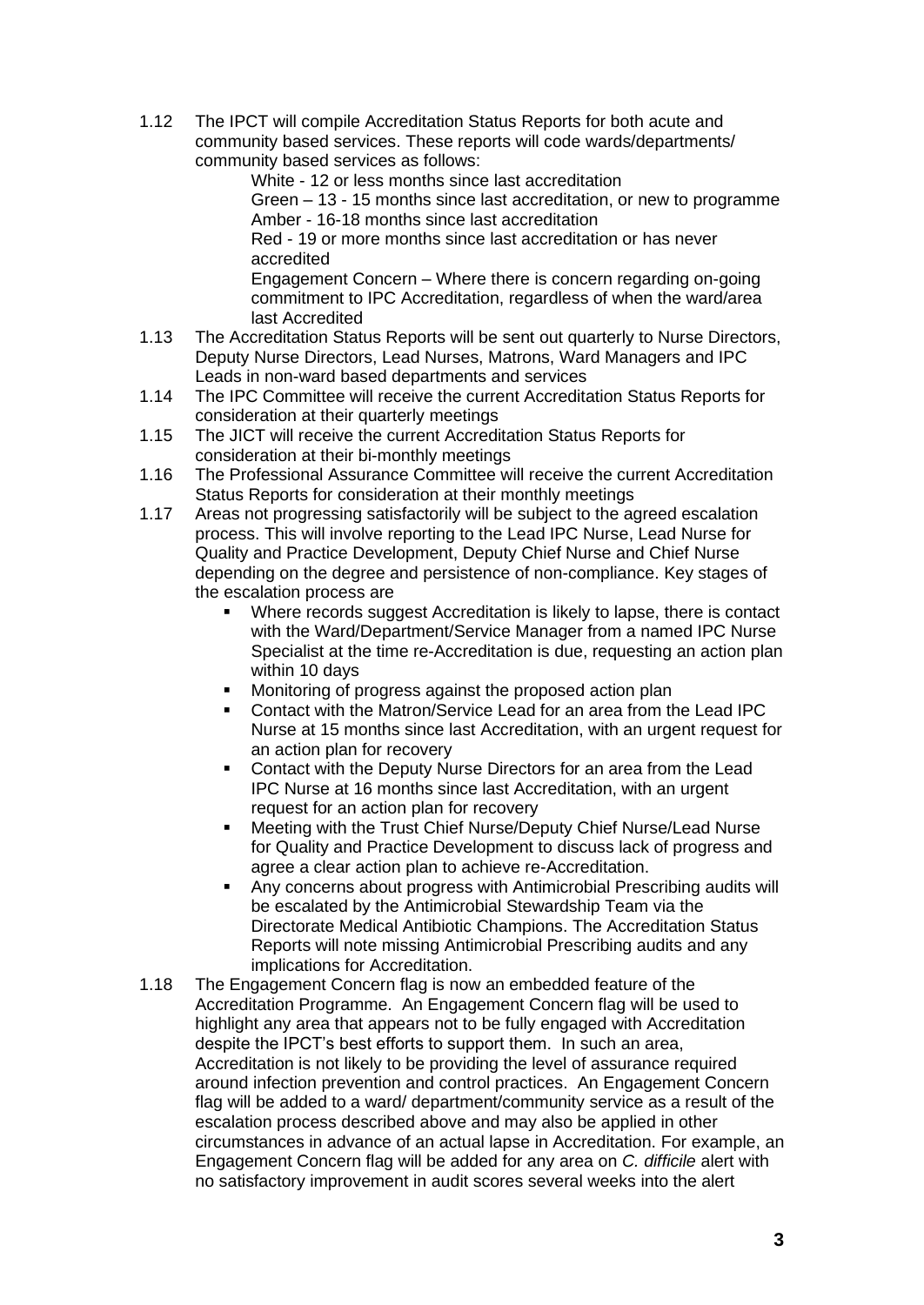situation. Other examples of situations that will attract an Engagement Concern flag are if an area:

- does not submit Accreditation data in a timely way
- does not submit the required Accreditation data consistently or submits data that does not provide assurance of the correct standards being achieved
- does not engage fully with antimicrobial prescribing audit
- does not engage fully with mattress audits commissioned by STH
- does not support its Infection Prevention & Control Link Worker to attend the minimum number of Link Worker Updates/Forum meetings during the year, which would delay Accreditation.

Adding an Engagement Concern flag confirms an Engagement Concern that has already been highlighted with a ward/department/community service and escalates these concerns for further support and resolution. Engagement Concern alerts are discussed quarterly at the Trust Healthcare Governance Committee.

- 1.19 Where progress towards Accreditation is slow due to IPCT availability issues (either in undertaking audits or reviewing Accreditation paperwork), this will be brought to the attention of the Lead IPC Nurse by the area/department concerned. If problems persist the area/department can contact the DIPC or Deputy Chief Nurse/Lead Nurse for Quality and Practice Development.
- 1.20 When the IPCT undertakes reviews on wards/departments/services following the detection of clusters of infection, the progress in respect of Accreditation will be investigated and form part of the outbreak report
- 1.21 The IPC Accreditation status of the ward/department/service will continue to form part of the Trust quality/assurance assessment via Quest.
- 1.22 The IPCT will update and publish the Acute and Community Accreditation Programmes. Updates being explored during 2022/23 will be:
	- Evaluating the scoring systems for the Accreditation audits and determining an improved quantitative and transparent approach
	- Introducing peer review audits within the Accreditation Programme with the aim of providing increased confidence in the current process and allow the sharing of good practice
	- Transferring the Accreditation Programme on to the Quest platform with the aim of providing increased transparency of data and ease of compliance monitoring
- 1.23 The IPCT will continue to include an annual water outlet inventory in the updated IPC Accreditation Programmes. The aim is to replace these audits by incorporating quarterly water usage assessments in clinical areas onto Quest in the coming year

#### **2. High Impact Interventions<sup>1</sup> /Saving Lives<sup>2</sup> /NICE Infection Prevention & Control Guidance, 3, 4, 5/EPIC3 National Evidence Based Guidelines for preventing HCAI<sup>6</sup>**

- 2.1 The Infection Prevention Society High Impact Interventions<sup>1</sup> and Saving Lives<sup>2</sup> toolkits will be applied at both a trust-wide & directorate level, as appropriate
- 2.2 Application and audit of the High Impact Interventions will be via the IPC Accreditation Programme
- 2.3 NICE infection prevention and control guidance<sup>3, 4, 5</sup> will be implemented via the IPC Programme and IPC Accreditation Programme.
- 2.4 EPIC3 guidelines $6$  will be implemented via the IPC Programme and IPC Accreditation Programme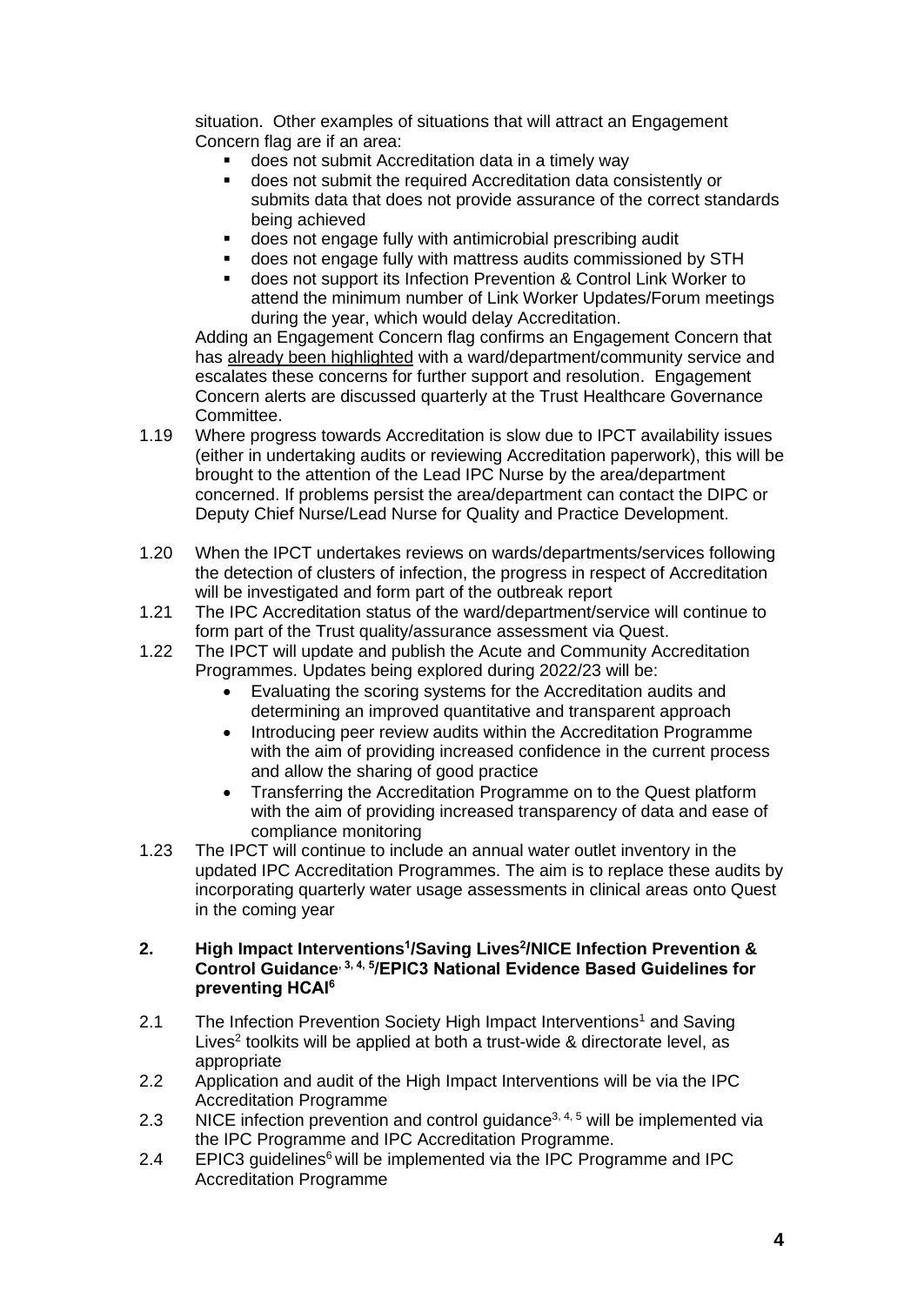- 2.5 To strengthen continuous quality improvement and learning, the IPCT will include topical infection prevention and control issues, learning points from root cause analyses and feedback of audit and surveillance results as part of the monthly IPC Bulletin.
- 2.6 The Trust will continue to progress the use of safer sharps devices. The prime responsibility for this lies with the 'Medical Sharps Group' who report to the Occupational Safety and Risk Committee. All staff, including the IPCT will participate as appropriate in progressing and implementing this initiative.

#### **3. Health and Social Care 2008<sup>7</sup> , Care Quality Commission, NHS England NHS Contract<sup>8</sup> and IPC Board Assurance Framework<sup>24</sup>**

- 3.1 One of the Trust objectives is to be fully compliant with the current version of the Health and Social Care Act 2008<sup>7</sup>. Similarly, the Trust registration with the Care Quality Commission (CQC) requires compliance with their registration standards<sup>9</sup> including those that relate to infection prevention and control; these mainly relate to Regulations 12 and 15 in the new 2014 standards.
- 3.2 The Deputy Chief Nurse, DIPC, the Lead IPC Nurse together with the IPCT will review the Health Act<sup>7</sup> and the CQC standards<sup>9</sup> and any issues/actions required to achieve the aforementioned objectives will inform the IPC Programme.
- 3.3 The Trust aims to be fully compliant with the current version of the NHS IPC Board Assurance Framework $24$ . A gap analysis against this document is undertaken on a regular basis and kept under review by the IPC Team, IPC Committee and Healthcare Governance Committee.
- 3.4 The IPC Committee has agreed the following as infection prevention and control incidents that should be reported on Datix:
	- Where a single room is required for IPC purposes but this is not available
	- Hospital Onset *C.difficile* cases: where the episode has been deemed Potentially Avoidable/Lapse in Care identified following a RCA/PIR
	- Hospital Onset MRSA bacteraemia cases: where the episode has been deemed Potentially Avoidable/Lapse in Care identified following RCA/PIR
	- For whatever reason an RCA/PIR has taken place following an infection prevention and control related incident and this has identified a concern or an avoidable cause
	- Note: this list is not exhaustive and wards/areas can report any IPC related incident where they have a concern

The aforementioned list will be reviewed during the year following publication of the NHS contract<sup>8</sup>

- $3.5$  Duty of Candour requirements<sup>10</sup> will be applied to appropriate infection prevention and control incidents
- 3.6 Directorates should follow the Trust governance processes for responding to infection prevention and control incidents, Datixed events etc. using the templates, forms etc. determined by the Trust Healthcare Governance Team.
- 3.7 The Trust will continue to work with primary care colleagues to strengthen links between the various healthcare sectors within Sheffield, particularly in respect of infection prevention and control issues.
- 3.8 The Trust CQC Compliance Manager will collate any infection prevention and control information required by the CQC in relation to their on-going assessment of the Trust and for any other reviews, assessments and on-site visits. The IPCT will work with the Compliance Manager to optimise the collection and presentation of this information.
- 3.9 The Trust will consider, and work towards achieving, the infection prevention and control related requirements within the latest NHS contract<sup>8</sup>.
- 3.10 Liaison with Sheffield CCG colleagues is mentioned a number of times throughout this document. Given the plans to abolish CCGs during the coming year, the Trust will keep these issues under review and determine which body/agency will take these forward in the future.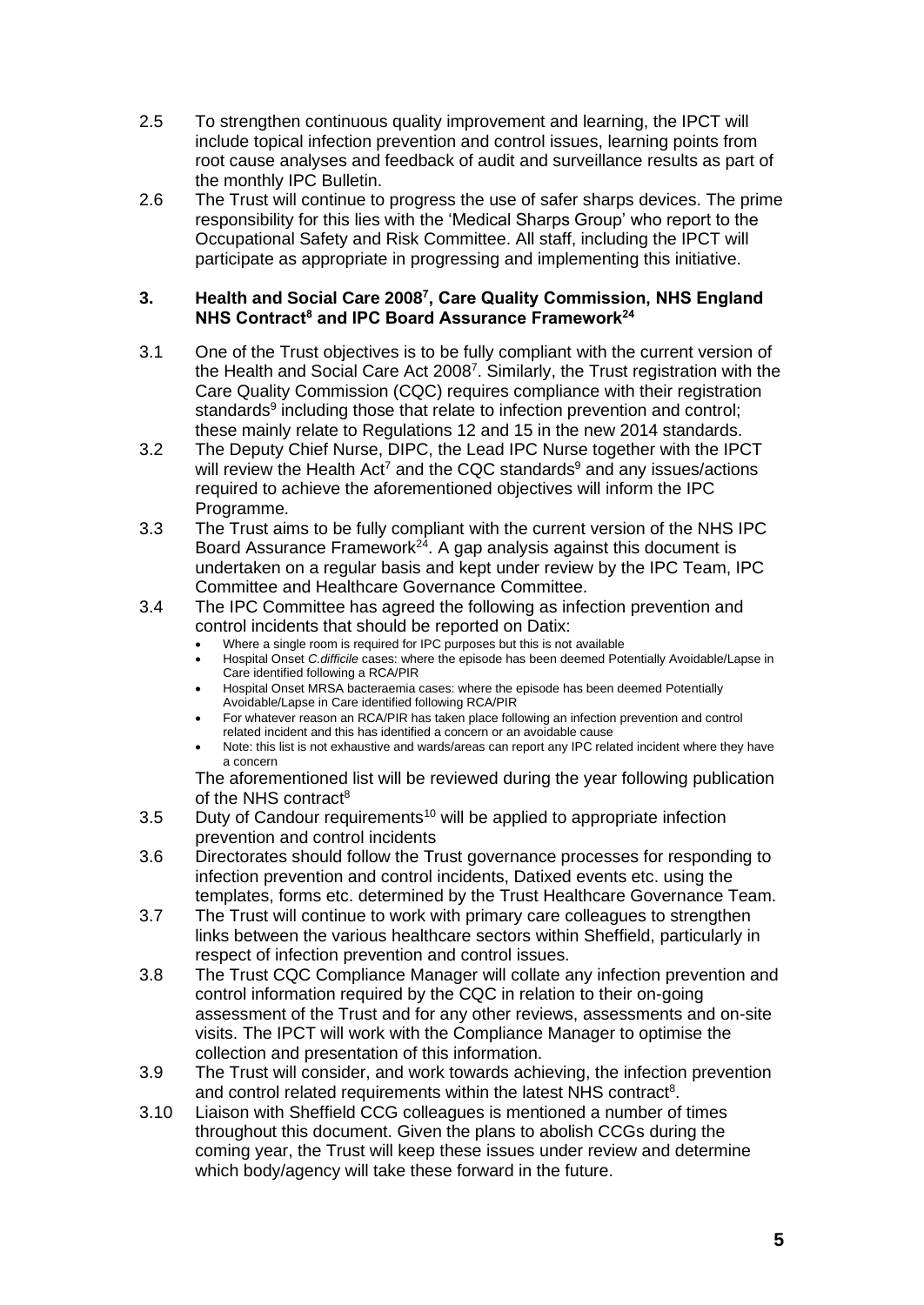## **4. Ownership at Group/Directorate/Ward/Department/Service level**

- 4.1 The Board of Directors, Trust Executive Group (TEG) and DIPC will continue to progress ownership of infection prevention and control at Group, directorate, ward, department and service level.
- 4.2 Clinical Directors and Nurse Directors (or equivalent) will ensure that all staff within their Group/Directorate are aware of their responsibilities and accountabilities in respect of infection prevention and control
- 4.3 Clinical Directors and Nurse Directors (or equivalent) will, where appropriate, report concerns they have in respect of infection prevention and control issues to TEG and the Board of Directors on a twice-yearly basis. The mechanism for this will generally be via the appropriate section of Appendix A or B, as appropriate, of the Performance Assessment form completed by each Group twice yearly, see section 4.5e) below.
- 4.4. The IPCT will continue to work with community based services staff in respect of infection prevention and control issues specific to the various services provided in this setting. This includes responsibility and accountability structures for the management of the estate, maintenance, decontamination, legionella control.
- 4.5 Clinical Directors and Nurse Directors (or equivalent) have responsibility for infection prevention and control at Group/department level. They should:
	- a) Ensure Leads for infection prevention and control at all levels throughout their Group.
	- b) Ensure the engagement of senior and junior medical staff within their area. To this end a consultant will be appointed as the Medical IPC Lead for each Directorate (and sub-directorate as appropriate)
	- c) Ensure that infection prevention and control is integrated into the Healthcare Governance structure of the Group/Directorate/department
	- d) Be aware of areas of non or partial compliance with the full Trust IPC Programme (not just IPC Accreditation) and have a mechanism for identifying these and regularly tracking progress towards addressing them. The twice yearly returns may be used for this purpose or a standalone Directorate/department action plan may be appropriate depending on the department concerned and the issues that need addressing.
	- e) Review progress in respect of the IPC Programme on a twice-yearly basis. A completed Performance Assessment form (Appendix A or B as appropriate) should be returned to the DIPC on a twice -yearly basis as follows: initial return between  $8<sup>th</sup>$  and  $15<sup>th</sup>$  July 2022 and final return between 7<sup>th</sup> and 21<sup>st</sup> April 2023. This requirement will be kept under review e.g. Covid related pressures, and Directorates informed of any changes, as appropriate. Generally these returns are submitted by the Nurse Director. However, the Clinical Director(s) should also agree and endorse these returns. The sections relevant to medical staff should be completed by an appropriate member of the medical staff e.g. the Clinical Director or the Medical IPC Lead(s) for the area(s) concerned.
	- f) Where appropriate use the annual summary section of the performance assessment form as a Report of the Group/ department's activities and progress in respect of their IPC Programme and return this to the DIPC as part of the April 2023 Performance Assessment Form – see final page of Appendix A or B respectively
	- g) Ensure that infection prevention and control is a regular agenda item at Directorate Healthcare Governance and Risk Management meetings and that medical colleagues are included and active in this area of patient care. The issues discussed and minuted should include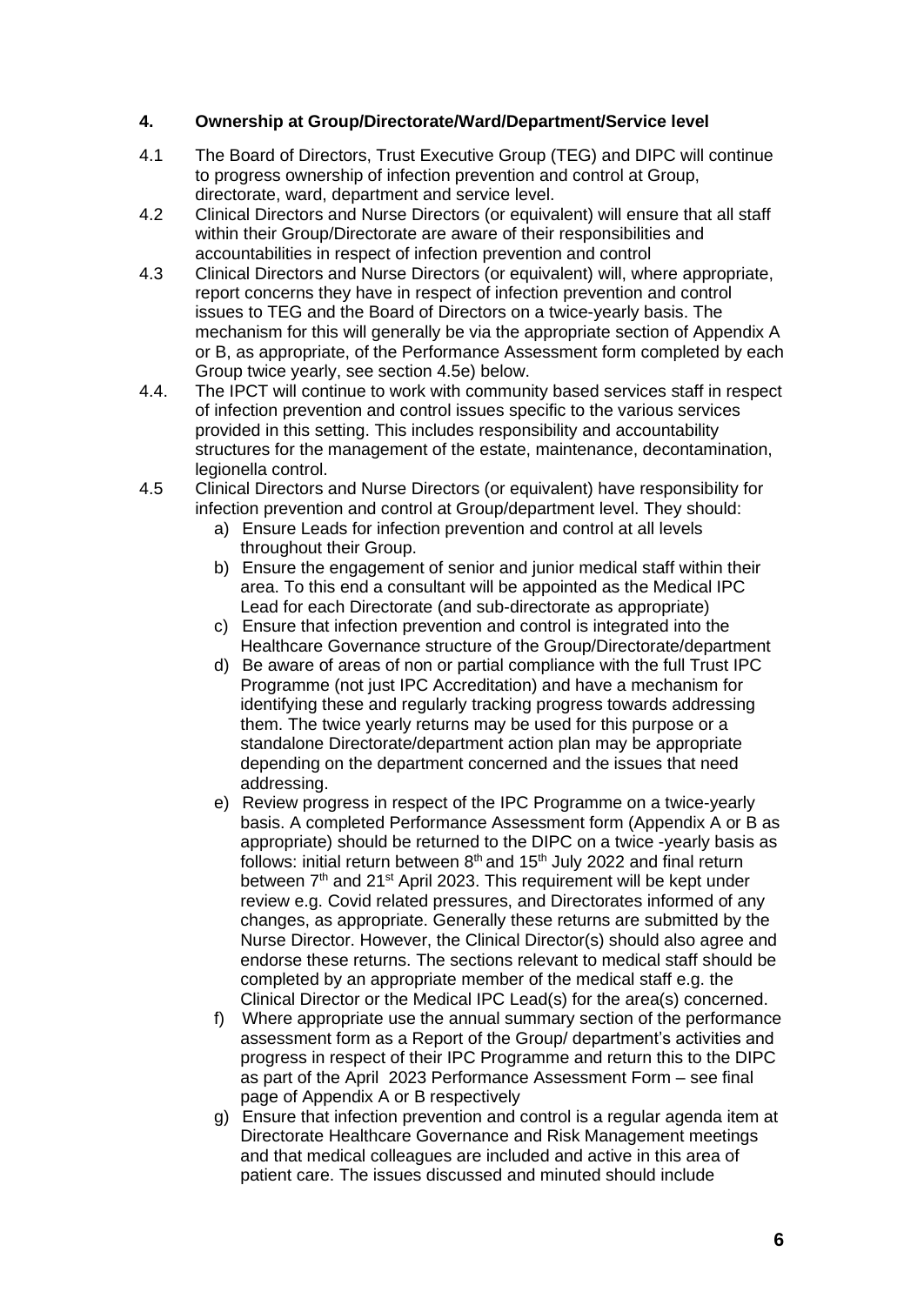progress in relation to IPC Accreditation, issues raised from audits carried out in response to clusters of infection and areas for improvement detected by surveys, audits, RCAs, complaints etc.

- h) Ensure that the monthly MRSA, MSSA and *C.difficile* data, sent out by the IPCT within the IPC Bulletin is reviewed at directorate and ward/department/service level and action taken where data shows that cases have arisen in those areas. News, alerts and lessons to learn should be noted and actioned, as appropriate.
- i) Ensure that all staff engage fully when the IPCT deem that reviews are required, in particular when episodes of MRSA bacteraemia or clusters of cases of MSSA, MRSA or *C.difficile* infection occur. See sections 6.12, 7.22 to 23 and 8.12 to 17 below. MRSA bacteraemia data and data on clusters of infections associated with wards/departments/ services e.g. *C.difficile*, MRSA, MSSA, norovirus etc. should be reported and discussed at the Directorate Healthcare Governance and Risk Management meetings
- 4.6 Clinical Directors and Nurse Directors (or equivalent) should ensure that the following infection prevention and control related policies, procedures and guidance are implemented in all wards/departments/services, as appropriate. The documents can be accessed via the Infection Prevention and Control web-page <http://nww.sth.nhs.uk/NHS/InfectionControl/> and click on 'Clinical Guidelines and Policies' tab on the left hand side of the page. As a minimum each ward/department/service should review the documents listed in section 4.7
	- a) When the document is initially published and
	- b) When the document is reviewed/updated and re-published this is usually every 3 years. Some documents may be reviewed and updated within the three year time period if significant changes occur that necessitate an earlier update.

The Trust Controlled Documents Group will alert Groups/Directorates when a document has been published or updated. The IPCT will also bring these documents to the attention of staff via the monthly IPC Bulletins. It is the responsibility of Clinical Directors and Nurse Directors (or equivalent) to ensure that all relevant aspects of the documents below are being followed in their area(s); how this is achieved is at their discretion. However, it would seem reasonable to suggest that a senior person within each Group/ Directorate reviews the document as a whole to note which aspects of the document are relevant to the wards/ departments/services in the Group and where action is needed to ensure full implementation at a local level. Merely noting any changes made to the documents at the three yearly review may miss the fact that key aspects of the documents have not been implemented previously, especially if services have changed or been reconfigured since the last review.

- 4.7 The following documents should be reviewed to ensure local implementation when initially published and when re-published after an official review or if otherwise prompted by the IPCT via the IPC Bulletins
	- Infection Prevention and Control Standard Precautions, Prevention of Sharps Injuries & Prevention of Exposure to Blood/Body Fluids
	- Personal Protective Equipment (PPE) Levels
	- Hand Hygiene Policy
	- Aseptic technique
	- Infection control policy for the Care of the Deceased Patient
	- Outbreak Control Policy
	- Infection Control Isolation Precautions and Patient Placement Policy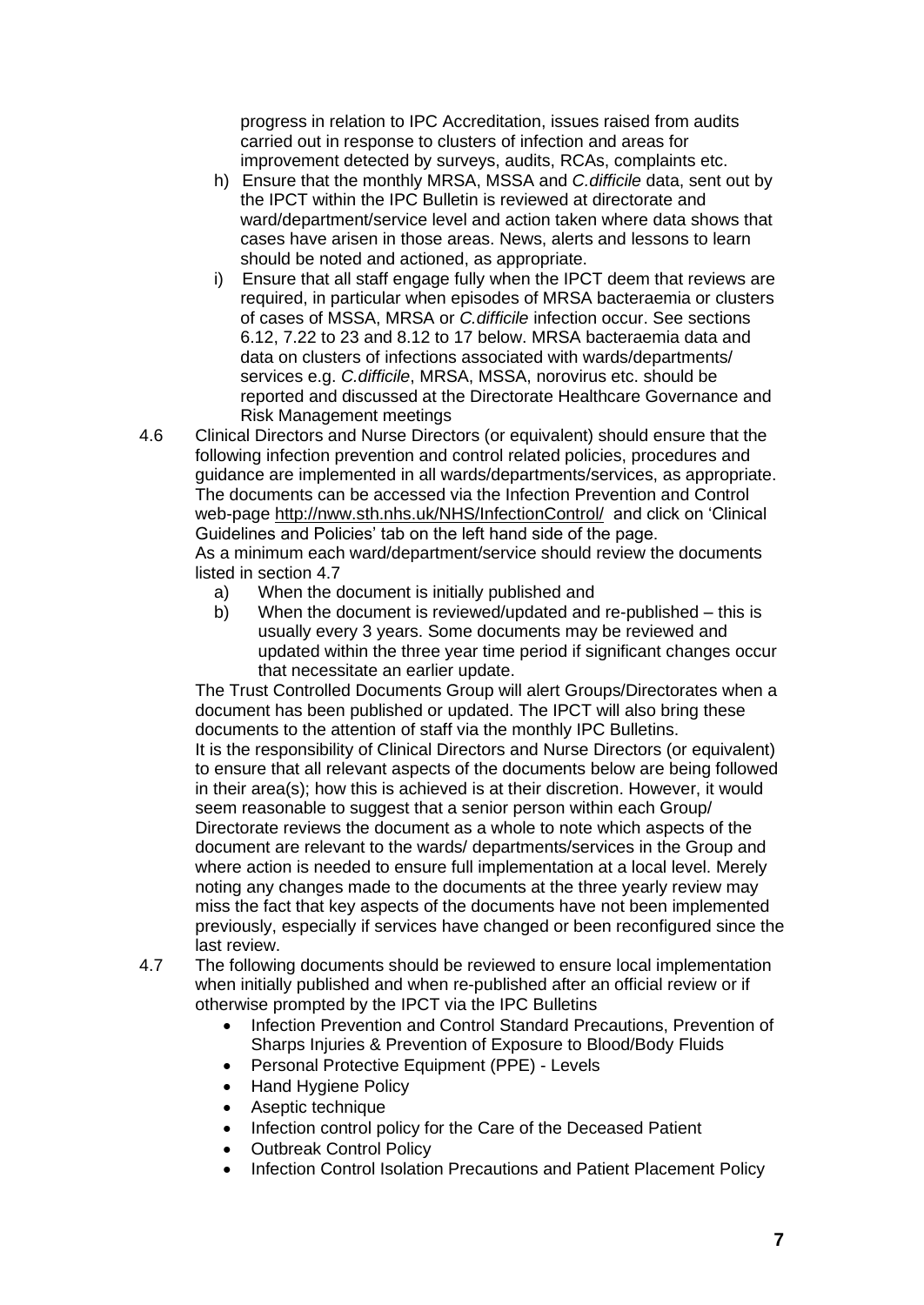- Antibiotic prescribing policies a) Antibiotic prescribing guidelines, b) Antibiotic review policy and c) Restricted antibiotic policy
- Linen Policy
- Waste Policy
- Computer Equipment and Screen Decontamination Policy
- Decontamination of Medical Devices, Patient Shared Equipment, Nonmedical Equipment and Environmental Fittings Policy
- Commode, Bed and Mattress Cleaning Protocol
- Bladder management and Urinary Catheterisation policy
- Management of Central Venous Access Devices, including PICC lines policy
- Management of Peripheral Venous Access Devices policy
- Protocol for taking blood cultures
- Using Ultrasound Gel Good Infection Prevention and Control **Practice**
- Suspected infective diarrhoea Policy
- Norovirus Policy
- *C.difficile* Policy
- MRSA Policy
- CJD Policy
- GRE Policy
- Carbapenemase-producing multi resistant Gram negative bacteria (CPE) Policy
- Multi-resistant Pseudomonas Policy
- Tuberculosis Policy
- Candida auris Policy
- Respiratory Virus Policy
- Seasonal Influenza guidance
- High Consequence Infectious Diseases (HCID) Respiratory e.g. MERS/Avian Influenza Policy
- High Consequence Infectious Diseases (HCID) Contact e.g. Ebola/Viral Haemorrhagic Fever Policy
- Anthrax Policy
- Smallpox Policy
- Chickenpox Policy
- Scabies Policy
- Lice, Fleas and Bed Bugs Policy
- Animals and Pets in Hospital Policy
- Management of occupational exposure to blood borne viruses and post-exposure prophylaxis
- Guidelines for the Management of Employees with Infections
- Water Quality Control and Management including Outlet Flushing
- Birthing Pools
- Hydrotherapy Pools
- Drinking Water Coolers
- Ice machines
- Guidelines for completing death certification in respect of MRSA, *C.difficile* and other healthcare associated infections
- Statutory notification of Infectious Diseases and 'Contamination Events'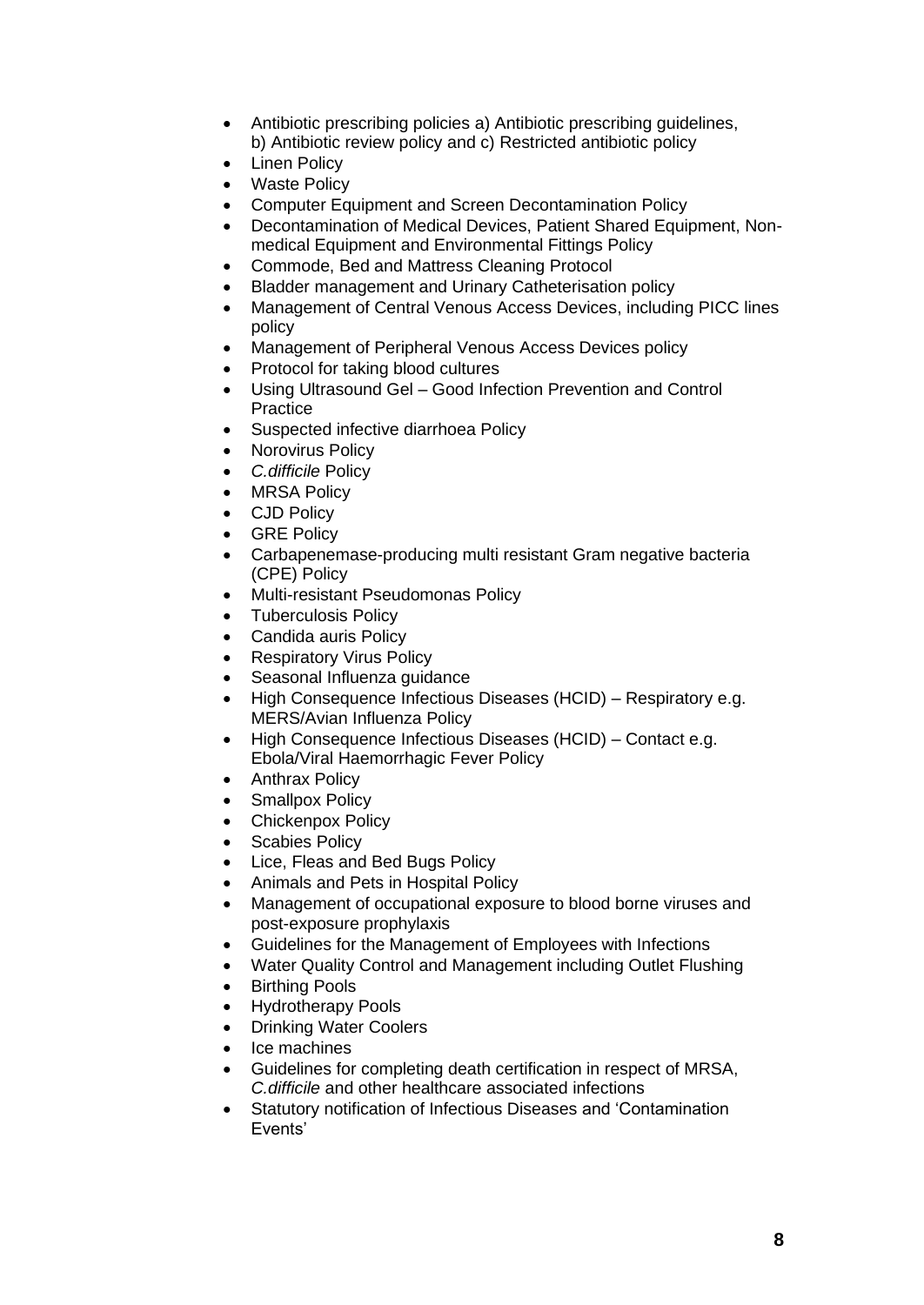4.8 The Trust infection prevention and control agenda and Programme covers all wards/departments/areas/services of the Trust whether acute or community based. All areas should have an identified 'Lead for Infection Prevention and Control': generally this role will be undertaken by the Nurse Director. Where areas are not covered by a Nurse Director, or where the Nurse Director determines that certain services are particularly specialised, an alternative 'Lead' may be identified; this should be a senior individual from the area concerned e.g. the Lead for Healthcare Governance. The 'Leads for Infection Prevention and Control' will have responsibility for ownership, implementation and review of progress of the Group/Directorate/Department/Service concerned in respect of the IPC Programme and agenda. The DIPC will be notified of the name of this individual.

Examples of areas where a non-Nurse Director Lead may be considered are:

- o Clinical Research Facilities
- o Community based services
- o Discharge Lounge
- o Estates
- o Facilities
- o Laboratory Medicine

#### **5. Audit and Review**

- o Medical Imaging & Medical Physics
- o Occupational Health
- o Pharmacy
- o Surge Capacity wards/ department
- 5.1 Review of progress in respect of the IPC Programme will take place as follows:
	- a. Nurse Directors will complete a Performance Assessment form (Appendix A) on a twice-yearly basis (initial return between  $8<sup>th</sup>$  and 15<sup>th</sup> July 2022 and final return between  $7<sup>th</sup>$  and 21<sup>st</sup> April 2023) and return this to the DIPC. See also section 4.5e).
	- b. The Clinical Director(s) (or equivalent) should agree and endorse the quarterly returns. The sections relevant to medical staff should be completed by an appropriate member of the medical staff e.g. the Clinical Director or the Medical IPC Lead(s) for the area(s) concerned.
	- c. The DIPC will review the completed forms and code Group progress; progress will be reviewed twice-yearly at the IPCT and IPC Committee meetings. The DIPC will also report progress twice-yearly to the Healthcare Governance Committee.
	- d. Where Progress is coded as:

Purple/Blue/Green/Yellow: No action will be taken; progress will continue to be monitored

Amber: Repeated Amber status will prompt one of the IPCT to meet with the appropriate Nurse Director to discuss the situation Red: One Red status coding will prompt one of the IPCT to meet with the appropriate Nurse Director to discuss the situation Two Red status codings will require the Nurse Director to report in person to the Infection Control Committee to explain the situation The system of coding will be kept under review.

- e. A similar process using Appendix B will apply to non-clinical areas (Clinical Research, Discharge Lounge, Estates, Facilities, Laboratory Medicine, Medical Imaging & Medical Physics, Occupational Health, Pharmacy)
- f. The Lead IPC Nurse will review progress in relation to the IPCT Programme twice-yearly and report the results to the DIPC using Appendix C. Similarly the DIPC will complete Appendix D on behalf of the Board of Directors, TEG, Chief Nurse's Office and DIPC in respect of strategic and corporate issues.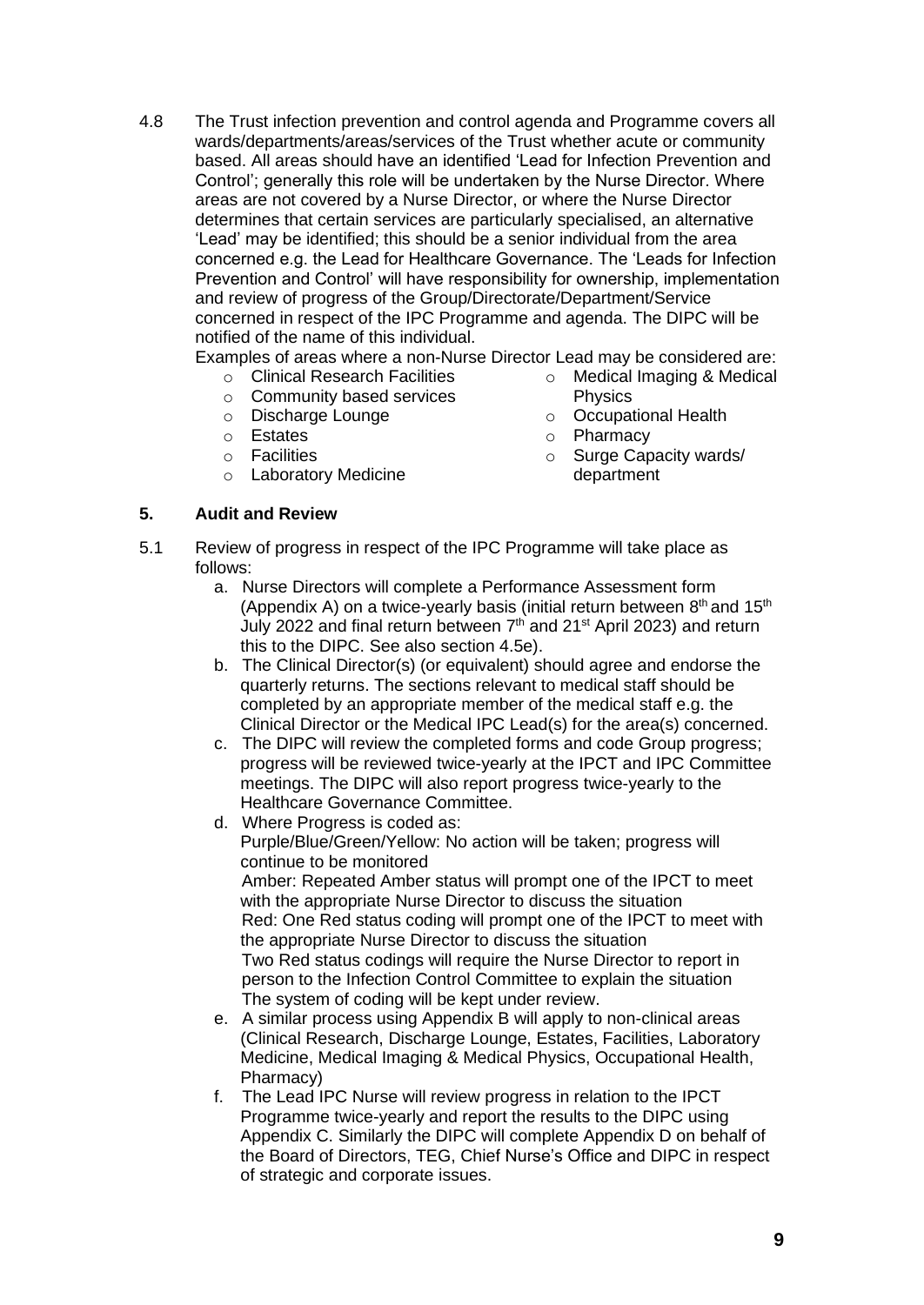- 5.2 NHS Infection Prevention and Control Board Assurance Framework24. A gap analysis against this document is undertaken on a regular basis and kept under review by the IPC Team, IPC Committee and Healthcare Governance Committee; see section 3.3.
- 5.3 The DIPC will provide data as requested by the Healthcare Governance Team to inform the Trust Integrated Performance Dashboard.
- 5.4 Audits will be carried out as required within the relevant IPC Accreditation Programme.

For acute based services these include audit of:

- Monthly cleanliness audits
- Monthly hand hygiene audits
- Monthly commode/raised toilet seat audits
- cleanyourhands champion
- **■** Infection Prevention Link Worker
- High Impact Interventions (HII's)
	- o HII No 1 Central Venous Access Devices Care Bundle
	- o HII No 2 Peripheral Venous Access Devices Care Bundle
	- o HII No 3 Renal Dialysis Catheter Care Bundle
	- o HII No 4 Care Bundle to Prevent Surgical Site Infection
	- o HII No 5 Ventilator Associated Pneumonia Care Bundle
	- o HII No 6 Urinary Catheter Care Bundle
	- o HII No 7 Care Bundle to Reduce the Risk from *C.difficile*
	- o HII No 8 Care Bundle to Improve Cleaning and Decontamination of Clinical Equipment
- **Standard Precautions**
- Covid-19 Safety Audit
- Aseptic Technique
- Mattress Audits Trolleys and Couches
- Handling & Disposal of Linen Audit
- Antimicrobial Prescribing Audit
- **IPC Review Tool**
- Dress Code (Uniform and Work Wear) Audit
- **Annual Water Outlet Inventory**

For community based services, Rehabilitation & Intermediate Care Units these include audit of:

- Monthly cleanliness audits
- Monthly hand hygiene audits
- Monthly commode/raised toilet seat audits
- Infection Prevention Link Worker/Hand Champion
- High Impact Interventions (HII's)
	- o HII No 1 Central Venous Catheter On-Going Care
	- o HII No 2 Peripheral IV Cannula Care Bundle
	- o HII No 6 Urinary Catheter Care Bundle
- Standard Precautions
- Covid-19 Safety Audit
- Aseptic Technique
- **Handling & Disposal of Linen Audit**<br>• IPC Review Tool
- **IPC Review Tool**
- **Dress Code (Uniform and Work Wear) Audit**
- Mattress/couches/Dental/Podiatry chair
- **•** Enteral feeding
- Decontamination of Reusable Medical Devices/Equipment<br>■ Sharns Management
- **Sharps Management**
- Healthcare Waste
- **E** HTM 01-05 Dental only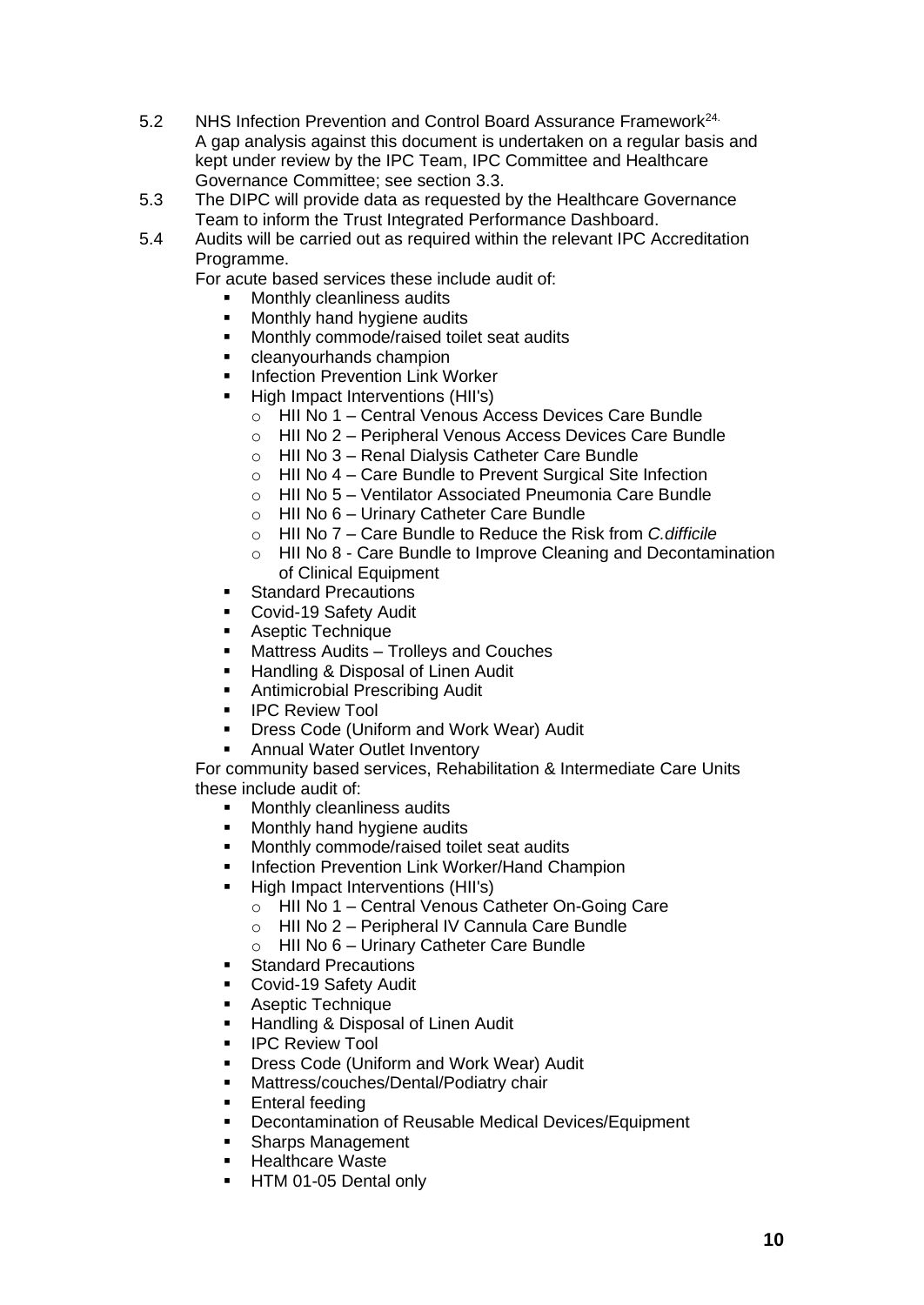- **■** Laundry Room Facilities
- Food Hygiene & Kitchen

Audits may be added, removed or revised if significant changes become necessary during the year.

- 5.5 The IPCT will undertake MRSA screening compliance audits in response to clusters of MRSA acquisition detected by the IPCT weekly review of such cases, see section 6.8.
- 5.6 The Trust, Directorates and IPCT will continue to participate in the actions required in response to the 'Learning from Potentially Avoidable *C.difficile* cases' internal audit undertaken in 2019/20'; see section 3.6.
- 5.7 The IPCT and Microbiology department will undertake targeted audits of peripheral cannula use and documentation, as appropriate; see section 14.8.
- 5.8 Audits of peripheral cannula use and documentation will take place in response to clusters of MRSA/MSSA infection. See section 7.33 below.
- 5.9 The findings of the audits undertaken, as mentioned in sections 5.7 & 5.8, will be reviewed by the IPCT and appropriate actions undertaken. Areas requiring educational input, more frequent audits etc. will be identified and appropriate interventions progressed.
- 5.10 With the termination of the NHS Safety Thermometer Programme, and the anticipated changes within the NHS contract<sup>8</sup>, the Trust will consider which data relating to urinary catheter placement, management, infection and audit will be continue to be collected, how and by whom. It is anticipated the Catheter-Acquired Urinary Tract Infection (CAUTI) Group will continue and data may form part of the Quest assurance scheme; see sections 14.14 to 19 and Section 9.
- 5.11 The IPCT will review progress in relation to the review and updating of infection prevention and control related polices/guidelines at the bi-monthly JICT meeting. Policies/guidelines will be reviewed at least every three years although more frequent review will be undertaken as necessary.
- 5.12 The IPCT will consider both hospital based and community based services when writing or updating infection prevention and control related policies/guidelines. This will include reviewing rehabilitation and intermediate care facility care plans to ensure these are consistent with Trust guidelines/policies or, where local variation is required, this is appropriately documented.
- 5.13 The IPCT will produce, review, approve and ratify infection prevention and control related policies/guidelines as per Trust requirements in this regard.
- 5.14 Where appropriate, infection prevention and control related polices/guidelines will include an Equality Impact Analysis (EIA). The format of the EIA will vary depending on the document concerned, but will be based on Trust EIA templates. The EIA will generally be undertaken at the time of production/review of the document.
- 5.15 The IPCT will review the Trust admission 'paperwork' for infection prevention and control related prompts e.g. MRSA or CPE screening, CJD assessment.

There are particular actions/ issues within the above policies/protocols that wards/ departments/services should ensure are taking place:

- 5.16 All areas should ensure that patients are screened for MRSA as per the MRSA screening protocols within the Trust MRSA Policy, see sections 7.1-3.
- 5.17 All areas should ensure that patients with *C.difficile* diarrhoea are reviewed each week day. At weekends patients should be reviewed each day or have a management plan in place for this time period; this should include a clinical review should they begin to deteriorate, see section 8.2.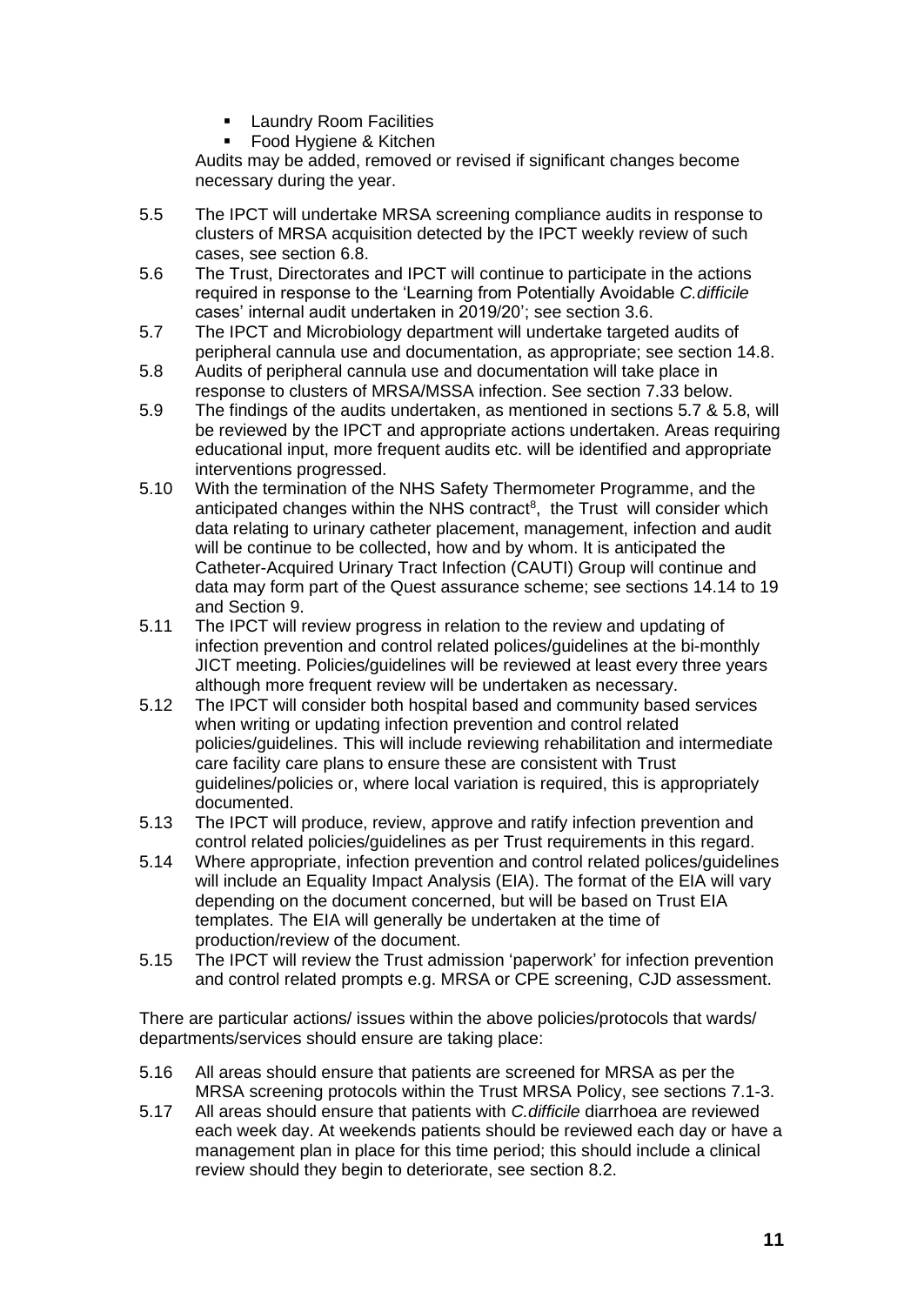- 5.18 All areas should ensure that infrequently used water outlets are flushed daily, see section 17.27 below, and this is recorded and available for auditing purposes. The Estates department will continue to review and progress options for delivery and assurance of this activity.
- 5.19 All areas should ensure that patients who have a peripheral IV cannula *insitu* 
	- a) Have the insertion documented
	- b) Have the cannula site reviewed at least daily
	- c) Have appropriate action taken in light of the daily review
	- as per the Management of peripheral cannula guidelines, see section 14.3.
- 5.20 All areas should ensure that staff taking blood cultures do so as per the 'How to take a Blood Culture' guidelines
- 5.21 All areas will ensure that patients are screened for CJD using the questions and process laid out in the Trust 'Creutzfeldt-Jacob Disease and Related Disorders: Safe Working and the Prevention of Infection' policy. This includes patients undergoing both elective and emergency procedures.

## **6. Surveillance**

- 6.1 The Trust will continue to aim to achieve any healthcare associated infection objectives, as set by NHS Improvement (NHSI), e.g. *C.difficile*, Gram negative bacteraemia etc. and to take a zero tolerance approach to MRSA bacteraemia. The Trust will work towards achieving, the infection prevention and control related requirements within the latest NHS contract<sup>8</sup>
- 6.2 The Trust will continue to participate in all NHSI Mandatory Surveillance Schemes:
	- a) MRSA bacteraemia
	- b) MSSA bacteraemia
	- c) *C.difficile* diarrhoea in patients 2 years of age or older
	- d) Wound infections in orthopaedic surgery
	- e) *E.coli, Klebsiella spp. and Pseudomonas aeruginosa* bacteraemia
- 6.3 The IPCT will enter data on to the UK Health Security Agency (UKHSA) HCAI Data Capture System
- 6.4 The DIPC, Operational IPC Doctors and Chief Nurse's Office will continue to develop systems to optimise the input of data into the HCAI Data Capture System in the absence of those who routinely do so.
- 6.5 The Trust will investigate, and where appropriate participate in, other HCAI related NHSI/CQUIN objectives/modules as and when these are published.
- 6.6 The IPCT will continue to use the bespoke Infection Control surveillance (ICS) system and to update and optimise the ICS system as and when necessary.
- 6.7 The IPCT will, in addition to the mandatory surveillance detailed in section 6.2, continue to undertake surveillance of bacteraemia caused by Glycopeptide resistant enterococcus (GRE), Extended Spectrum Beta– lactamase (ESBL) producing *E.coli* and respiratory isolates of *Pseudomonas species* in high-risk units*.*
- 6.8 Each week the IPCT will review a 12 week rolling summary of all a) Hospital Onset *C.difficile* episodes, b) Hospital Onset MSSA/MRSA bacteraemia and c) MRSA acquisitions to help identify clusters of infection/colonisation at an early stage and enable pre-emptive action to be taken.
- 6.9 The IPCT will continue to produce the monthly IPC Bulletin. This includes important infection prevention and control messages and updates and a summary of MRSA colonisation/infection/bacteraemia, MSSA bacteraemia and *C.difficile* diarrhoea data. This will be sent out to all General Managers, Clinical & Nurse Directors, Medical IPC Leads, Deputy Nurse Directors, Matrons, Ward Managers, Lead Nurses, the IPCT and the Central Nursing and Medical Director's Offices, see also section 2.5. The Team will continue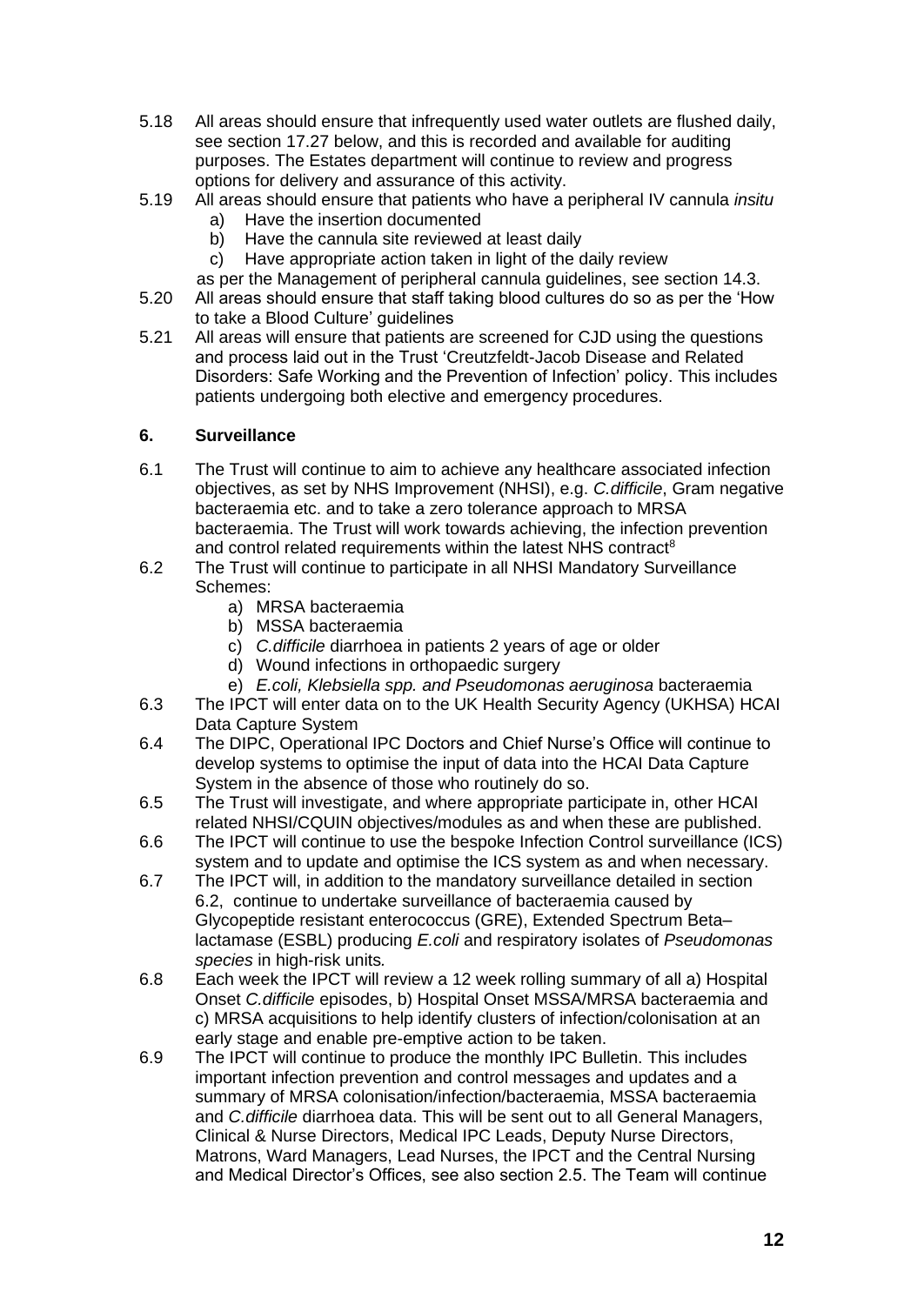to investigate new/novel formats and ideas to include in the Bulletin to help staff engagement, increase knowledge and optimise practice e.g. video links, examples of good/poor practice

- 6.10 The IPCT (acute and community based) will undertake clinical reviews of patients as appropriate for the organisms concerned, the unit where the patient is being cared for and the clinical situation of the patient. Reviews may involve a) a Team member visiting the ward/area/facility in person, b) a telephone conversation, c) virtual review using information available from multiple electronic sources d) advice being added to the whiteboard, or e) a combination of the above, as appropriate for the situation concerned. The frequencies the Team aspires to work to can be found on the IPC website; these are reviewed on an on-going basis.
- 6.11 When clusters/outbreaks of infection occur within the Trust Rehabilitation and Intermediate Care facilities, IPCT members provide appropriate on-site and off-site support in detecting, controlling and managing the incident. The Team will continue to provide this support, including as much on-site presence as clinically appropriate.
- 6.12 Clusters of MRSA and *C.difficile* diarrhoea will be investigated as appropriate by the IPCT; see sections 7.22-23 and 8.12-17 below. Bacteraemia episodes caused by organisms other than MRSA or non-bacteraemia infections/clusters caused by any organism may also be investigated as determined by the IPCT. A summary of these episodes/ clusters will be recorded, as will the results of any reviews undertaken and actions advised. The format of these summaries will differ depending on the episode/cluster.
- 6.13 An escalation process has been agreed, and will be enacted, for occasions where the reviews undertaken, and the advice given, by the IPCT are not followed by satisfactory improvement and progress.
- 6.14 The IPCT will continue to work with the Chief Nurse's Office to progress the Trust infection surveillance strategy, in particular the surveillance of surgical site infection (SSI). This will include possible expansion of the current surveillance team, as resources permit.
- 6.15 The IPCT will work with the Chief Nurse's Office to prioritise activities within SSI surveillance based on known or suspected infection rates/risks, within the resources made available to the Team.
- 6.16 The modules where continuous surveillance will be undertaken during 2022/23 are a) hip arthroplasty, b) knee arthroplasty and c) cranial surgery. The IPCT will also undertake SSI surveillance of other surgical wounds, on a rotational, rather than a continuous, basis
- 6.17 The IPCT Information Analyst will continue to review, optimise and rationalise the various databases used to collect SSI data
- 6.18 Information Services and IPC Teams will continue to work together to optimise the downloading of data for the Trust Nursing and Midwifery Quality Dashboard within the Trust Quest Assurance Scheme.
- 6.19 The Infection Control Operational Group (ICOG) will meet at least bi-monthly to review progress in respect of key infection prevention and control issues and ensure progress is being made and maintained. Membership of this Group consists of the DIPC, Lead Nurse for Quality and Practice Development, Lead IPC Nurse, Antibiotic Pharmacist, Facilities representative, Estates representative and the Operational IPC Doctors
- 6.20 The IPCT will continually be alert to and look out for infection prevention and control initiatives emanating from the DH and other professional bodies $11$ .
- 6.21 The IPCT will continue to investigate possible options for reconfiguring the Team workload to increase the amount of proactive activity undertaken. Examples of such activity would be Team members working for periods on certain wards/departments, face-to-face education and training, service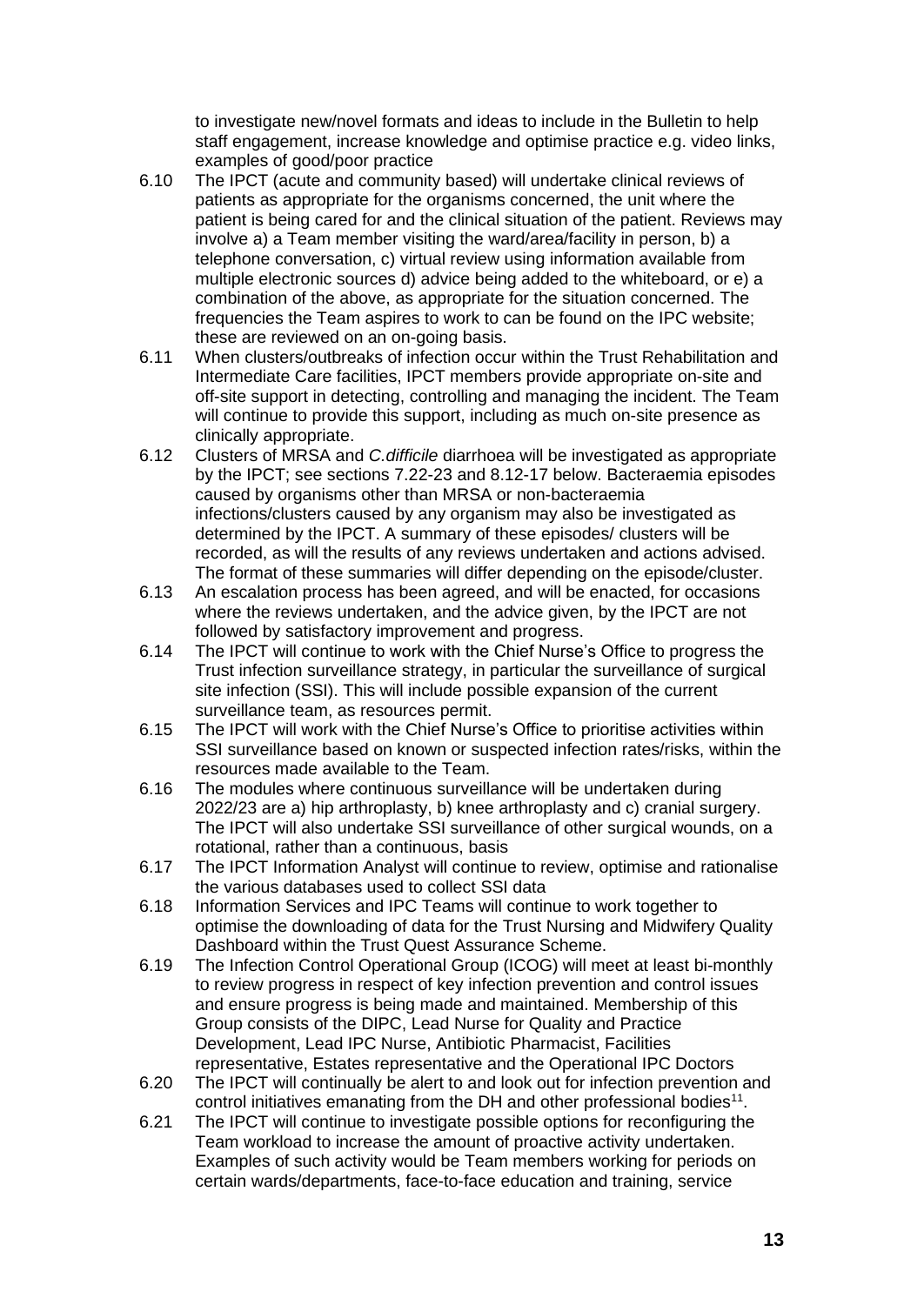development, new initiatives etc. The implications for the reactive work undertaken by the team will need to be considered. See section 6.22.

- 6.22 The IPCT will keep under review the infection prevention and control issues and risks that will arise from the reconfiguration/re-instigation of services during and after the Covid-19 pandemic.
- 6.23 Trust senior management, the IPCT and the Laboratory Medicine Directorate will continue to work together to investigate the impact of 'real-time' and '24 hour' sample processing and result reporting on colleagues across the Trust.

# **7. Staphylococcus aureus (MRSA and MSSA)**

# **MRSA**

# Screening for MRSA:

- 7.1 The Trust protocols for screening reflect DH requirements, taking into account local experience. The DH requirements regarding MRSA screening were updated in 2014<sup>12</sup>, allowing trusts more freedom in determining their own screening protocols based on risk assessments and local experience. The STH protocols exceed the current DH requirements.
- 7.2 All departments will ensure that patients are screened for MRSA as per these STH protocols. Any changes to these protocols should be agreed with the IPCT. See Trust Guidelines for the Control of MRSA.
- 7.3 Audit of compliance with these protocols will be undertaken by the IPCT; see Audit Section above.
- 7.4 The IPCT and Obstetrics Directorate will continue to implement the updated, MRSA screening protocols developed in 2021/22.

# Managing patients colonised or infected with MRSA

- 7.5 The Trust has MRSA Nursing Care Guidelines/electronic Nursing Care plans colonised or infected with MRSA. These will be used to manage all patients colonised/infected with MRSA. Should any local variation to this pathway be necessary, this should be agreed with the IPCT
- 7.6 Patients found to be colonised or infected with MRSA will receive appropriate topical treatment, started within 24 hours of the IPCT advising clinical staff of the treatment required (including weekends and bank holidays) and be applied thoroughly and consistently
- 7.7 The IPCT will continue to develop and implement MRSA management pathways covering both the acute and community sectors of a patient's care
- 7.8 The IPCT will continue to work with primary care colleagues to optimise decolonising patients in the community, where this is appropriate
- 7.9 In agreement with Sheffield CCG, the Trust will continue to implement the pathway for managing patients found to have MRSA at pre-assessment to ensure the risk of infection is reduced to a minimum in these patients and where possible their treatment continues without unnecessary delay.
- 7.10 Patients with a history of MRSA who require quinolone (usually ciprofloxacin) therapy should have topical MRSA therapy until 48 hours after the quinolone has been stopped.
- 7.11 Patients with MRSA should preferably be cared for in single rooms. If this is not possible, the Infection Control Patient Placement guidelines will be followed using a risk assessment approach to each particular situation. A review of how such risk assessments are carried out and documented will take place during 2022/23.
- 7.12 A Datix incident form will be completed whenever a single room is required for IPC purposes and is unavailable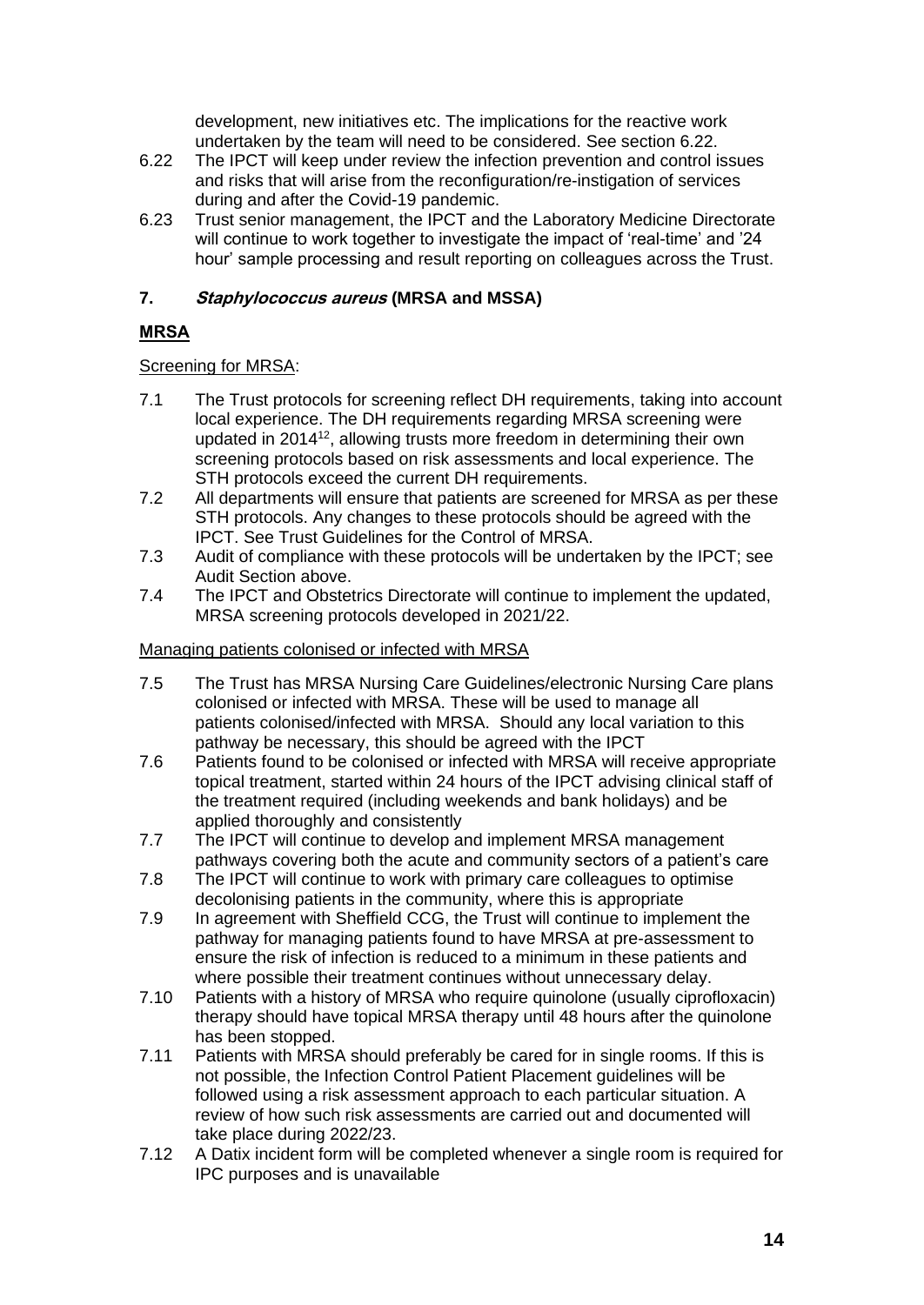### MRSA Communication

- 7.13 Where a patient colonised/infected with MRSA is being transferred to, between or within a healthcare facility, their MRSA status will be communicated to the receiving party by the staff in the department sending the patient. This includes patients going to radiology, operating theatre etc.
- 7.14 MRSA results will be communicated by the microbiology department to the IPCT and clinical staff in a timely manner as per agreed protocols
- 7.15 The IPCT will communicate MRSA results, advice and paperwork to clinical staff in a timely manner. Discussions and the patient status will be clearly documented in patient and IPCT records, as appropriate.
- 7.16 The IPCT will continue to work with colleagues within the acute, community and primary care sectors to communicate information and make referrals between the Teams. The systems take into account the need for confidentiality and information security.
- 7.17 The IPCT will work with primary care colleagues to optimise communication of MRSA results for patients discharged with (or with a history of) MRSA colonisation or infection. This includes patients whose MRSA status was known to the IPCT prior to discharge and those where this comes to light after discharge. In this later situation, this will include sending a letter to both the patient and the patient's GP informing them of the results and the need for an assessment to be made to determine appropriate future management.

#### Management of MRSA and intravenous lines:

Patients colonised with MRSA have an increased risk of bacteraemia if they have a peripheral, arterial or central intravenous catheter *insitu*.

- 7.18 Such lines must be managed as per the Trust Peripheral and Central Intravenous Line Care guidelines and DH Care Bundles at all times
- 7.19 See 'Management of Peripheral and Central intravenous cannulae' Section below for MRSA screening of patients having central lines inserted and for topical therapy for patients with central lines i*nsitu* who also have MRSA.

#### MRSA target

- 7.20 The target set nationally is that there should be no Trust Hospital Onset cases of MRSA bacteraemia.
- 7.21 The Trust and Sheffield CCG will therefore continue to take a zero tolerance approach to episodes of avoidable MRSA bacteraemia and appropriately investigate each episode.

#### Management of episodes of MRSA bacteraemia and MRSA clusters

- 7.22 Episodes of MRSA bacteraemia will be handled as Clinical Incidents and an appropriate review held using the DH Post Infection Review (PIR) tool or a suitable alternative:
	- The IPCT will undertake an initial review and organise further meetings with appropriate clinicians as necessary. These meetings are likely to involve one of the IPC Doctors and IPC Nurses plus a senior Nurse from the area looking after the patient and a senior clinician, preferably the patient's consultant or GP. Participation at these meetings is strongly supported by the Chief Nurse and Medical Director.
	- Initial meetings/discussions should be held as soon as possible (within 48 hours) to ensure any urgent actions required are determined and undertaken. Follow-up meetings should take place in an appropriate timeframe for the situation concerned.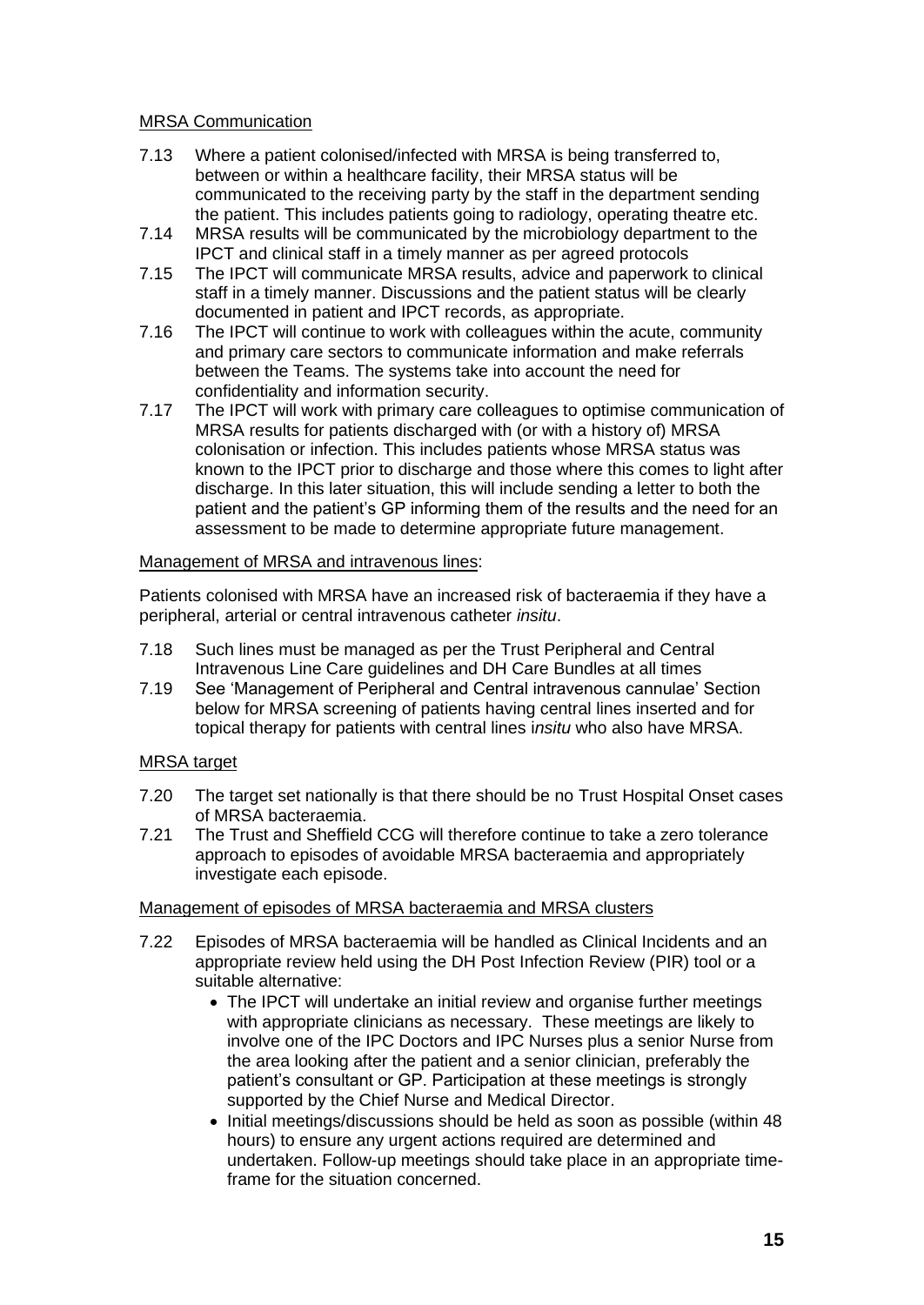- Any actions identified should be acted upon within an agreed time frame. On the rare occasions where satisfactory improvement/progress does not occur, the escalation process mentioned in section 6.13 will be followed.
- A report of the meeting should be sent to the DIPC and be reviewed by the IPCT as regards whether wider action across the Trust is required and to share learning in a constructive manner.
- The Clinical Commissioning Group will be informed of episodes of MRSA bacteraemia, as they occur, and of the results of any reviews undertaken
- Where required by the UKHSA, PIR results will be uploaded onto the UKHSA HCAI database
- 7.23 Clusters of hospital acquired MRSA infections or carriage will be logged by ward and the data reviewed at least weekly. Wards will be coded as Red if 4 or more new cases occur within an 8 week rolling period or if 2 cases occur within a 7 day rolling period. Wards will be coded as Amber if 2 or 3 new cases occur within an 8 week rolling period.

#### MRSA staff screening and management

7.24 The IPCT and Occupational Health staff will continue to work together to implement the Trust policy for the MRSA screening of staff and the management of staff found to be colonised or infected with MRSA.

## **MSSA**

MSSA is carried by approximately 30% of the population and most infections are due to organisms already carried by the patient, although cross infection from other patients and staff can also occur. Preventing infection with MSSA therefore requires a variety of interventions many already mentioned elsewhere in this document. However, all the planned actions/interventions are summarised in this Section to enable a complete picture to be gained of the activities designed to combat infection with this organism.

#### Optimising Infection Prevention and Control practice

7.25 All inpatient and operating theatre areas will gain and maintain IPC Accreditation. This includes compliance with the aseptic technique audit tool, hand hygiene audit tool and peripheral IV cannula care bundle; see Section 1

#### Monitoring and Review

- 7.26 The Medical Microbiology and Infectious Diseases staff will work together to undertake clinical reviews of patients with *Staphylococcus aureus* (MSSA & MRSA) bacteraemia. Clinical management of patients with *S. aureus* bacteraemia is discussed at a weekly Medical Microbiology and Infectious Diseases MDT.
- 7.27 The likely source of cases of Hospital Onset MSSA bacteraemia episodes will be determined on a monthly basis by the IPC Doctors e.g. cannula, wounds Where trends or patterns are noted, the IPCT will discuss this with appropriate senior nursing and medical staff for the areas concerned and any necessary actions agreed. Any learning points will be communicated by the IPC Doctors to the IPC Nurses to enable wider distribution as appropriate.
- 7.28 Cases of Hospital Onset MSSA bacteraemia will be subject to a root cause analysis at the discretion of the responsible Directorate. The IPC Doctor may also suggest such reviews are undertaken based on the circumstances of the case(s) and any trends noted in the area concerned.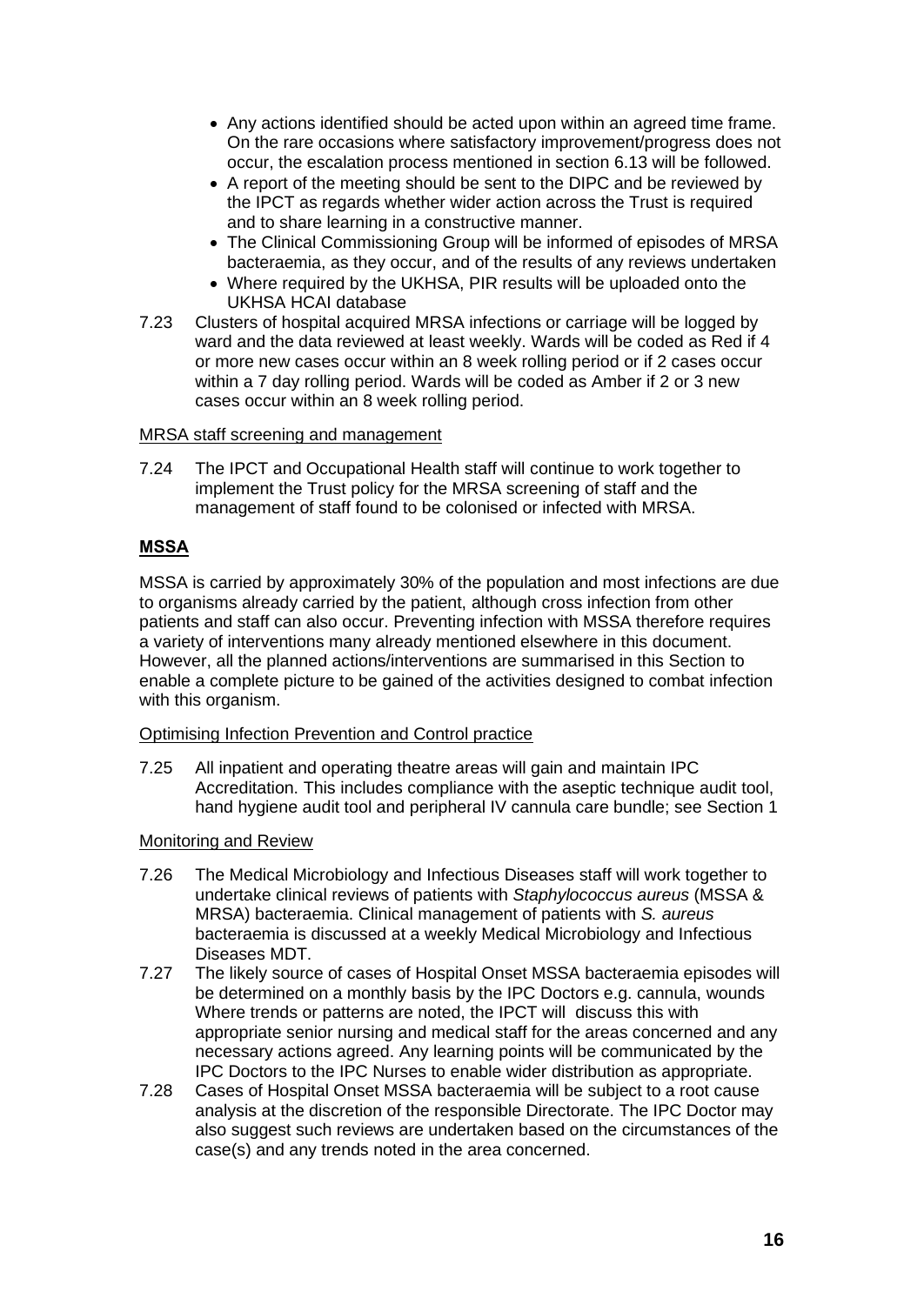- 7.29 MSSA bacteraemia is one of the indicators included on the Trust Nursing and Midwifery Dashboard within the Trust Quest Assurance Scheme; this is to help identify areas having excess cases to enable actions to be taken to prevent further episodes.
- 7.30 In the absence of an NHSI objective, the Trust will aim to achieve a rate of MSSA Hospital Onset bacteraemia which would place the Trust amongst the top eight best performing trusts in relation to other comparable large acute teaching hospital trusts in England<sup>30</sup>.
- 7.31 In respect of 7.30: The Trust will aim for an in-house target of 63 or less episodes of Hospital Onset MSSA bacteraemia during 2022/23. This will be amended as necessary should an NHSI objective be forthcoming.

#### Peripheral intravenous access device care

- 7.32 During 2021/22, digitalised cannula charts on the e-whiteboard were designed and testing completed. During 2022/23 work will be undertaken to finalise the training resources to enable the piloting and implementation phases of the project to commence. Once this is complete and embedded into practice the aim is that all wards/departments/services should have fully completed electronic peripheral intravenous access device charts for 100% of their patients with a device *in situ*. Alternative documentation pathways are acceptable, as long as these are standardised, have at least the same level of detail as the electronic charts, are readily available and are equally well completed.
- 7.33 The IPCT will undertake audits of peripheral venous access device use and documentation in response to clusters of MRSA and MSSA infection; See sections 5.7 to 5.9 and 14.8.

#### Central Lines

- 7.34 The patient safety programme to reduce central venous catheter infections will continue in General, Neurosciences and Cardiac Critical Care units
- 7.35 Haematology will continue to undertake peri-insertion decolonisation treatment to reduce the rate of central line related sepsis - see section 14.11

#### Wound infections

- 7.36 The mandatory surveillance of surgical site infections within the Orthopaedic Directorate will continue – see section 6.2d).
- 7.37 The voluntary surveillance of cranial surgery will continue; see section 6.16<br>7.38 Surgical site surveillance (SSI) of other procedures e.g. caesarean sections
- Surgical site surveillance (SSI) of other procedures e.g. caesarean sections, cardiothoracic surgery will be considered as resources allow. Prioritisation of the resource will be made by ICOG in conjunction with the SSI Team

#### Directorate specific actions

- 7.39 The IPCT will continually review all cases of MSSA bacteraemia and determine if there are Directorates where specific action needs to be taken. Appropriate discussions and action plans will be developed with these areas.
- 7.40 For surgical directorates the issues likely to be reviewed and addressed where necessary are:
	- o Standards of behaviour conduct and clinical practice within the theatre complex
	- o Unnecessary clutter within the operating theatre
	- o Ventilation parameters and air quality within the theatre
	- o Antibiotic prophylaxis
	- o Skin preparation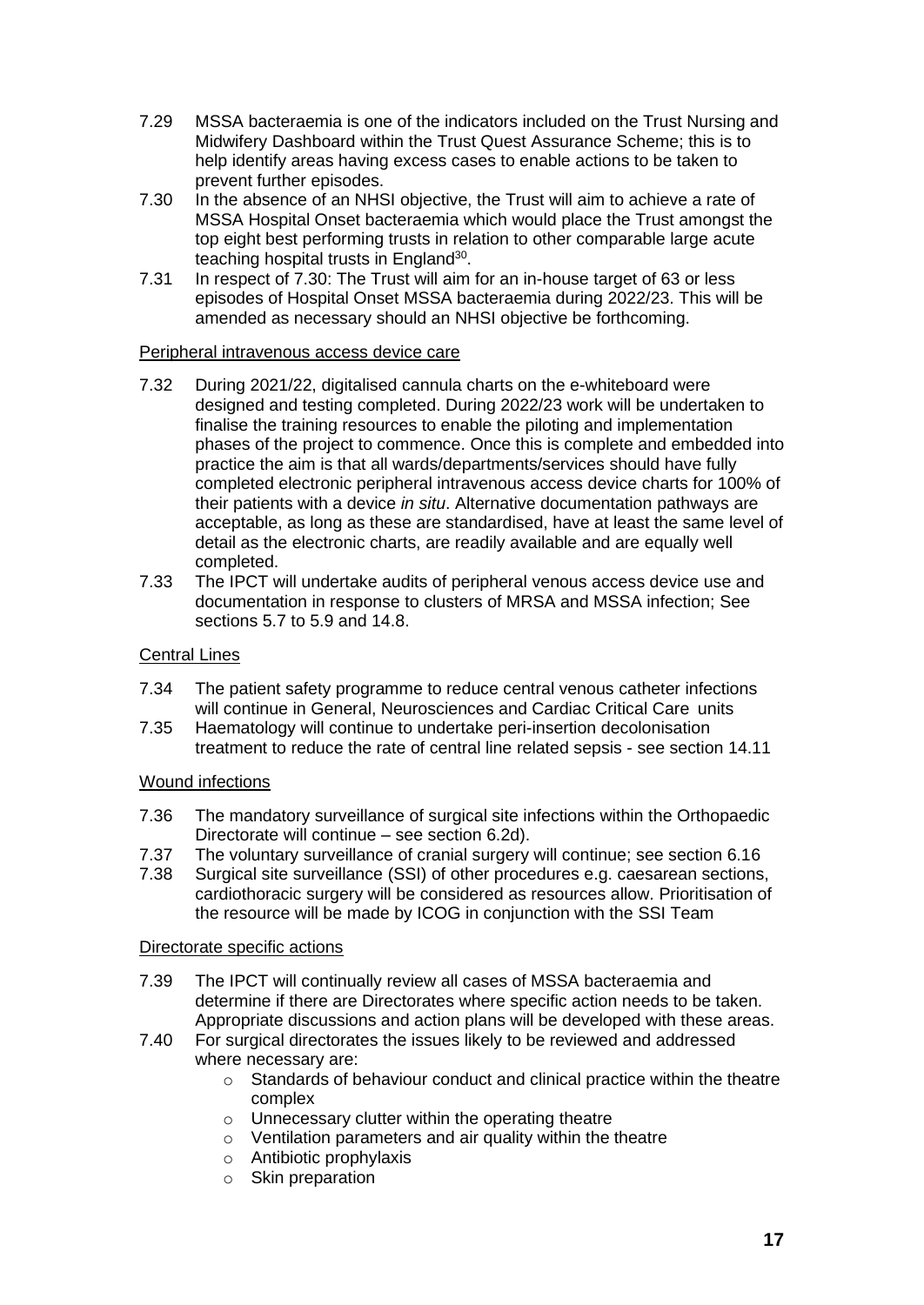- o Strict control of entry of personnel into the theatre
- o Learning from colleagues in other similar trusts with lower rates of MSSA bacteraemia
- o Pre-operative screening for MSSA carriage and treatment where positive
- o Pre-emptive treatment for MSSA carriage for emergency cases whilst awaiting admission swab results
- o Practicalities of ensuring decolonisation treatment is prescribed and administered promptly
- o Post-operative wound care protocol
- o Wound closure protocol
- o Surgical site infection surveillance
- 7.41 For non-surgical directorates the issues likely to be reviewed and addressed where necessary are:
	- o Care of peripheral intravenous access devices (PVADs), in particular the documentation of insertion and on-going review – aim for 100% of devices in place to have fully completed charts. Alternative documentation pathways are acceptable, as long as these are standardised, have at least the same level of detail as the charts, are readily available and are equally well completed.
	- o The insertion location of any PVADs implicated in an MSSA bacteraemia i.e. possible association with any particular clinical area or in ambulance prior to admission
	- o Changing PVADs if patients admitted from elsewhere

#### Screening for MSSA:

- 7.42 In some clinical situations MSSA screening may be part of an overall MSSA action plan. The IPCT will work with appropriate Directorates to determine if MSSA screening may be of benefit and options for progressing this.
- 7.43 For 2022/23, the IPCT and Renal Directorate will continue to MSSA screen certain patient groups within this area and review its impact.

#### Universal decolonisation:

7.44 Following the introduction in 2019 of 'universal decolonisation' of medical inpatients on high risk wards, the IPCT and clinical staff will continue to work towards ensuring its effective implementation, particularly the application of the topical decolonisation. The intervention was evaluated in 2021/22 with feedback from the target wards and assessment of absolute numbers of *S. aureus* bacteraemias; a decision to continue with decolonisation in 2022/23 was made. The IPCT will continue to monitor and evaluate the impact of the introduction, which is aimed at reducing infections caused by key organisms, in particular MSSA

#### **8.** *Clostridioides difficile*

#### *C.difficile* Nursing Care Guidelines/Electronic Nursing Care Plans & Clinical Review:

The Trust has *C.difficile* Nursing Care Guidelines/electronic Nursing Care plans for managing patients with *C.difficile.* These take into account the recommendations in the DH '*C. difficile* Infection; How to Deal with the Problem' document<sup>13</sup>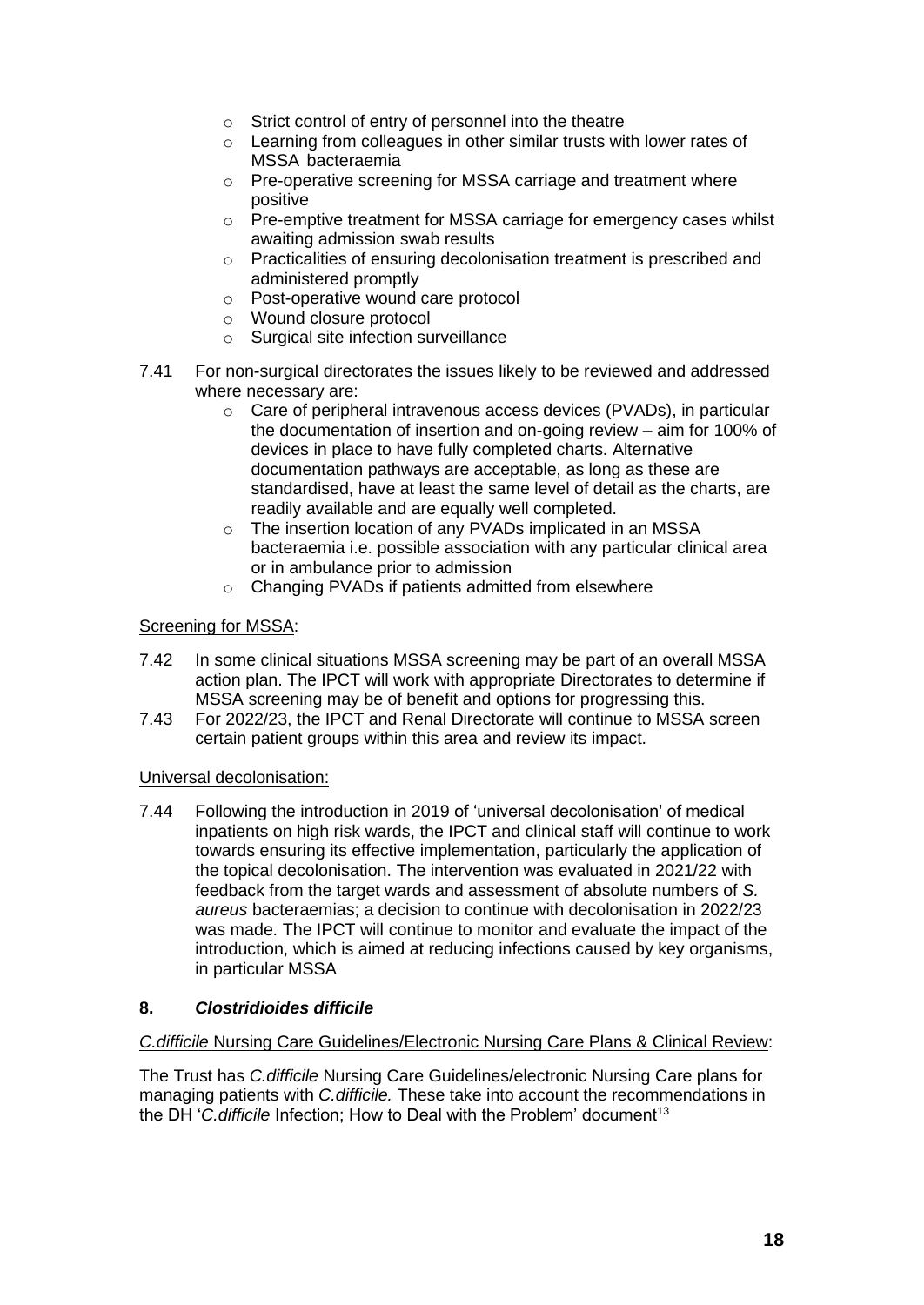- 8.1 These Guidelines/Plans will be used to manage all patients with *C.difficile* diarrhoea. Should any local variation to this pathway be necessary, this should be agreed with the IPCT
- 8.2 All areas should ensure that patients with *C.difficile* diarrhoea are reviewed each week-day. At weekends patients should be reviewed each day or have a management plan in place for this time period; this should include a clinical review should they begin to deteriorate, see section 5.17.
- 8.3 The IPCT will, in conjunction with medical microbiology staff, undertake a weekly review of inpatients with *C.difficile* The nature of the review will be determined by a number of factors, including whether the patient has *C.difficile* infection or carriage, clinical progress and when the *C.difficile* infection/carriage was diagnosed

## Patient Placement

- 8.4 Unless an infective cause has been excluded, patients with diarrhoea should preferably be nursed in single rooms. If this is not possible, the IPC Isolation Precautions and Patient Placement guidelines will be followed using a risk assessment approach for each particular situation.
- 8.5 A review of how such risk assessments are carried out and documented will take place during 2022/23.
- 8.6 A Datix incident form will be completed whenever a single room is required and is unavailable

## **Communication**

- 8.7 Where a patient infected with *C.difficile* is being transferred to, between or within a healthcare facility, their *C.difficile* status will be communicated to the receiving party by the staff in the department sending the patient. This includes patients going to radiology, operating theatre etc.
- 8.8 *C.difficile* results will be communicated by the microbiology department to the IPCT and or clinical staff in a timely manner as per agreed protocols
- 8.9 IPC staff will communicate *C.difficile* results, advice and paperwork to clinical staff in a timely manner.

#### Cleaning and environment issues

- 8.10 Details of general cleaning issues can be found in Section 17
- 8.11 The following are specific initiatives aimed at preventing and controlling *C.difficile*. These will require input and co-operation from a range of professionals including nursing, managerial and domestic services staff.
	- a) Following the identification of a patient with *C.difficile* in a bay, the area(s) to be cleaned will be the patient's bed space and, based on a risk assessment of the situation, may include the rest of the bay, the ward toilets, commodes, seat raisers, sluice and nurse's station
	- b) Staff should be particularly vigilant when managing cases caused by the O27 strain and wherever possible hydrogen peroxide misting of the areas listed in section 8.11a) should be carried out. It is recognised that this may not always be possible.
	- c) The rolling programme of deep cleaning and hydrogen peroxide misting of wards and departments will continue. The frequency of this will be determined by the risk of *C.difficile* contamination, any clusters of cases associated with the area and bed pressure/capacity issues. The aim is to clean all wards at least once a year, and certain high risk wards/ departments, two to three times a year.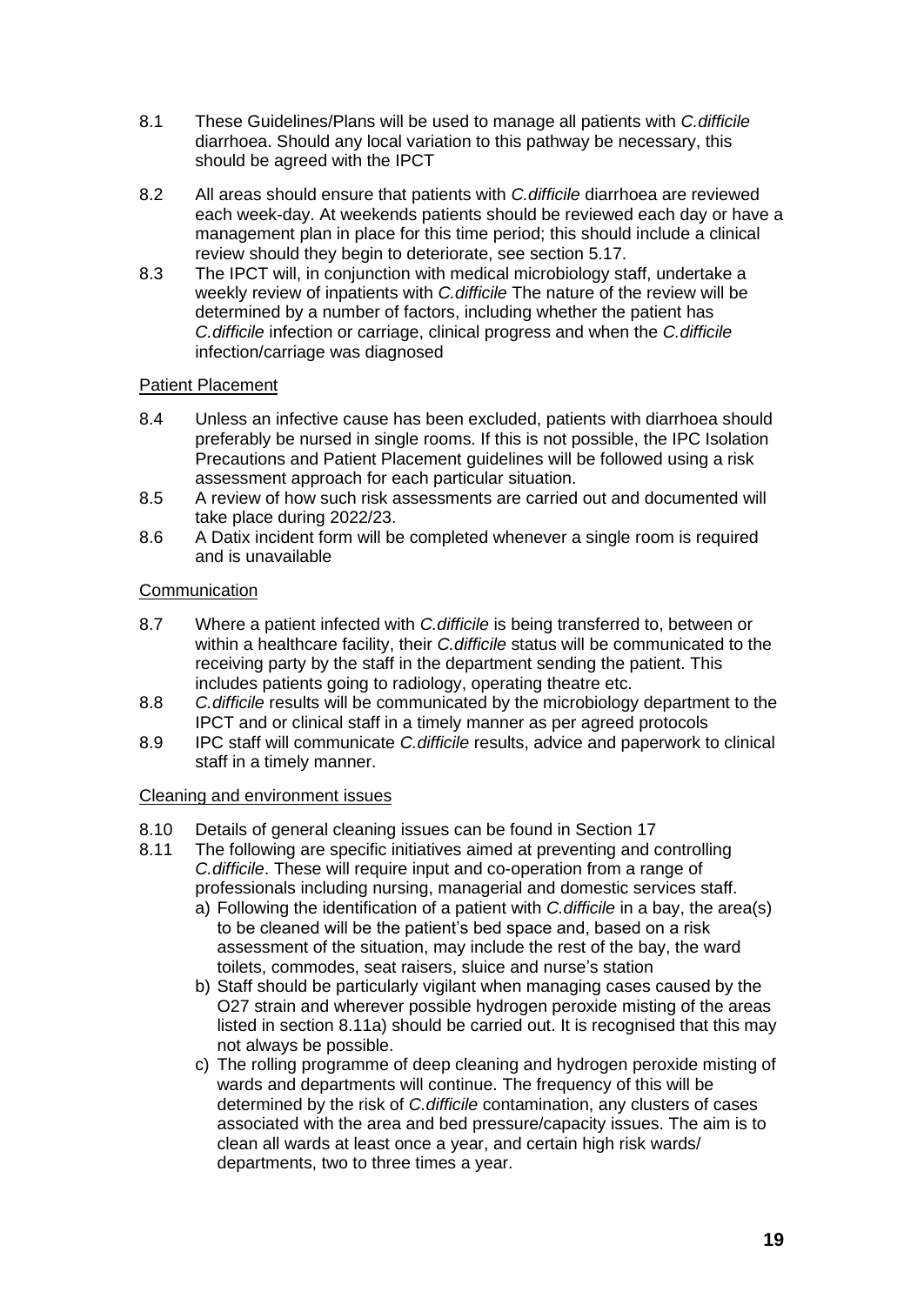- d) Routine cleaning of the environment and patient equipment will be undertaken using a sporicidal detergent/disinfectant product; Tristel Fuse
- e) The programme of radiator and grill cover removal and cleaning, which takes place on a 12 month rolling programme as appropriate for the campus concerned, will continue.
- f) The IPCT will continue to require commode inspections to be undertaken as part of the IPC Accreditation Programme. More frequent inspections may be required should concerns be noted during Accreditation audits or at reviews undertaken by wards or the IPCT in response to individual, or clusters of, *C.difficile* cases

## Management of *C. difficile* clusters

- 8.12 Episodes of *C.difficile* diarrhoea will be logged by ward and the data reviewed at least every 2-3 days. Wards will be coded as Red if 4 or more new cases occur within a 28 day rolling period or if 2 cases occur within a 7 day rolling period. Wards will be coded as Amber if 2 or 3 new cases occur within a 28 day rolling period. These Red or Amber alerts may convert to a Purple alert – this is where 3 cases are determined to be caused by the same ribotype.
- 8.13 Samples from *C.difficile* cases will be sent for ribotyping on an on-going basis to aid cluster detection, investigation and management
- 8.14 Wards coded as Red or Amber will be reviewed by the IPCT in respect of ward cleanliness, infection prevention and control and hand hygiene. An email summarising the audit findings will be sent by the IPCT to staff responsible for the areas concerned, as well as to the DIPC and the Chief Nurse's Office. Follow up audits will be undertaken by the IPCT on a risk assessment basis.
- 8.15 On the rare occasions where these reviews are not followed by satisfactory improvement and progress, the escalation process laid out in in section 6.13 will be used.
- 8.16 Purple *C.difficile* clusters will be reviewed and monitored via the Trust's Serious Incidents process. Where appropriate these incidents will be escalated to the CCG. The definitions used for this process have been agreed and are based on those recommended in the DH '*C.difficile* Infection; How to handle the problem<sup>13</sup> document.
- 8.17 On occasion clusters of *C.difficile* infection and carriage may be noted that do not strictly fulfil the above criteria. In these circumstances, an 'Unofficial' *C.difficile* alert may be logged and the IPCT will determine the appropriate response dependent on the exact nature of the 'cluster'. The response may be to undertake one set of audits or to wait for the results of strain typing before taking further actions. The 'Unofficial' alerts may be converted to 'Amber' alerts if the results indicate cross infection or if repeated audits show clinical practice is not improving.

#### Other issues i.e. targets, testing, monitoring

- 8.18 The Trust will aim to achieve the national assigned STH *C.difficile* target/objective. Currently this includes both Hospital Onset episodes of *C.difficile* and Community Onset episodes, where the patient has been an STH in-patient within the 28 days prior to the date of the diagnostic sample. The nationally determined *C.difficile* objectives for 2022/23 are currently awaited and the STH Programme will be updated as appropriate, once this is published. In the absence of a NHSI objective the Trust will roll-over the national 2021/22 *C.difficile* objective.
- 8.19 The Microbiology department will continue to provide a 7 day a week *C.difficile* testing service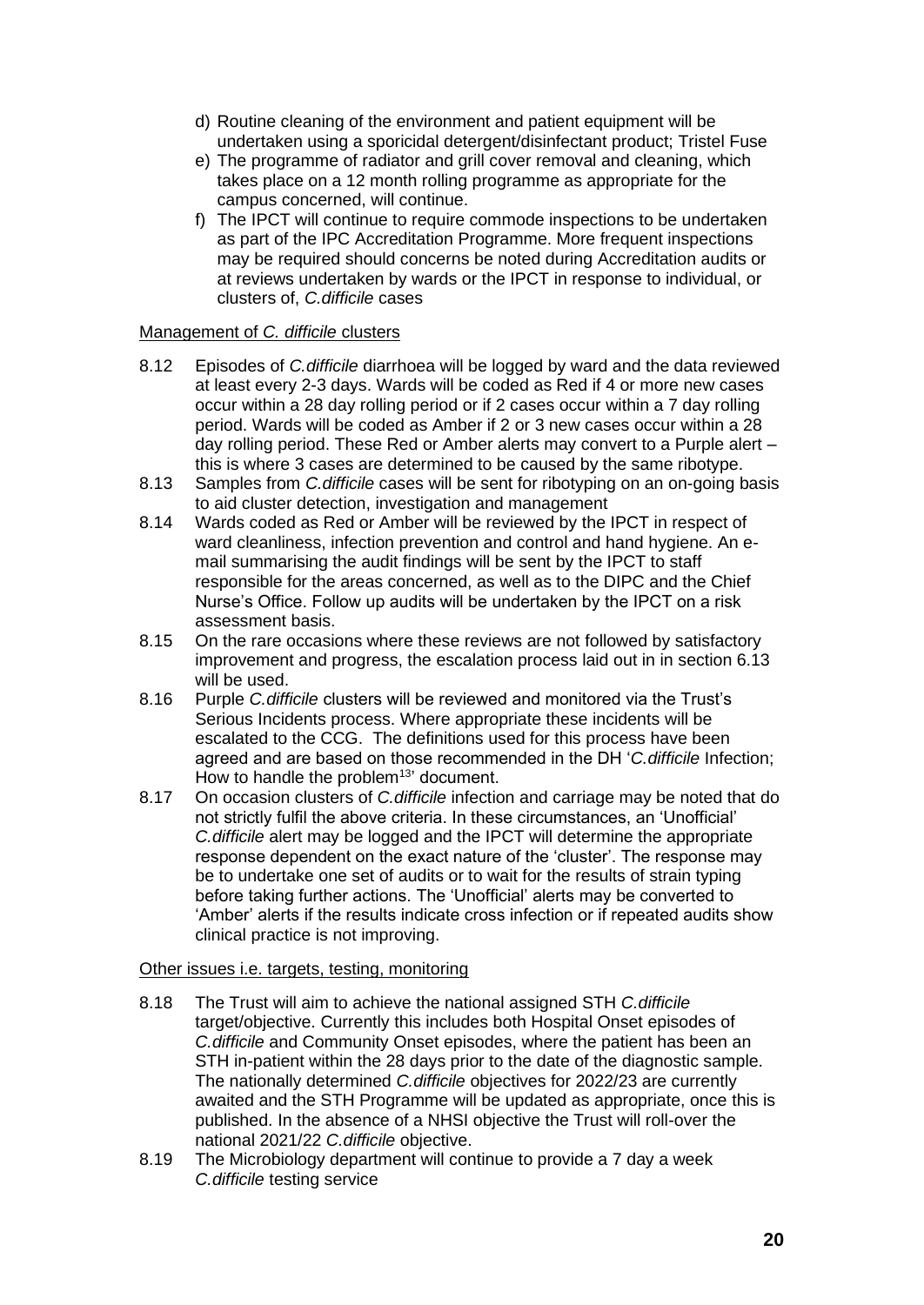- 8.20 The IPC Doctors currently review all Hospital Onset episodes of *C.difficile.* Where indicated, the IPC Doctors request that an in-depth root cause analysis (RCA) be undertaken by the clinical teams, using an in-house RCA tool based on the national *C.difficile* guidance<sup>19</sup>. The above process will be reviewed once the 2022/23 objective, noted in section 8.18, is published.
- 8.21 Where directorate level RCAs are requested by the IPC Doctors, this should be returned to the IPC Doctors to enable, where appropriate, wider lessons to be learnt.
- 8.22 Clinical teams should discuss the results of the aforementioned RCAs at their healthcare governance and risk meetings and the observations, discussions plus any actions required should be noted in the meeting notes. Follow up of any actions required should be discussed and noted at following meetings.
- 8.23 Directorates should follow the Trust governance processes for responding to *C.difficile* related incidents, Datixed events etc., see section 3.6
- 8.24 Currently, an assessment as to whether each Hospital Onset *C.difficile* episode was Potentially Avoidable or Unavoidable (Lapse of Care identified or No Lapse of Care identified) is made by the appropriate IPC Doctor for the area concerned. The reviews, RCAs and feedback outlined in sections 8.20 to 8.22 are key to this assessment. These assessments are forwarded to Sheffield CCG on a quarterly basis and used as a key indicator within the CCG's performance management of the Trust
- 8.25 Currently, the IPC Doctor's assessment as to whether each Hospital Onset *C.difficile* episode was Potentially Avoidable or Unavoidable (Lapse of Care or No Lapse of Care identified), is communicated to senior nursing and medical colleagues responsible for the area concerned and copied to the IPCT.
- 8.26 Currently, Hospital Onset *C.difficile* episodes deemed to be Potentially Avoidable are considered 'incidents' and therefore
	- a) Should be entered on to the Datix system by the clinical teams
	- b) Clinical teams should make an assessment as to whether Duty of Candour applies for each such episode and act accordingly
	- c) Where the patient dies and *C.difficile* is included in part 1 of the death certificate, clinical teams should refer the episode to the Trust Serious Incident Committee for consideration; further action will depend on the Committee's conclusions
- 8.27 Currently, the IPC Doctors include the governance co-ordinators in those copied into the e-mail they send to clinicians colleagues outlining their assessment of whether an episode is Potentially Avoidable or Unavoidable
- 8.28 The process detailed in sections 8.24 to 8.27 will be reviewed during the year following publication of the NHS contract<sup>8</sup>
- 8.29 A monthly e-mail will be sent out summarising the *C.difficile* situation for that month and the overall position for the reporting year. This will be sent to Clinical Directors, Medical IPC Leads, Nurse Directors, Matrons, Deputy Nurse Directors, the Chief Executive's Office, the Medical Director's Office, the Chief Nurse's Office and the IPCT.

# **9. Gram Negative organisms & Neonatal Unit**

#### Pseudomonas

- 9.1 As recommended by the DH<sup>14</sup>, the Trust has a Water Safety Plan which covers various aspects of water quality including managing the risk of *Pseudomonas spp*. This Plan is overseen by the Water Quality Steering Group. See section 17.30 for details.
- 9.2 The DIPC will continue to monitor episodes of *Pseudomonas* spp. bacteraemia trust-wide plus pseudomonal respiratory infections on critical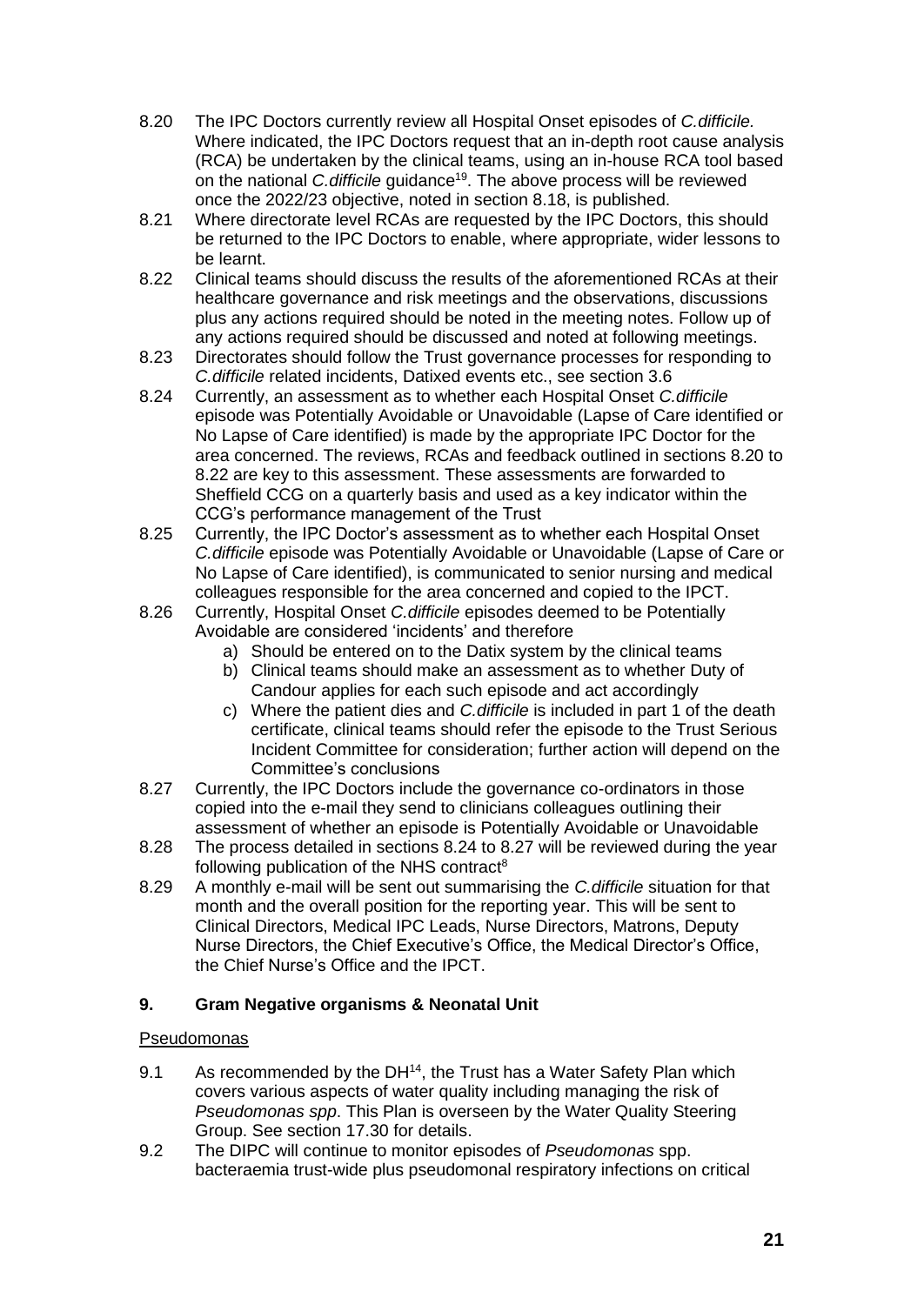care units. This data will be used to determine if unusual patterns of infection are occurring and if action needs to be taken in any particular area.

#### Resistant Gram negative organisms

- 9.3 The IPCT will continue to progress implementation of the Trust policy for the control of carbapenemase-producing multi-resistant Gram negative bacteria based on UK Health Security Agency (UKHSA) guidance<sup>15</sup>. These organisms are known as carbapenemase producing enterobacteriacae (CPEs).
- 9.4 Admission screening for patients 'at-risk' of being colonised or infected with CPEs, as defined in the document referred to in section 9.3, will continue to be undertaken across the Trust. The IPCT will continue to highlight this requirement to clinical teams during the coming year, in particular those who regularly receive patients from high-risk areas.
- 9.5 Enhanced screening for CPEs was introduced late in the 2021/22 year in line with the updated national CPE guidance. This programme will continue to be rolled out in 2022/23 and a review undertaken of the results obtained.
- 9.6 CPEs will be a standing agenda item for IPC Committee and Team meetings
- 9.7 The Board will be kept appropriately informed in respect of CPEs by the Chief Nurse and by the DIPC; data will be included on a quarterly basis in the infection prevention and control report produced for the Board.

#### **Surveillance**

- 9.8 The Trust will continue to participate in the UKHSA HCAI scheme for surveillance of Gram negative bacteraemia; see section 6.2
- 9.9 The Trust will aim to achieve the national assigned *E.coli*, *Klebsiella species* and *Pseudomonas aeruginosa* targets/objectives. Currently these include both Hospital Onset episodes of bacteraemia caused by these organisms and Community Onset episodes, where the patient has been an STH in-patient within the 28 days prior to the date of the diagnostic sample. The nationally determined objectives for 2022/23 are currently awaited and the STH Programme will be updated as appropriate, once this is published. In the absence of a NHSI objective the Trust will roll-over the national 2021/22 objectives.

#### Reducing Gram negative bacteraemia

In 2017, a working group was convened locally to oversee actions within Sheffield to reduce Gram negative bacteraemia. A range of Gram negative organisms can cause bacteraemia but the majority of such infections are caused by *E.coli*. The working group has therefore concentrated on *E.coli* infections and is known as the '*E.coli* Steering Group'. However, many of the actions taken to reduce *E.coli* infection will also have an effect on other Gram negative organisms.

In 2019, the DH determined that the regional Integrated Care Systems (ICSs) should be primarily responsible for overseeing the Gram negative bacteraemia reduction programme. This recognises the fact that this objective requires actions across all public health, social care and healthcare sectors.

The Sheffield *E.coli* Steering Group was suspended during 2020/21 due to the Covid-19 pandemic. This has since restarted, with the first meeting taking place in October 2021. It is anticipated that the Trust will work with the regional and local ICS groups to develop and, where appropriate, implement initiatives designed to reduce infections caused by Gram negative organisms.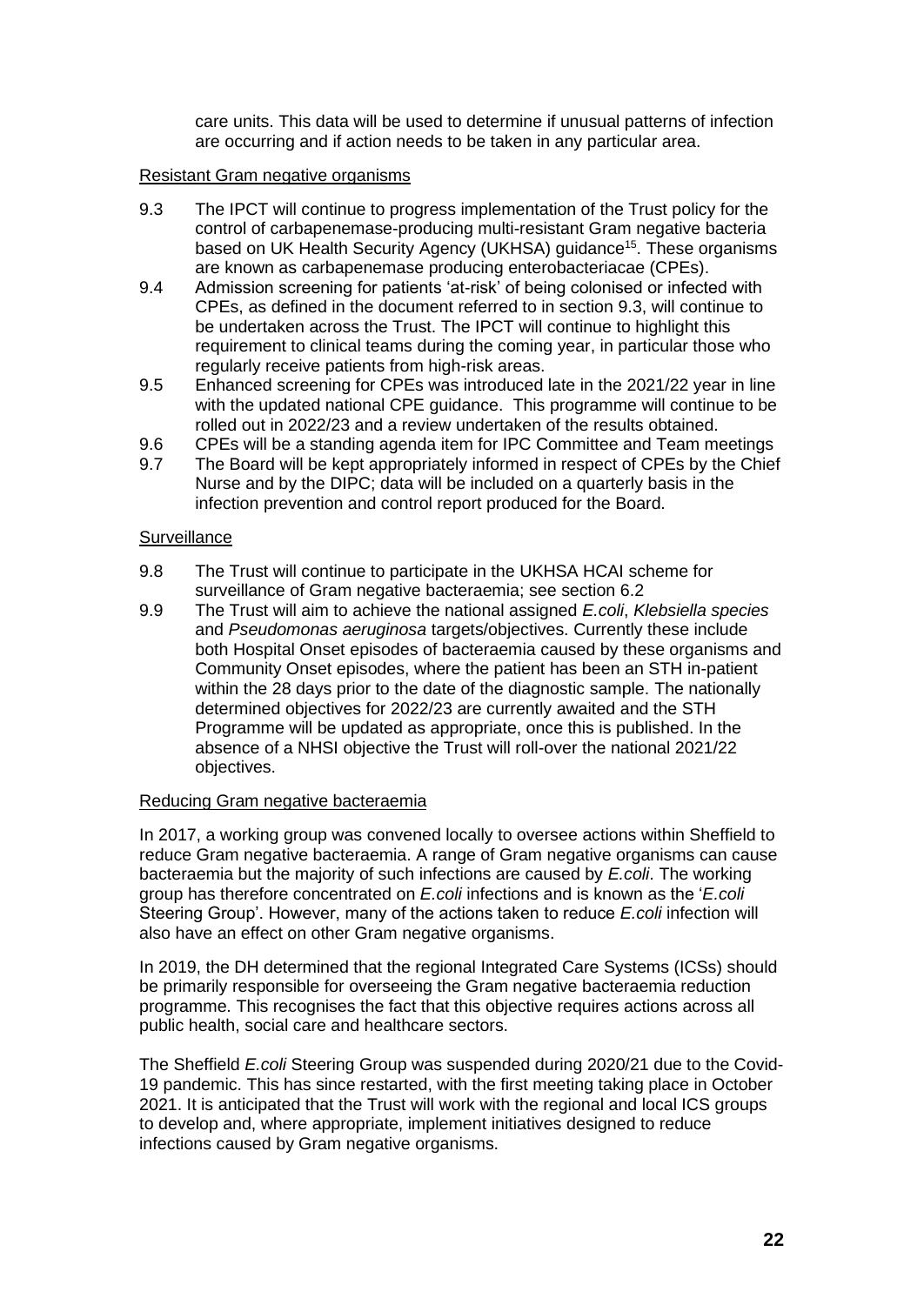- 9.10 The IPCT will continue to develop and oversee the Trust programme of activities designed to reduce Gram negative bacteraemia
- 9.11 The IPCT will continue to collate and review local data and risk factors to determine the focus of the Trust programme of activities for the coming year; taking into account any Gram negative bacteraemia reduction objective within the NHS standard contract<sup>8</sup>; see sections 6.1 & 9.9.
- 9.12 The IPCT will liaise with primary care colleagues with regard to any actions being undertaken in the community. Previously these included a) optimising the signposting within the Sheffield primary care formulary for urinary tract infection (UTI), b) reinforcing and providing information to the public on UTI reduction, c) exploring the possibility of undertaking further surveillance on urinary sources of infection; this would include continence status and social care input to understand if these are contributing factors in UTI development in primary care and d) collaborating with the ICS in any *E coli* bacteraemia reduction plans.
- 9.13 Trust actions will include a) continuing to support and review progress of community nursing catheter management including the pilot of a community catheter passport and a re-audit of catheter management undertaken within community nursing (last performed June 2018), b) undertaking an in depth review of intra-abdominal and hepatobiliary related gram-negative blood stream infections, to identify themes, trends and risk factors and c) continuing to review overall Gram negative bacteraemia data to identify any themes, trends and risk factors that might be amenable to intervention and d) continuing to support the Geriatric and Stoke Medicine Directorate in optimising hydration for their patients,

#### SCBU/Neonatal Unit

- 9.14 The IPCT and neonatal unit staff will continue to implement the national guidance on managing outbreaks of Gram negative infection in neonatal units<sup>16</sup> and where necessary make amendments to how the Trust prevents and/or controls these situations.
- 9.15 The IPCT and neonatal staff will continue to monitor the detection of isolates of *Staphylococcus capitis* within the Neonatal Unit and take appropriate action in respect to possible clusters of infection as per UKHSA guidance<sup>29</sup>.

# **10. Covid-19, Influenza and Other Respiratory Viruses**

- 10.1 The Trust will work with local, regional and national colleagues and organisations to safely detect, diagnose and manage patients suspected or confirmed as being infected with SARS Cov-2, i.e.Covid-19 infection.
- 10.2 The Trust will aim to follow national Covid-19 polices, guidelines and recommendations, wherever possible<sup>20</sup>.
- 10.3 The Trust Covid-19 policies, guidelines, information and advice will be available on the Trust intranet site and Microguide under the 'Coronavirus Covid-19' banner.
- 10.4 The response to the pandemic is necessarily multi-faceted and constantly evolving and therefore national and local polices, guidelines, action plans etc. are likely to change over time. Trust Management and Expert Groups will constantly keep these issues under review.
- 10.5 All Groups, Directorates and Departments (both clinical and non-clinical) will ensure that Trust guidance and recommendations are followed as appropriate for their areas.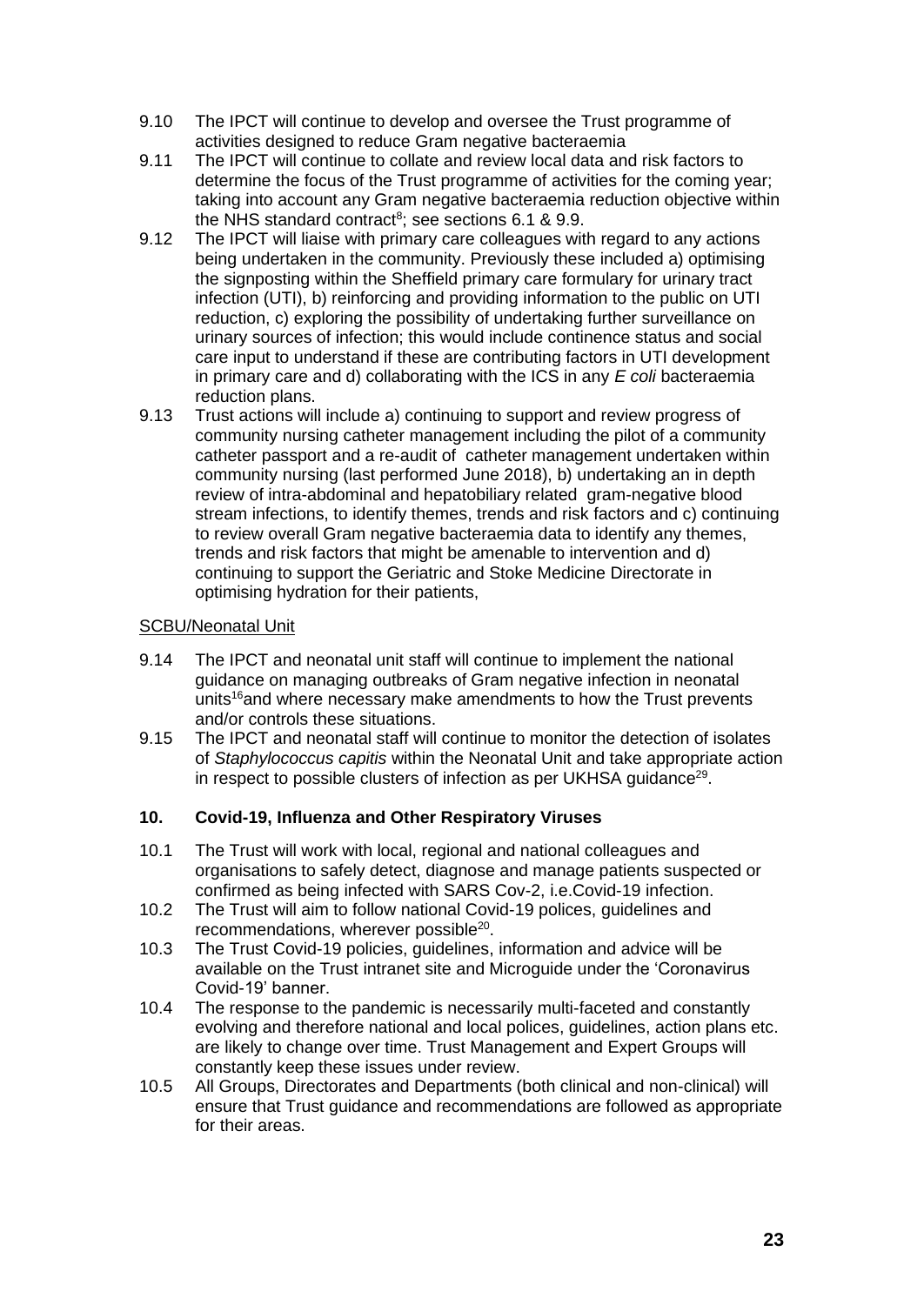- 10.6 The key issues and topics are listed below:
	- Pathways for admission, placement, treatment and discharge of patients with and without Covid-19
	- Protocols and practices within Covid +ve cohort wards/areas/rooms (Red), Covid minimised wards/ areas (Blue) and Others (Grey) – as the pandemic evolves throughout the year the terminology for such area may change
	- Personal Protective Equipment (PPE) staff, patients and visitors
		- $\circ$  Which items of PPE to wear and in which situations including areas where aerosol generating procedures are taking place o How to don and doff PPE
		- o Fit-testing and training
		- o Securing PPE supplies and determining new/novel suppliers o Protocols for decontaminating items of PPE
	- Covid-19 testing protocols for patients, staff and households, including the staff PCR drive through facility and the role of LFTs
	- Developing and delivering Covid-19 testing capacity
	- Managing the infection prevention and control management of individual patients and any patients and staff exposed to these cases
	- Detection and management of clusters and outbreaks
	- Reviewing and responding to cases of nosocomial Covid infection
	- Optimising the infection prevention and control aspects of clinical and non-clinical environments – space, ventilation etc.
	- Human resources issues relating to staff illness, shielding, selfisolation and caring for dependants
	- Visitor and accompanying person protocols
	- Determining services and activities to stop at various stages of the pandemic and when and how to re-start - clinical, teaching, training, other etc.
	- Workforce reallocation
	- Restarting as much teaching and training as possible
	- Promoting and optimising staff and patient Covid vaccination
	- Covid-19 treatment and vaccination studies

This list in is no way exhaustive and the brief descriptions above hide many complicated situations and solutions that have involved a huge amount of time and effort to address and resolve; much of the work is of course on-going given the constantly evolving situation .

- 10.7 Planning for influenza will continue to be incorporated into the wider strategy for winter planning and form part of the work of the Outbreak and Systems Resilience Group (OSRG).
- 10.8 The OSRG will receive a report on staff uptake of influenza immunisation during 2022/23. An action plan will be developed to continue to improve uptake rates during 2022/23.
- 10.9 The Trust will continue to provide influenza immunisation for certain in-patient groups
- 10.10 Directorates will participate in the planning and implementation of the agreed influenza immunisation strategy for both staff and patients
- 10.11 The Pandemic Influenza Guidance will be kept under review and updated as appropriate; this will be led by the Emergency Planning Team.
- 10.12 The Seasonal Influenza Guidance will be reviewed and updated, taking account of any updated DH advice, in time for the anticipated 2022/23 influenza season i.e. by the end of October. This may need to change as the season progresses or further advice is forthcoming.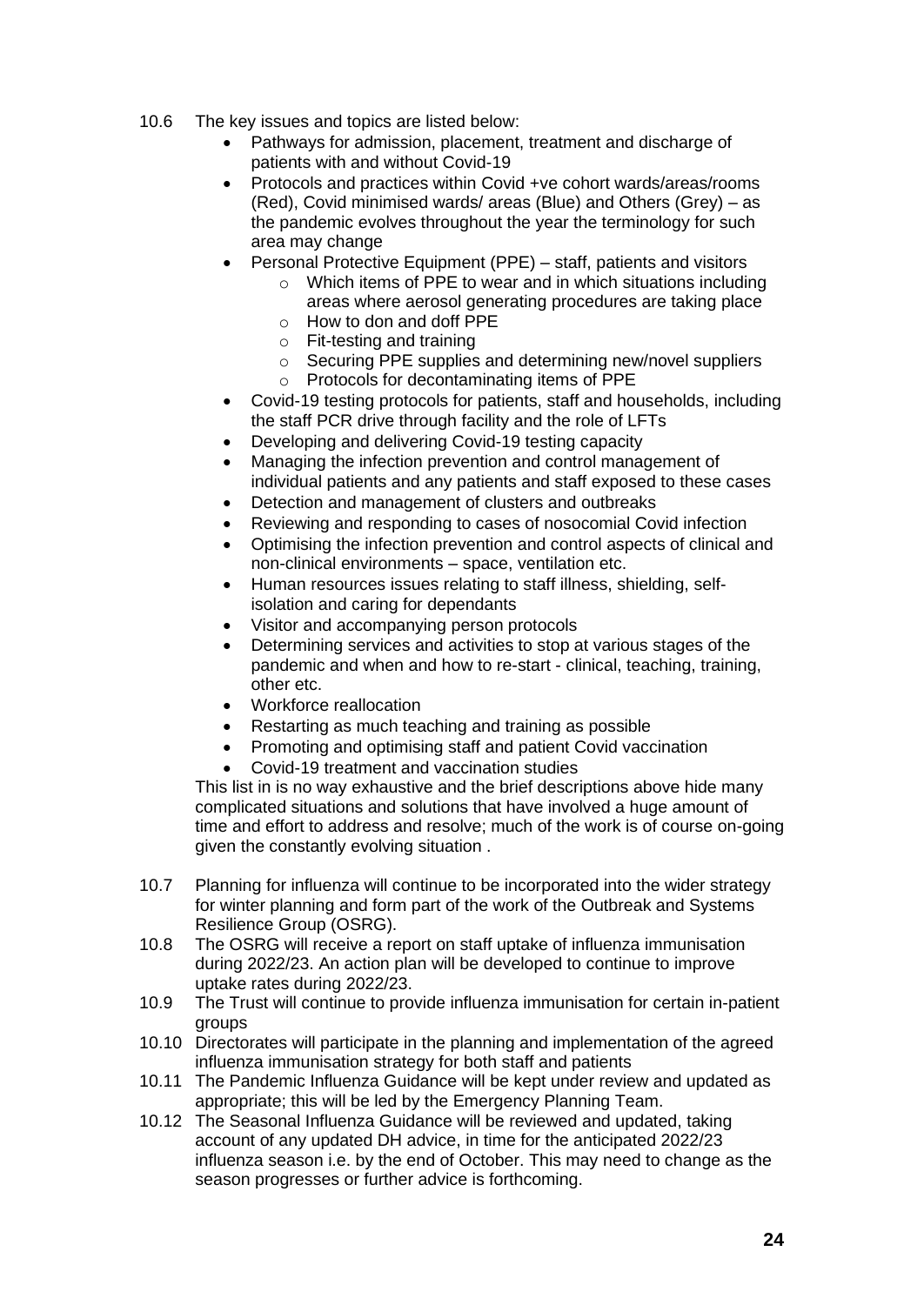- 10.13 Guidance on the management of other respiratory viruses in units with highrisk patients e.g. haematology, renal will continue to be developed. This will be led by the consultant Virologists in conjunction with the IPCT and the clinicians for the areas concerned
- 10.14 In addition to any PPE requirements required due to Covid-19, the Haematology department will continue to undertake the 'universal' wearing of masks by staff/visitors etc. in contact with certain particularly vulnerable patient groups within their Directorate.
- 10.15 The IPCT will continue to work with community based staff to implement the recommendations for when masks are required in the various clinical scenarios faced by staff in these areas.
- 10.16 The Virology department will continue to work with clinical colleagues to optimise the use of near-patient/point of care (POC) testing for influenza in selected admissions departments for the 2022/23 season; this will include ongoing review of the networking of POC test results.
- 10.17 The Virology department will continue to work with the IPCT to progress, and where possible optimise, the communication of respiratory virus sample results to the IPCT to facilitate the infection prevention and control management of these infections.
- 10.18 The Virology department will provide weekly influenza figures during the influenza season, which, when appropriate, will be displayed on the Trust intranet page. This information is provided to staff so they are aware of influenza activity and can ensure they are up to date with influenza protocols and are vigilant in looking out for cases of this infection
- 10.19 The IPCT will keep the respiratory virus infection prevention and control patient placement algorithms under review
- 10.20 The OSRG, in conjunction with the Virology department, IPCT, Communications department and other clinical colleagues will consider, and where agreed implement, the following as options for improving respiratory virus prevention and control:
	- Sending respiratory virus patient information leaflets to patients coming for an outpatient appointment
	- Organising pharmacy prescriptions to include messages relating to influenza vaccine during relevant months of the year
	- Widespread display of 'Catch it, Kill it, Bin it' posters across the Trust
	- Appropriate poster displays at ward entrances
	- Updating 'telephone hold on' messages to include relevant information playback regarding respiratory viruses
	- Playback message on detecting people entering Trust premises (as used in nearby hospitals)
- 10.21 The completed staff swabbing initiative, undertaken in 2019 plus experienced gained during the Covid pandemic, will inform STH policy regarding the management of staff with respiratory viral infections.
- 10.22 The Virology department, in conjunction with the IPCT, Infectious Disease department and other clinical colleagues will remain vigilant for measles cases in, or presenting to, the Trust. The Trust will continue to provide in house testing for measles and, where appropriate, risk-assess cases of illnesses presenting with a rash.

# **11. Norovirus**

11.1 Planning for norovirus will continue to be incorporated into the wider strategy for winter planning and form part of the work of the Outbreak and Systems Resilience Group (OSRG).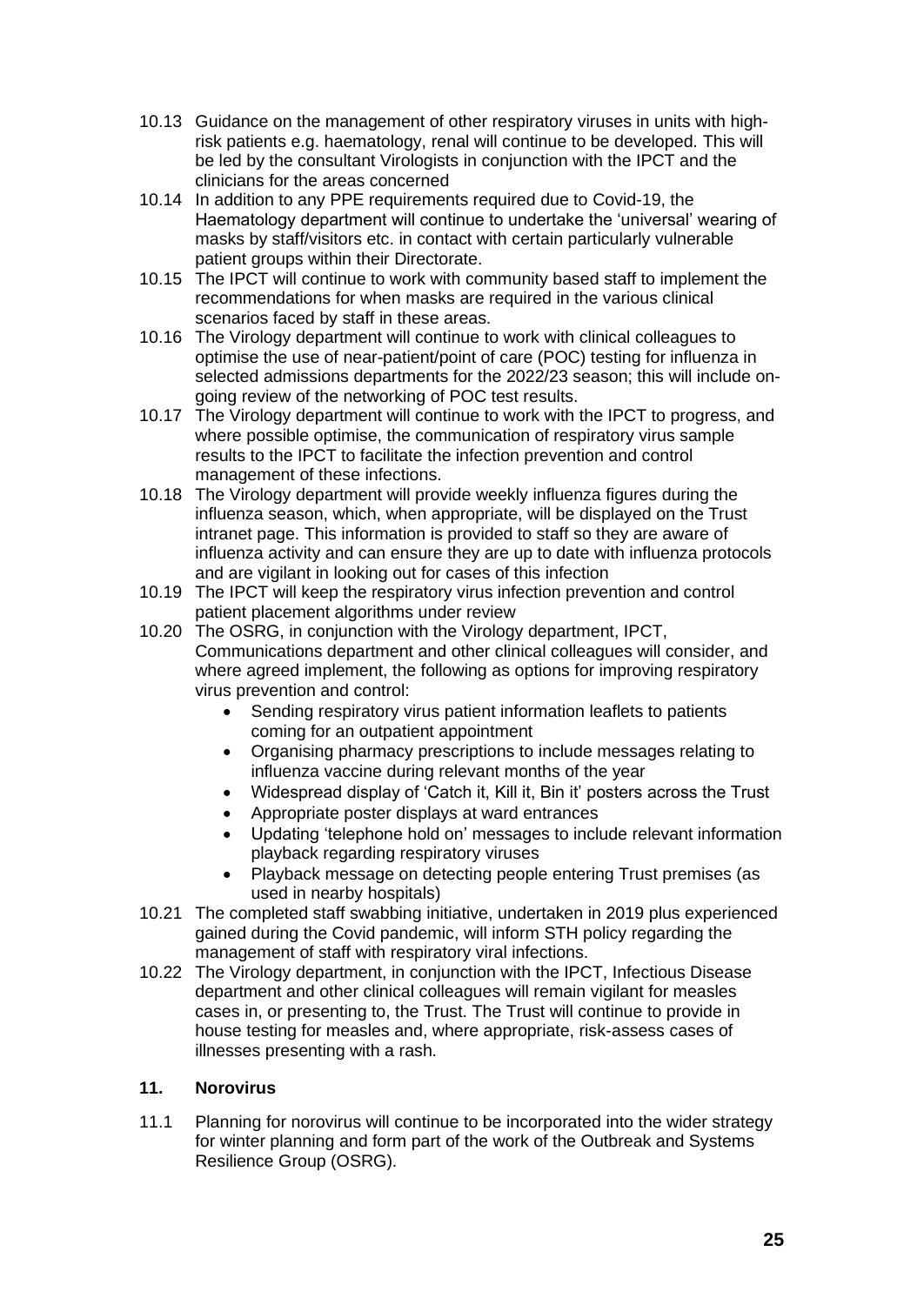- 11.2 The OSRG will take account of any lessons learnt in managing norovirus during the previous year, when planning for the forthcoming norovirus season.
- 11.3 The Trust will take account of UK Health Security Agency norovirus<sup>17</sup> management advice.
- 11.4 The Virology department will provide weekly norovirus figures during the norovirus season, which will, when appropriate, be displayed on the Trust intranet page. This information is provided to staff so they are aware of norovirus activity and can ensure they are up to date with norovirus protocols and are vigilant in looking out for cases of this infection
- 11.5 A Red clean will be undertaken of rooms and bays where patients with norovirus have been cared for. On occasions this may not be possible and the IPCT should be consulted as to whether an ultra-violet clean (UVc) may be agreed as an alternative.
- 11.6 The Virology department will continue to investigate the possibility of introducing Point of Care testing for Norovirus on key wards/departments; taking into account the impact of such methodology on other key teams e.g. IPCT

### **12. Novel pathogens and High Consequence Infectious Diseases (HCID) pathogens**

- 12.1 The Trust will keep under review the current STH plans for safely detecting, diagnosing and managing patients suspected or confirmed as being infected with High Consequence Infectious Diseases (HCID) pathogens (both respiratory and contact spread pathogens). The Trust plans will be based on UK Health Security Agency (UKHSA) advice<sup>18</sup>.
- 12.3 The Trust will continue to work towards providing the personal protective equipment (PPE) recommended by new national guidance for caring for patients with suspected HCID pathogens.
- 12.4 The Trust will work towards training appropriate staff in the use of the aforementioned PPE and its donning and doffing.
- 12.5 The Trust will continue to implement the policy for safely detecting, diagnosing and managing patients suspected or confirmed as being colonised/infected with *Candida auris*

# **13. Hand Hygiene/Dress Code**

- 13.1 The Board of Directors, TEG, Chief Nurse's Office, DIPC, IPCT and staff at all levels within the Trust will continue to promote best practice in respect of hand hygiene, including via the IPC Accreditation Programme
- 13.2 Hand hygiene audits will be undertaken as per the IPC Accreditation Programme.
- 13.3 Wards/departments/services will ensure that patients have access to appropriate hand hygiene facilities both in toilet areas and in bed spaces, particularly where patients need to use commodes
- 13.4 Wards/departments/services will ensure that patients have access to appropriate hand hygiene products/facilities before meals
- 13.5 The IPCT, Supplies, Occupational Health and other appropriate departments will continue to work together to optimise the hand hygiene products available to staff and patients.
- 13.6 The Board of Directors, TEG, Director of Human Resources and DIPC will continue to support the Dress Code policy. This includes the DH's 'Bare Below the Elbow' guidance.
- 13.7 The IPCT will work with the Communications department to continue to implement the on-going Hand Hygiene campaign. This may include, 'Bite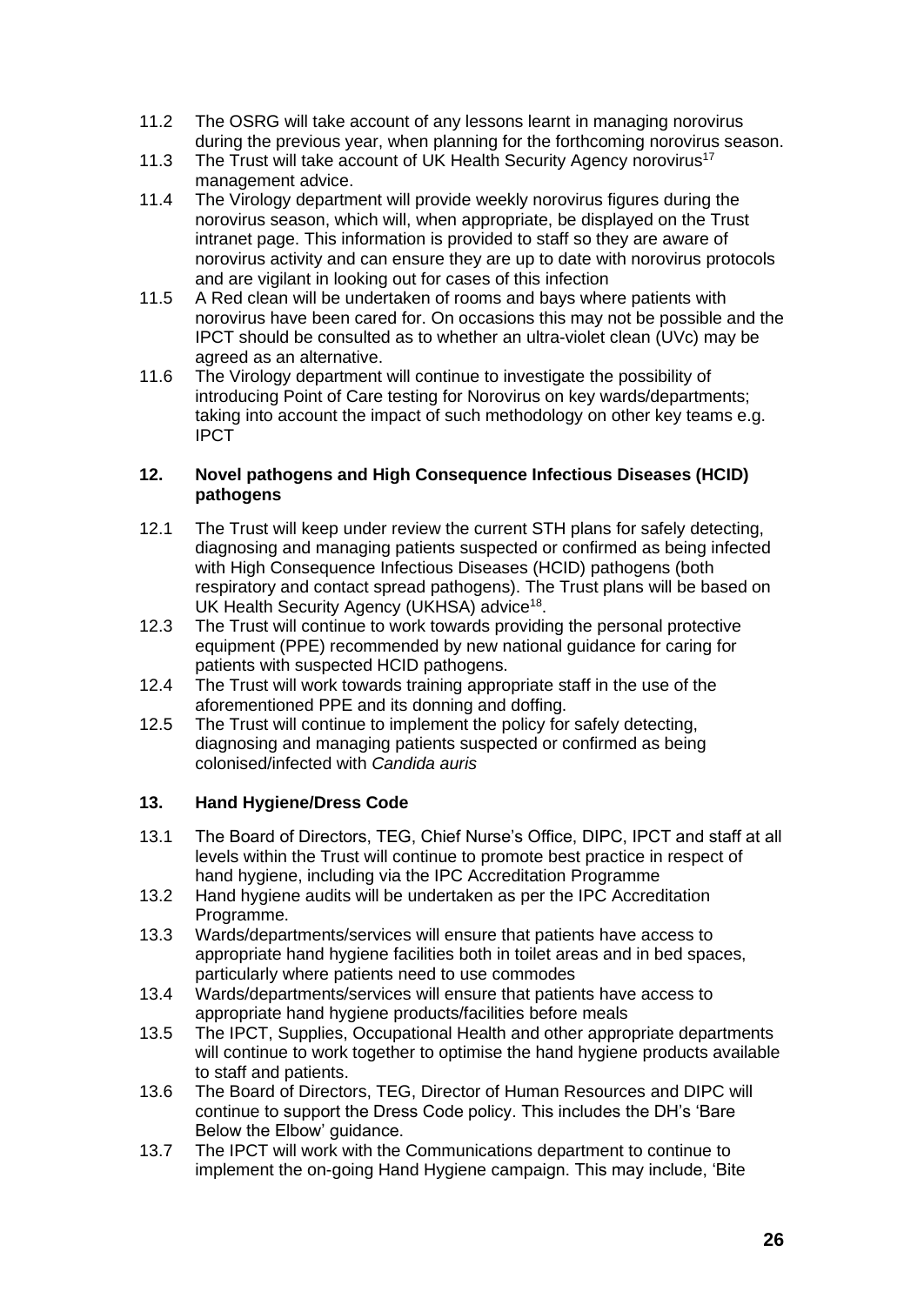Sized' ward education sessions, using the Trust's 'Facebook' page and ward entrance TV screens. Other initiatives may include ideas for encouraging patients and visitors to undertake good hand hygiene e.g. holograms at hospital and ward entrances.

#### **14. Invasive Devices: Management of Peripheral and Central Intravenous Access Devices & Urinary Catheters**

#### Intravenous Access Devices

Patients who have peripheral, arterial, central or other intravenous (IV) access devices *in situ* are at increased risk of bacteraemia and localised site infections

- 14.1 Such devices must be managed as per the Trust Peripheral and Central Intravenous Access Devices policies and DH Care Bundles at all times
- 14.2 All departments/services will ensure that staff handling intravenous devices, whether at insertion or during on-going care, are appropriately trained
- 14.3 All patients who have a peripheral IV cannulae *insitu* must have
	- a) the insertion documented
	- b) the cannula site reviewed at least daily
	- c) appropriate action taken in light of the daily review

as per the Trust Management of Peripheral Cannula Policy Procedures should be in place to ensure patients are not discharged with cannulae *insitu* (unless there is a specific plan to do so)

- 14.4 Patients should be screened for MRSA either prior to, or within 24 hours of, a central IV access device being inserted. Patients with non-tunnelled central IV access devices *in-situ* should be re-screened every 7 days
- 14.5 Patients who have central IV access devices *insitu* and who have a recent history of MRSA should have MRSA topical therapy until the device has been removed. Such patients with long-term central IV access devices *insitu* should be discussed with the IPCT on an individual basis.
- 14.6 Audit of compliance with these protocols will be undertaken by department staff as part of the IPC Accreditation Programme.
- 14.7 Directorates will consider undertaking IV access device infection rate surveillance. This should be discussed with the IPCT.
- 14.8 The IPCT will undertake audits of peripheral cannula use and documentation. A targeted approach will be used based on information gathered from previous Trust-wide audits, bacteraemia data, Accreditation reviews etc. See sections 5.7 to 5.9 and 7.33.
- 14.9 Management of IV access devices and cannulae will continue to be a topic discussed at the regular IPC course provided by the IPCT.
- 14.10 Clinical areas will ensure that staff inserting, accessing or managing IV access devices are appropriately trained in using the various types of device and accompanying accessories used within that area.
- 14.11 Haematology will continue to undertake peri-insertion decolonisation treatment to reduce the rate of central IV access device related sepsis in this patient group – see section 7.35.
- 14.12 For further actions see sections 7.32 to 35.
- 14.13 Directorates will ensure that they provide appropriate patient information in respect of central IV access devices. Directorates should undertake a review to determine that the information they are providing is in line with Trust policies for managing such devices, that the information is readily available and that staff are aware that such information should be given to patients and relatives, as appropriate.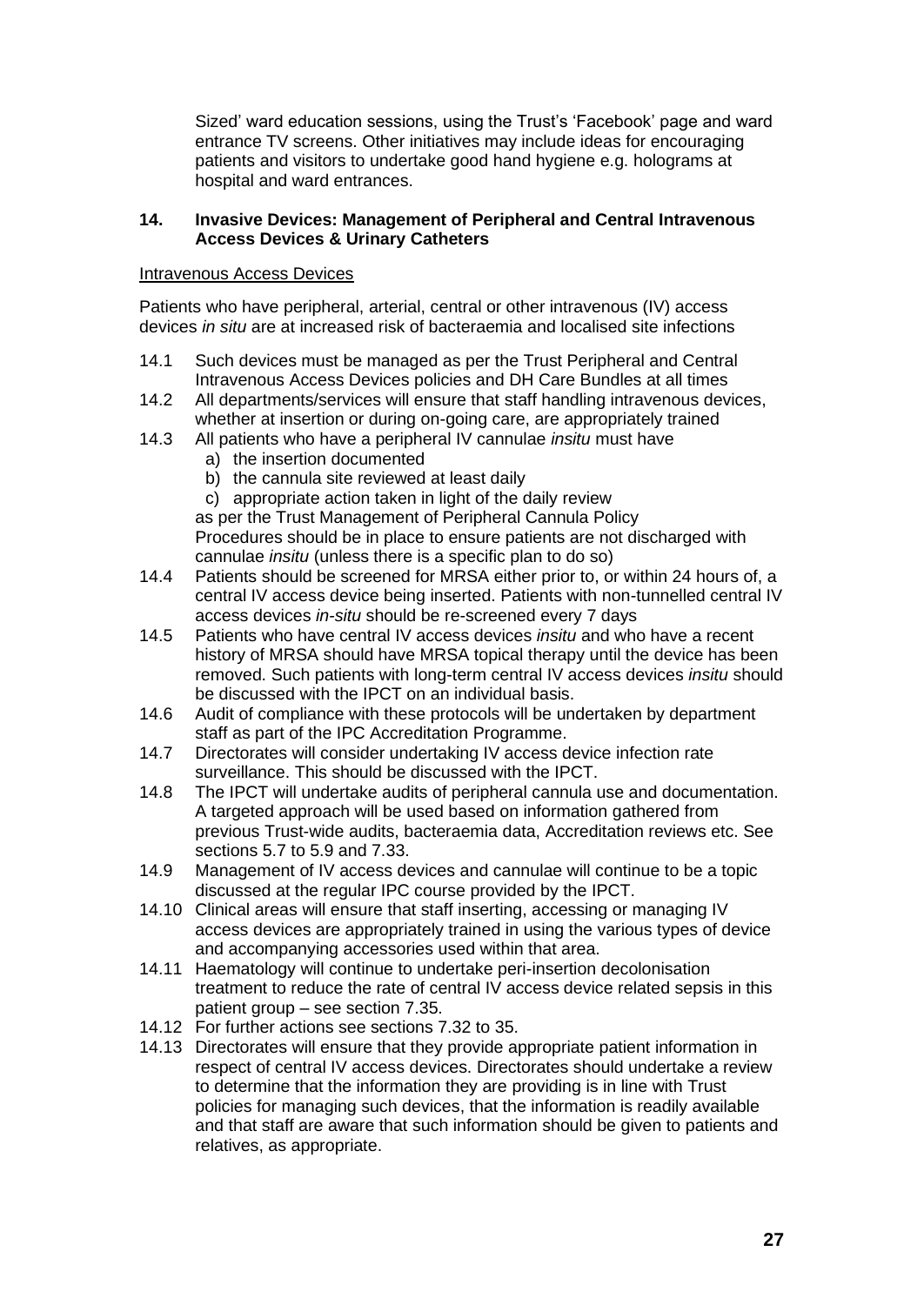## Urinary Catheter

Patients with urinary catheters in situ are at increased risk of urinary tract infections, bacteraemia and localised site infections

- 14.14 Such catheters must be managed as per the Trust 'Bladder Management and Urinary Catheterisation Policy for Adults' and DH Care Bundle at all times
- 14.15 All departments will ensure that staff handling any urinary catheter, whether at insertion or during on-going care, are appropriately trained
- 14.16 The Trust Professional Assurance Committee will continue to review data/information in relation to Urinary Catheters provided by the Catheter-Acquired Urinary Tract Infection (CAUTI) Group, which will continue to meet during 2022/23.
- 14.17 The CAUTI Group will monitor, and where appropriate audit against, its action plan to optimise catheter management with the aim of
	- a) Reducing the number of patients who inappropriately have a catheter *insitu* in both hospital and community settings – this will include issues around inserting the catheter in the first instance, regularly reviewing whether the catheter is still required and removing it in a timely manner if no longer required.
	- b) Ensuring optimal technique during insertion and on-going management
	- c) Ensuring appropriate information as to catheter management is available for patients and their carers e.g. why they have a catheter, and leaflets as to how to manage the catheters themselves are key proposed initiatives
- 14.18 Urinary catheter related actions recommended by the '*E.coli* Steering Group', will be implemented as appropriate; see sections 9.12 and 9.13.
- 14.19 Directorates will ensure that they provide appropriate patient information in respect of urinary catheters. Directorates should undertake a review to determine that the information they are providing is in line with Trust policies for managing such devices, that the information is readily available and that staff are aware that such information should be given to patients and relatives, as appropriate; see section 5.10.

# **15. Antibiotic Stewardship**

Control of the amount, type and duration of antimicrobial prescribing is known to be one of the key activities in controlling certain infections e.g. *C.difficile* and in reducing the likelihood of antibiotic resistance developing.

- 15.1 The IPCT, Microbiology staff and the Antimicrobial Stewardship (AMS) Team will continue to develop and implement initiatives aimed at effectively achieving the above aim within the Trust. These include:
	- a. Reviewing on a rolling basis all trust-wide and directorate specific antimicrobial policies. From 2022 onwards, these are managed and updated on the Microguide App, to increase guideline accessibility.
	- b. Overseeing the rolling audit programme of compliance with antimicrobial treatment policies
	- c. Auditing antibiotic prescribing on wards where a Red or Amber *C.difficile* cluster has been noted (see section 8.12) or as requested by the IPCT
	- d. Daily/weekly specialist review ward rounds of prescribing including the type, dose, duration and route of administration of the antimicrobials used e.g. ITUs, SCBU etc.
	- e. Continuing review of the Restricted Antibiotic Policy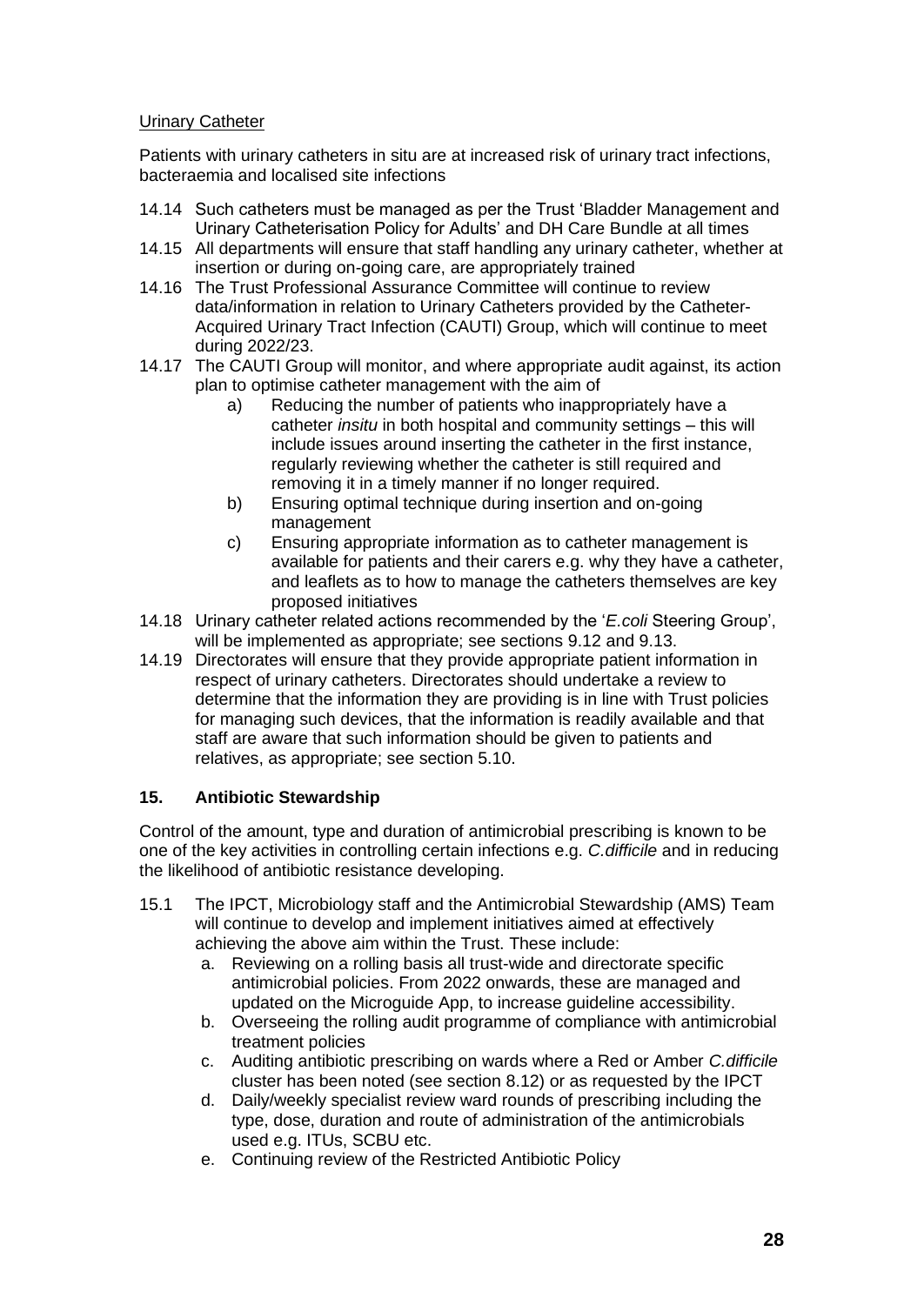- f. Overseeing the quarterly Antibiotic Prescribing Care Bundle audits as part of the Accreditation Programme – see section 15.2
- g. Giving feedback to wards on the results of the quarterly ward based audits
- h. Sending out quarterly reports of antibiotic usage to Directorates
- i. Uploading the aforementioned audit and usage data onto the Antibiotic web-site
- j. Participating in the development and implementation of the e-prescribing system (EPMA) within the Trust. Amongst other benefits this should help highlight where long or unusual antibiotic prescriptions are being used
- k. Using EPMA to facilitate antimicrobial stewardship.
- l. Reviewing on a quarterly basis Datix reports relating to antimicrobials and following up issues, as appropriate
- m. Regularly reviewing antibiotic usage and reporting this to the IPC Committee and Antibiotic Therapy Team.
- n. Participate, as resources allow, in collaborative work aimed at reducing antimicrobial usage, where clinically appropriate.
- 15.2 Antibiotic Prescribing Care Bundle audits will be undertaken as part of the Accreditation Programme: Audits will take place quarterly on each ward and be undertaken by ward based medical staff. Results will be sent to the AMS Team for review and analysis.
- 15.3 Whether the audits mentioned in section 15.2 have been undertaken or not will be included in the assessment as to whether a ward can achieve IPC Accreditation or not.
- 15.4 The AMS Team and IPCT will inform wards where an IPC Accreditation Engagement Concern flag may/will be applied, due to a lack of regular antibiotic audit submission.
- 15.5 The DIPC will take audit submissions into account when scoring Directorates for twice-yearly compliance against the IPC Programme
- 15.6 The AMS Team will oversee a range of activities designed to promote antibiotic stewardship as part of the European Antibiotic Awareness Day in November.
- 15.7 The Trust AMS Team will continue to work with primary care colleagues by attending NHS Sheffield CCG antimicrobial stewardship meetings to discuss antimicrobial stewardship across different care settings
- 15.8 The Trust will take account of any antimicrobial stewardship related CQUINs<sup>26</sup>/ NHS standard contract<sup>8</sup> targets and will work towards reducing antimicrobial consumption as clinically appropriate.
- 15.9 The AMS Team will continue to work with the IPCT to optimise the authorisation, prescription and application of topical MRSA/MSSA treatment via electronic prescribing
- 15.10 Where resources allow, audit of antibiotics prescribed in the community to patients who develop *C.difficile* infection will continue to be undertaken.
- 15.11 The AMS team will pilot the use of a point prevalence data collection platform. Initially this will be used for any areas that are on C*.difficile* Amber/Red or where the AMS Team determines there is cause for concern as regards antimicrobial prescribing. Information gained from the pilot will enable a more detailed evaluation of antimicrobial prescribing in certain areas and allow the Team to evaluate the point prevalence approach with a view to rolling this out further in the coming years.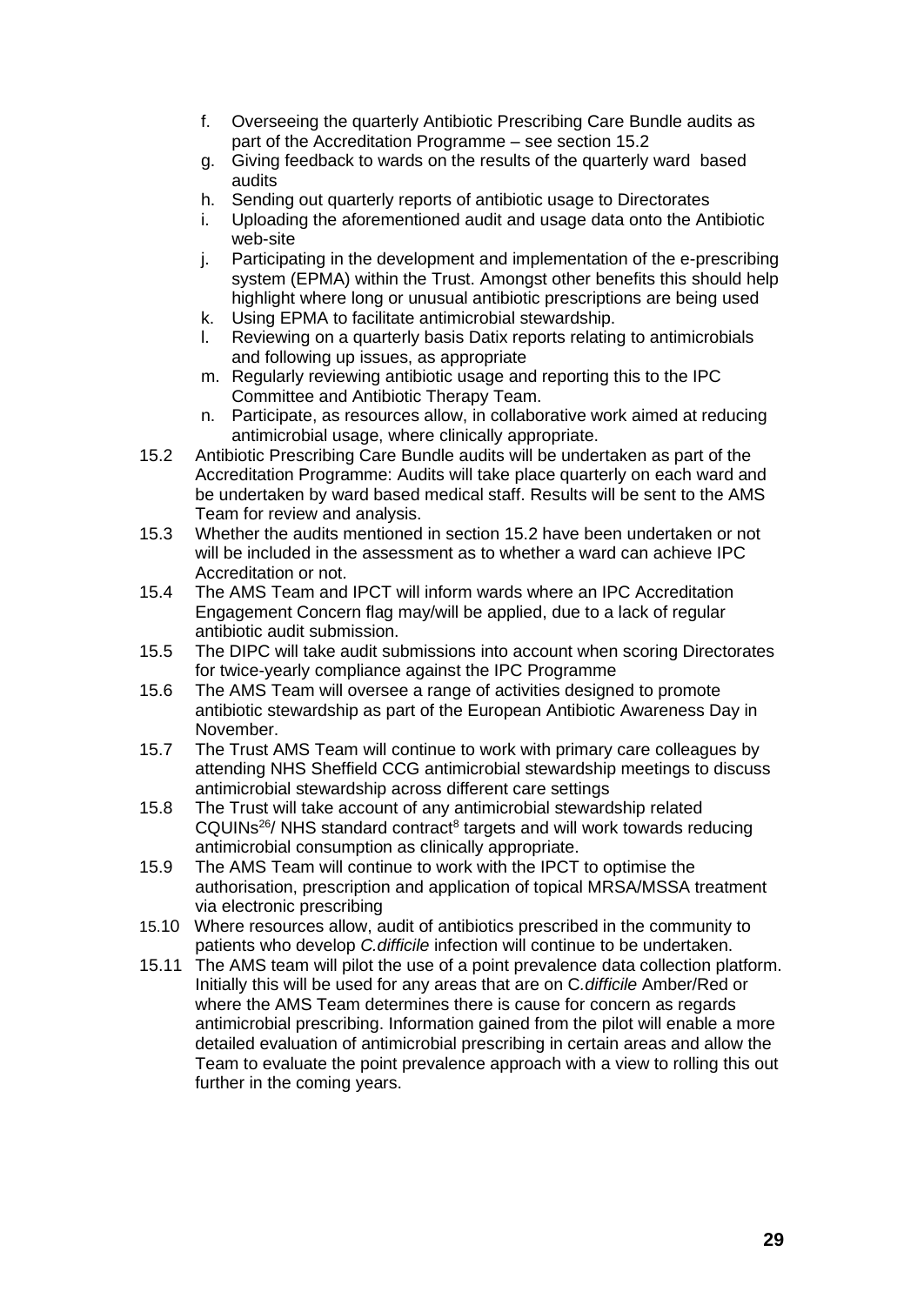#### **16. Decontamination of Medical Devices and Patient Shared Equipment**

- 16.1 The Decontamination Management Group will continue to review and optimise the decontamination of medical devices and patient shared equipment.
- 16.2 The focus will continue to be on:
	- a) Monitoring infection prevention and control risks for the equipment reprocessed by Sterile Services Supercentre, Steris IMS
	- b) Optimising, and overseeing the, decontamination and storage of flexible endoscopes
	- c) Advising on the decontamination of re-usable medical devices and patient shared equipment to all clinical areas
- 16.3 The Chemical Review Group (sub-group of the DMG) will continue to review the agents and products used for decontamination purposes across the Trust. This is to ensure these are appropriate as regards efficacy and compatible with the equipment and devices on which they are used. Other issues reviewed by the Group include, health & safety, consistency of approach, governance and cost.
- 16.4 Nurse Directors and Matrons should review whether decontamination of medical devices is taking place in their areas. All decontamination processes for high-risk equipment should take place in a centralised decontamination unit with trained staff unless specifically authorised by the Decontamination Management Group. If decontamination is taking place without authorisation, these situations should be referred to the Decontamination Management Group for review.
- 16.5 Decontamination of ward/department/service equipment will be audited via the appropriate module of the IPC Accreditation Programme. This will include both acute and community settings.
- 16.6 Beds, commodes and patient equipment e.g. infusion pumps should be cleaned as per protocol.
- 16.7 Items designated as 'single use' by the manufacturer are not re-used/reprocessed. This applies, not only to sterile items, but any piece of kit that the manufacturer deems to be single use
- 16.8 In both acute and community settings, scissors used for managing patient dressings, wounds etc. should be a) 'single use' or b) 'single patient use' and sent for sterilisation between uses
- 16.9 The IPCT will continue to work with Community Services staff to optimise the facilities available for the decontamination of items used by staff in community settings. Where no suitable facilities can be provided, the IPCT will provide local guidance for specific equipment.
- 16.10 The IPCT, Microbiology department, Clinical Engineering and Cardioperfusionists will continue to work with local and national colleagues to appropriately decontaminate and monitor the heater/ cooler units used during cardiothoracic surgery.
- 16.11 The IPCT & Decontamination Management Group will continue to review and advise on, the use of ultra-violet light as an option for environmental decontamination, as an adjunct to hydrogen peroxide misting.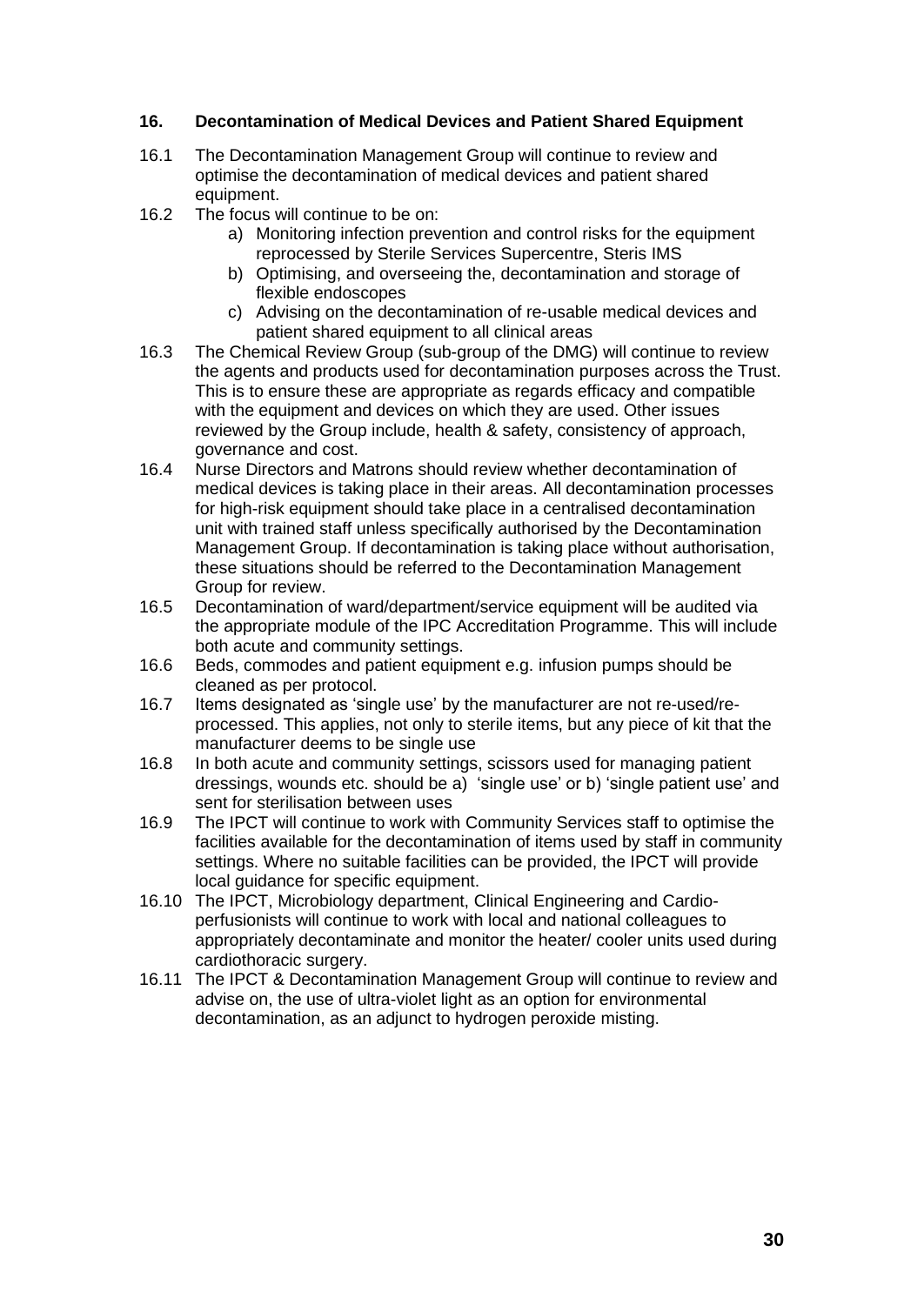## **17. Environmental, Cleaning, Water, Waste and Ventilation Issues**

#### **Environment**

- 17.1 The Board of Directors, TEG, Chief Nurse's Office and DIPC will continue to optimise cleaning of the environment and to include the IPCT in decisions in this area.
- 17.2 The oversight of the refurbishment programme and the environmental cleaning standards and protocols for the Trust, will be considered by the Patient Experience Committee (PEC) which is chaired by the Deputy Chief Nurse.
- 17.3 The PEC will take note of issues raised at the PLACE inspections and take appropriate action.
- 17.4 Requests by wards/departments/services for upgrades, refurbishments etc. will be discussed and prioritised by the PEC. Environmental issues brought to light by the Covid-19 pandemic, will be considered when planning any upgrades, refurbishments or new-build facilities.
- 17.5 The programme of essential maintenance developed by the Estates department will continue, in both acute and community settings. Whilst this work is being carried out cleaning and minor upgrade work will take place, as appropriate.
- 17.6 Estates will ensure that all relevant Estates policies explicitly contain information regarding co-operation, communication and liaison with the IPCT

#### Cleaning

- 17.7 The IPCT will continue to participate as appropriate in the PLACE inspections
- 17.8 The Trust will work towards compliance with the National Cleaning Standards
- 17.9 The Community Based Services IPC Clinical Leads Group will continue to review the cleaning standards and frequencies within the facilities used by community based services, and agreed standards for going forwards. It is recognised that setting and maintaining standards in areas that are shared by STH services with other providers is problematic.
- 17.10 The IPCT, Facilities, Estates and clinical staff will continue to use and promote the agreed protocols for
	- a) The appropriate cleaning of radiators
	- b) The appropriate cleaning of ventilation grills
	- c) Fans
	- in acute and community settings
- 17.11 Facilities and clinical staff will continue to use and promote the agreed protocols for
	- a) Daily cleaning of bed spaces and bays, including where a patient is being managed in a bay with barrier precautions
	- b) Thorough cleaning of bed spaces, bays and single rooms vacated by patients with alert organisms (especially *C. difficile* and norovirus) or diarrhoea. This should ensure that all items, surfaces etc. are cleaned appropriately and may include the use of steam cleaners. Those responsible for each task should be aware of their role and undertake the tasks appropriately.
	- c) Cleaning of commodes/toilet seat raisers
- 17.12 Patient beds will be cleaned as per protocol. In summary,
	- a) Each bed should have the visible surfaces cleaned after every discharge
	- b) Each bed should have a full clean after being used by a patient requiring barrier precautions; a label on the bed should indicate that this has occurred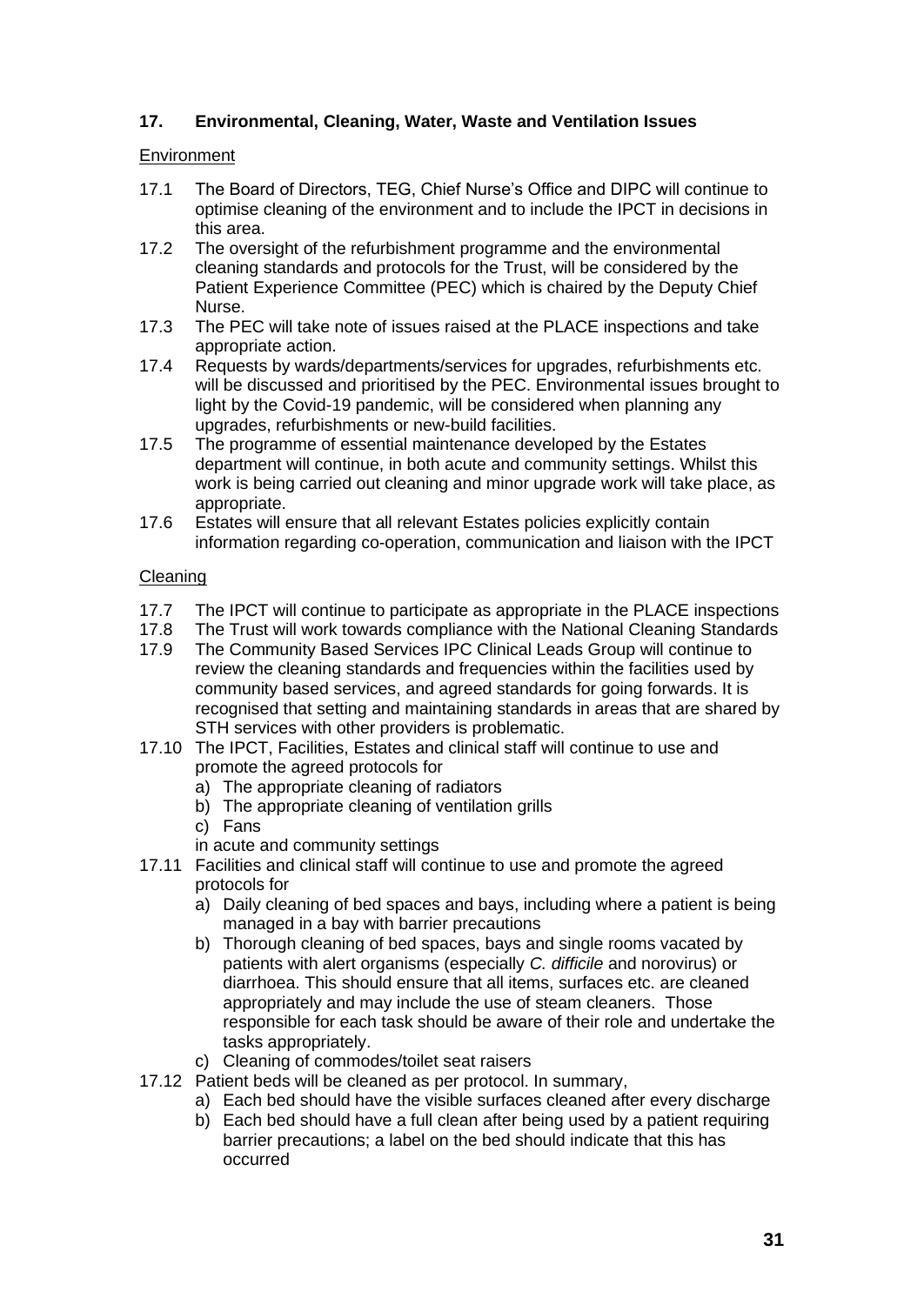- c) Each bed should have a full clean at least monthly a label on the bed should indicate that this has taken place
- 17.13 The trolleys used to transport/store items to and from the Steris Sterile Services Facility (SSSF) to the Trust and onwards to wards/departments/ services will be cleaned after each delivery cycle.
	- a) Trolleys used to transport items to and from the SSSF to the Trust are the responsibility of Steris
	- b) Trolleys used within the Trust are the responsibility of the distribution team. Clarification will be made as to whose responsibility it is to ensure cleaning of these trolleys occurs
- 17.14 The Domestic Services ward/department/services cleaning schedules include the cleaning of ceiling ventilation grills as per the agreed protocol
- 17.15 Wheelchairs should be decontaminated and maintained as follows:
	- a) Surface wiped with detergent wipes or chlorine-based disinfectants between each patient e.g. Tristel Fuse
	- b) Have a full weekly clean using chlorine-based disinfectants e.g. Tristel Fuse

c) Annual service plus any maintenance required in between services This is the responsibility of the Portering service for pool chairs. Where wards/departments/services own or keep/store chairs within their ward/department/service, the above becomes their responsibility

- 17.16 Senior and supervisory staff will promote the protocols in sections 17.10 to 17.15 amongst their staff; this applies in both acute and community settings
- 17.17 The IPCT, Facilities, Estates and clinical staff will continue to work together to provide a hydrogen peroxide vapour misting service as and when necessary as determined by the IPCT. This may be required after areas have been refurbished or deep cleaned, post a cluster of cases of *C.difficile* or individual rooms that have been vacated by patients with particular infections. Where appropriate, an ultra-violet clean (UVc) is used as an option for environmental decontamination, as an adjunct to hydrogen peroxide misting.
- 17.18 Domestic Services will ensure that disposable mops are not re-used and that re-usable mop-heads are laundered centrally; not at ward/department level. Similarly in Community buildings that are covered by STH, Domestic Services will ensure that disposable mops are not re-used and that re-usable mopheads are laundered in the dedicated washing machines allocated on site.
- 17.19 String pulls in toilets should have a plastic cover
- 17.20 All areas should determine who is responsible for the regular cleaning of patient trolleys used in their area and ensure these items are regularly and appropriate cleaned
- 17.21 Where available, all computer keyboards in clinical areas should have keyboard covers. Whether keyboards have a cover or not, they should be cleaned as per the Trust Computer Equipment Decontamination policy
- 17.22 Computers and other IT equipment in clinical areas should be decontaminated as per the Trust 'Computer Equipment Decontamination policy'; this includes desk top computers, lap-tops, computers on wheels, whiteboards, tablets and mobile phones
- 17.23 The IPCT will continue to work with the Digital Services and others, as appropriate, to determine the optimal protocols for decontaminating IT equipment present on, or taken into, clinical areas e.g. white boards, tablets
- 17.24 The monthly cleanliness audits undertaken by the Domestic Services department should include a senior nurse from the area being audited at least 50% of the time.
- 17.25 The IPCT will participate in the Total Bed Management Programme review to ensure infection prevention and control issues are considered.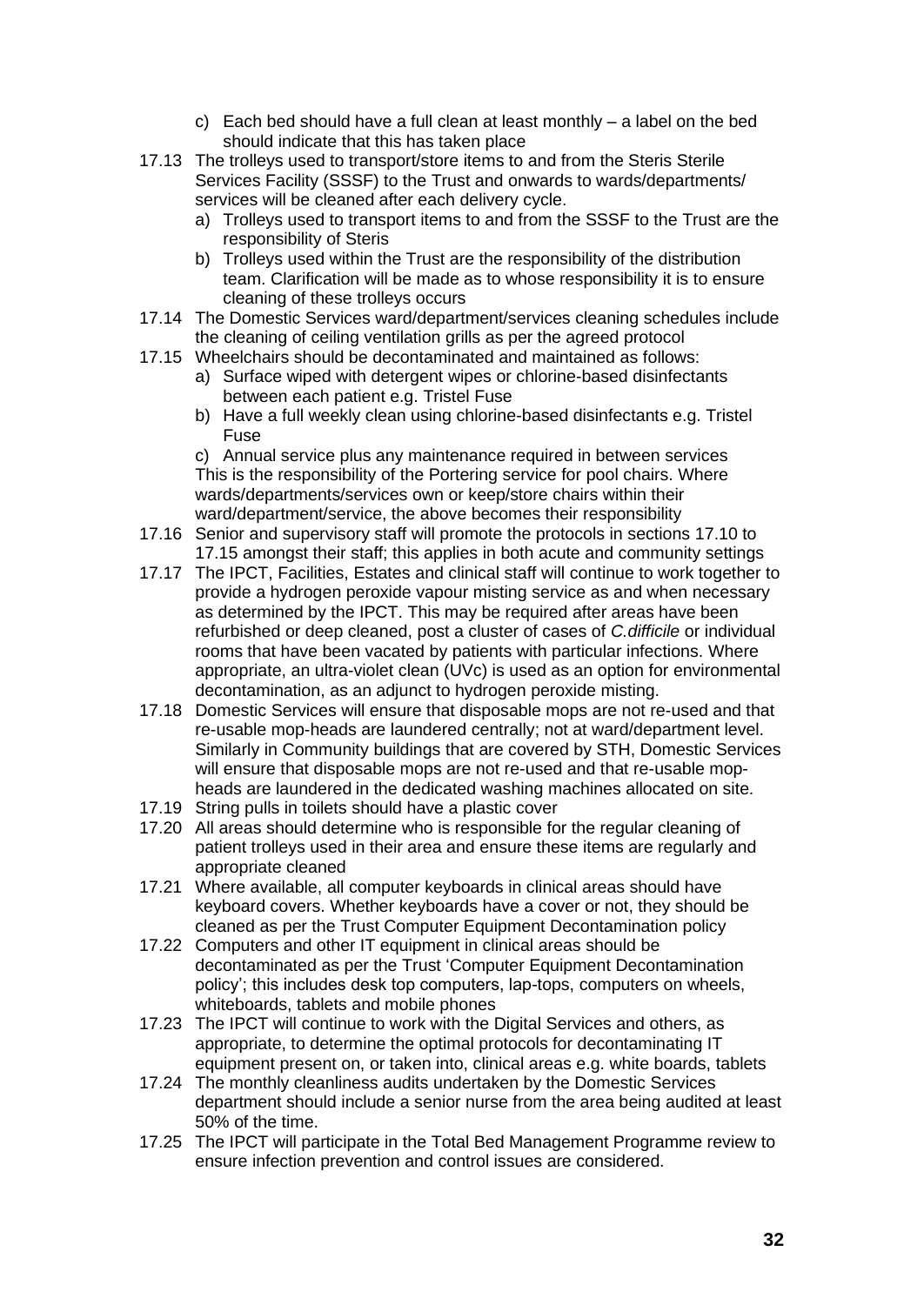- 17.26 The IPCT will continue to provide support, and audit the use of, Tristel Fuse and Jet as the detergent/disinfectant products for environmental cleaning/disinfection within acute Trust services
- **Water**
- 17.27 Infrequently used water outlets will be flushed daily for two minutes in accordance with the Trust Legionella policy. This will be undertaken by Domestic Services staff but it is the responsibility of senior nursing staff in each area to ensure that this has been done and recorded.
- 17.28 The Water Quality Steering Group will continue to review and progress options for delivery and assurance of this water outlet flushing. The first element of this is the Trust-wide roll-out of water outlet inventory, which will continue into 2022/23; see section 1.23
- 17.29 The Trust will aim to provide a hand washing station at all ward entrances. These will be installed during capital schemes or ward refurbishment. The most appropriate option will be chosen based on the ward/entrance layout.
- 17.30 As recommended by the DH<sup>14</sup>, the Trust has a Water Safety Plan which covers various aspects of water quality including managing the risk of *Pseudomonas spp*. This Plan is overseen by the Water Quality Steering Group. In summary the Water Safety Plan includes:
	- Protocols to ensure that the water distribution system and outlets are appropriately maintained and managed to reduce the risk of stagnation and contamination
	- Local cleaning protocols for hand wash sinks to reduce the likelihood of outlet contamination i.e. taps are cleaned prior to the rest of the sink
	- Assessments as necessary of the risk of *Pseudomonas spp*. to various patient groups and this is used as a basis for advice on the issues below
	- Advice on the use of tap water for washing, bathing and showering patients i.e. in high risk units only water from outlets tested as pseudomonas free should be used for these tasks.
	- Advice on the use of hand-wash basins and disposal of used water i.e. hand wash sinks should not be used for any other tasks and used/dirty water should not be disposed of via hand wash sinks. Exceptionally, where a risk assessment has determined that water used to wash patients is best disposed of via the hand wash sinks, the sink must be cleaned each time this occurs
	- Monitoring of clinical isolates of *P.aeruginosa* as an alert organism
	- A programme for 6 monthly-testing of outlet water for *P.aeruginosa* on high risk units
	- Plans for managing patients and the water system in the event of pseudomonas positive water samples
	- IPCT, Estates, Microbiology and Clinical staff will undertake the various actions required of them within this Plan.

# Waste

- 17.31 All wards/departments/services should comply with the Trust Waste Policy
- 17.32 Clinical and allied health professionals should be provided with colour copies of the latest version of the Waste Times training update to facilitate compliant healthcare waste segregation.
- 17.33 Clinical areas should have at least one Waste Champion who has attended one of the monthly half-day Waste Champions training courses (course LD9001 bookable via PALMS) within the past two years
- 17.34 Clinical areas undertake an annual eCAT (or any subsequent quality/ governance initiative that replaces it) waste management self-audit / review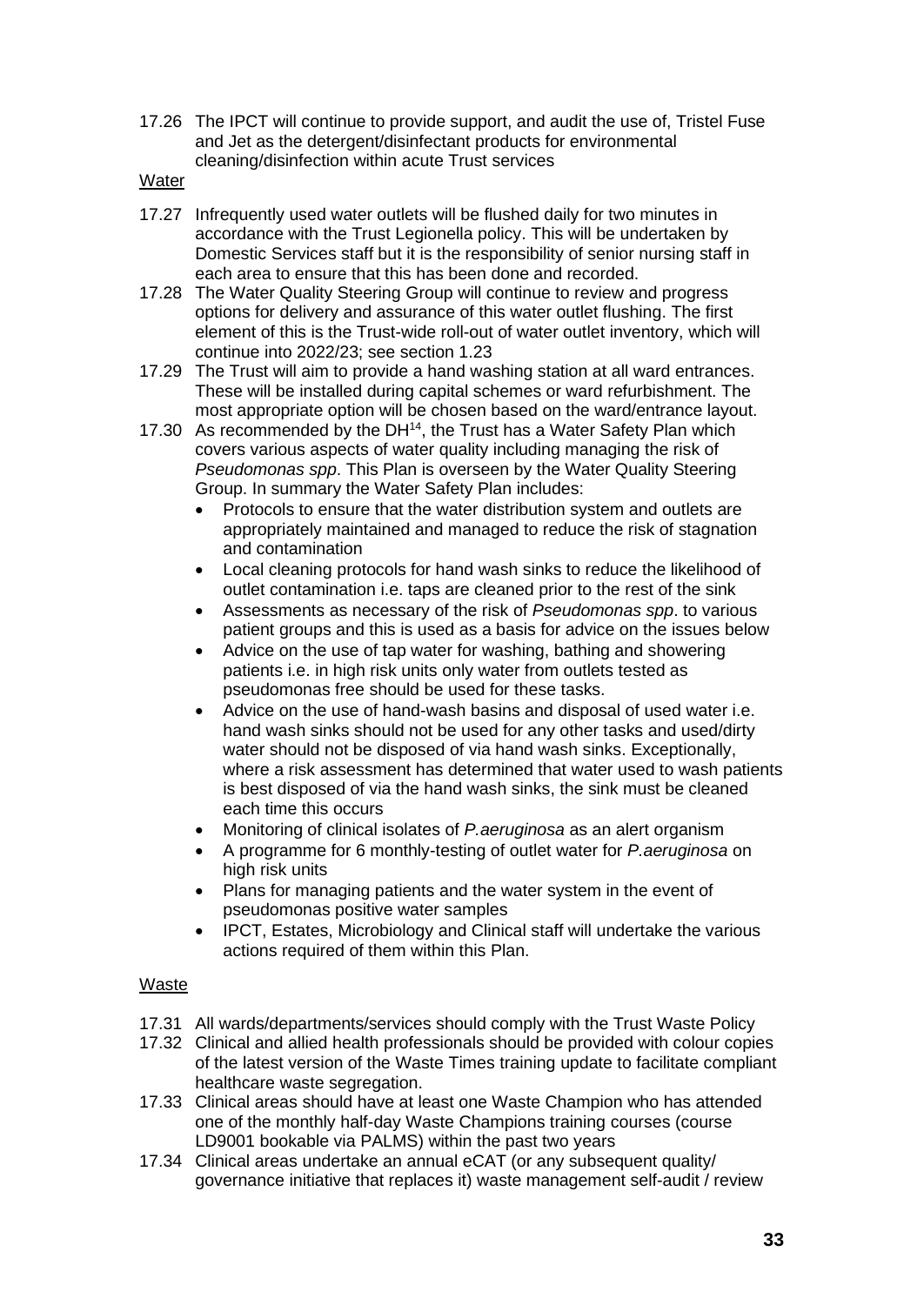and act on its findings and report scores on eCAT (see above) or to their governance lead.

- 17.35 Clinical departments ensure areas/spaces are equipped with sufficient waste pedal bins and healthcare waste containers to achieve compliant waste segregation.
- 17.36 Clinical managers check staff under their responsibility are reading/acting on the latest version of the Waste Times and segregating healthcare wastes compliantly.
- 17.37 Areas caring for Covid patients should follow the waste segregation guidance in the 'Waste Segregation Matrix for Covid' document, which is available via PALMS.

#### Ventilation

- 17.38 The Ventilation Safety Group (VSG) oversees all decisions affecting the resilience, safety and integrity of the ventilation systems and associated equipment across the Trust. This includes 'major' air handling units and standalone 'air purifiers'.
- 17.39 The VSG gains assurance that risks relating to the operation of ventilation systems have been identified and has oversight of the implementation and management of these risks.
- 17.40 The VSG receives and critically analyses reports on Trust ventilation systems.
- 17.41 The VSG approves new/changes to policies, guidance and procedures relating to the management of the Trust ventilation systems and oversees the implementation of new legislation, regulatory requirements, and guidance from national or other bodies.
- 17.42 The VSG and IPC Team work together to identify the most appropriate ventilation requirements for all areas in respect to reducing infection risk to staff, patients and visitors. Where appropriate, risk assessments and mitigation measures are agreed and any remaining risks identified on the Trust risk register.
- 17.43 The IPCT will provide historical data on norovirus outbreaks within STH to the VSG to help in prioritising work on ward environments
- 17.44 The Estates Ventilation Operational Group manages the operational aspects of the maintenance, monitoring and upgrading/installation of the Trust ventilation systems.
- 17.45 The ventilation systems mentioned above include the ventilation within the operating theatre complexes across the Trust.
- 17.46 Where air purifiers are placed in clinical areas to reduce the infection risk, these should be left running 24/07 and not turned off, unless agreed by the IPC Team

#### **18. Education, Training and Personal Protective Equipment (PPE)**

#### Education and Training

- 18.1 All staff should receive appropriate, documented infection prevention and control training and education at induction and updates as determined within the Trust training needs analysis document. The update frequency will vary from 1 to 3 years depending on the role of the member of staff.
- 18.2 This training will be part of the wider Trust mandatory training programme
- 18.3 The IPCT will review the infection prevention and control training needs analysis documents, annually
- 18.4 Assurance of compliance with the standard in section 18.1 will be undertaken by the Learning and Development department using the PALMS system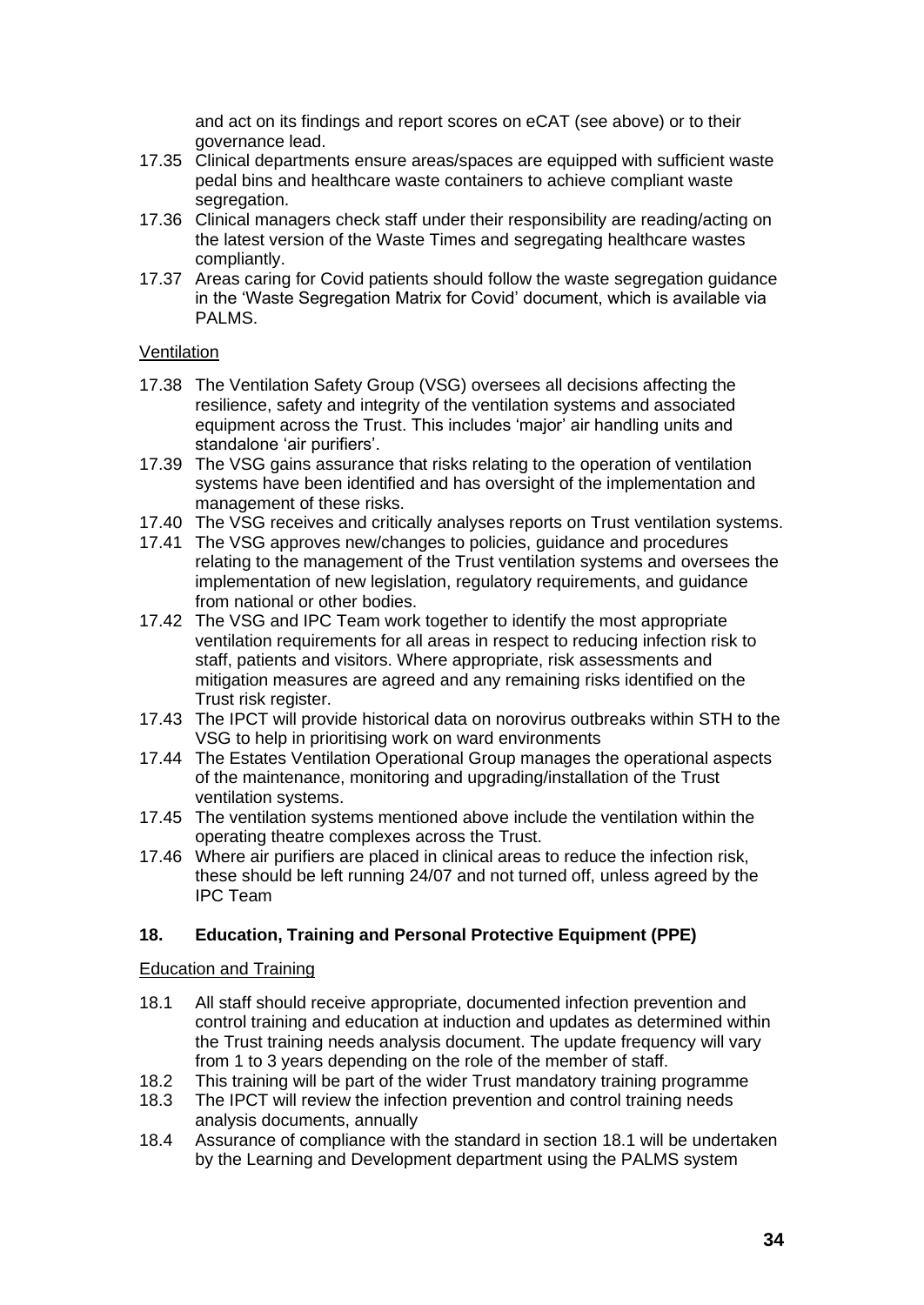- 18.5 The IPC annual refresher e-learning package is available on the Trust elearning site and is available for all staff to access and use.
- 18.6 The current IPC induction e-learning is no longer in a supportable format. New starters will be required to access and complete the annual refresher instead. The Trust and IPCT will work together to determine a way forwards to enable the creation of a replacement package.
- 18.7 All new staff should complete the appropriate IPC e-learning material (see section 18.6) within six months after starting employment. Staff will generally undertake this via the e-learning site. However, the material can be presented by Educators in alternative formats to groups of staff as long as this is documented and added to PALMS
- 18.8 All staff should complete the annual refresher IPC e-learning material within 2022/23 or at the frequency defined in the training needs analysis for the staff member's role. Staff will generally undertake this via the e-learning site. However, the material can be presented by Educators in alternative formats to groups of staff as long as this is documented and added to PALMS.
- 18.9 The IPCT will review and update the annual refresher course annually, as appropriate
- 18.10 The IPCT will investigate adding in PPE donning and doffing and for testing/checking videos into the annual refresher course.
- 18.11 The IPCT will participate in the review of mandatory training being undertaken by the Learning and Development Team.
- 18.12 The IT and Learning and Development departments will work with the IPCT to facilitate the above goals.
- 18.13 Hand hygiene training will be undertaken at the generic Trust induction. Training will also be given on a risk assessment basis, as determined by audit and review results undertaken as part of the IPC Accreditation Programme or following identification of clusters of infection.
- 18.14 The IPCT will provide training for staff in how to undertake infection prevention and control audits. This issue will be included in certain Link Worker training days.
- 18.15 The IPCT will continue to provide Link Worker training days covering issues relevant to both experienced and less experienced staff
- 18.16 The IPCT continually review the education and training provided by the IPCT to determine which should continue, which should cease and which should continue in a modified format. The use of ward/department based 'Bite-Sized' educational sessions will be promoted.
- 18.17 Directorates will consider where infection prevention and control patient education may be appropriate in managing their own condition and provide this where applicable e.g. haemodialysis, chronic wounds, urinary catheters, intravenous access devices (see sections 14.13, 14.19). This is more likely, although not confined to, situations where the patient has a chronic condition or where patients are discharged home with devices in situ.

#### Personal Protective Equipment

- 18.18 The IPCT will focus on re-emphasising optimal use of PPE throughout the Trust. This topic will be included in IPC Link Worker training days. In addition, teaching sessions will be undertaken within key wards/departments/services where a need for improvement in practice has been noted by reviews, inspections or audits. Sessions will include medical, nursing, ancillary, therapy and domestics services as appropriate.
- 18.19 The IPCT will continue to work with colleagues to develop Trust-wide 'barrier precaution' signage that dovetails with the 'PPE levels' document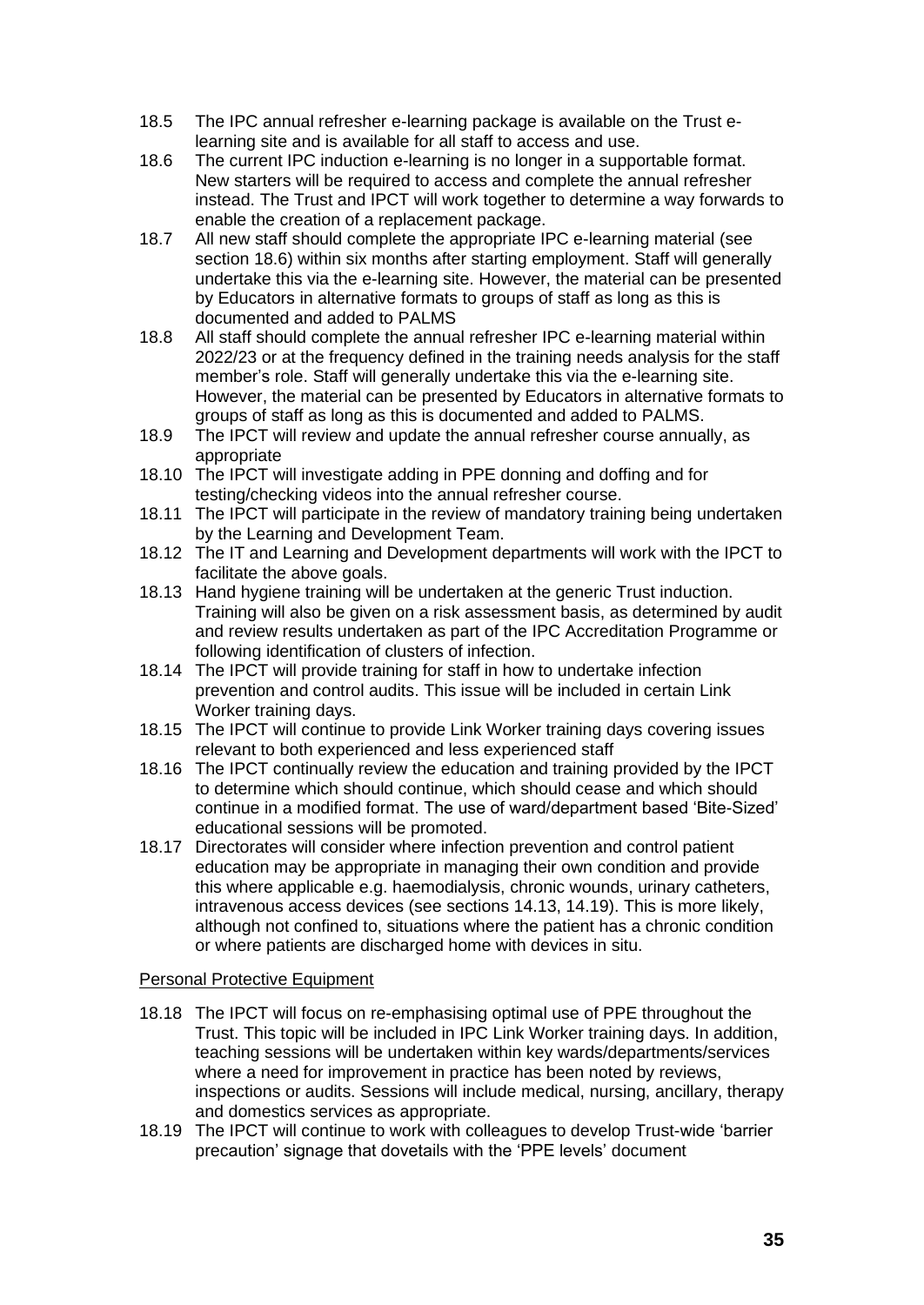- 18.20 Wards and SPARC should use the standard Trust signage to indicate barrier precautions are required. Use of alternative signs should be agreed with the IPCT
- 18.21 The Trust will continue to optimise FFP3 mask availability and fit testing for staff
- 18.22 The Trust will continue to provide alternative options for staff, who cannot successfully fit-test with an FFP3 mask, should they need to undertake tasks where such protection is required. Where staff are unable to successfully fittest for a range of FFP3 masks, an alternative method of protection will be determined for that individual e.g. powered hoods. Alternatively, such staff should not carry out procedures where respiratory protection is required.
- 18.23 All areas will undertake a risk assessment of which staff may reasonably be expected to wear FFP3 masks (for whatever reason) during the course of their normal duties and implement a fit testing programme for the staff concerned. This may be undertaken by Directorate Clinical Educators or within the central Trust fit-testing facility.
- 18.24 A record of respiratory protection fit-testing and training will be recorded for each staff member.
- 18.25 The Trust will work towards a suitable system for recording staff fit-testing training which is centrally and easily available.
- 18.26 FFP3 mask fit testing may need to be expanded to a wider group of staff during outbreaks of certain respiratory viruses.
- 18.27 In the light of experience gained during the Covid-19 pandemic, the Trust will review the pathways for identifying which staff require respiratory protection, where and how they are tested, options available for them and recording of the above.
- 18.28 The IPCT, Facilities and Clinical Directorates will work together to investigate and pilot options for re-usable PPE, to enable a more sustainable and resilient healthcare economy both local and nationally; see also section 20.9

#### **19. Communication, Information and Information Technology**

- 19.1 The Trust will keep under review the information, including infection prevention and control information, required to be displayed at ward entrances and on the Trust web-site.
- 19.2 The IPCT will work with the Trust to provide infection prevention and control information and data for display on notice boards, web-sites etc. as required.
- 19.3 The latest Trust IPC Report and IPC Programme will be on the Trust internet site.
- 19.4 The Communications and IPC Teams will liaise to discuss updating the infection prevention and control information on the Trust internet site.
- 19.5 Currently no infection prevention and control information is required to be displayed at ward/department/service level but, where areas choose to display such information, this will be in an enclosed display cabinet (or other suitably cleanable format), and be updated regularly, as appropriate..
- 19.6 The IPCT will continue to work with those planning, developing and implementing the information technology programme, in particular Digital Services, to ensure that, where possible, these developments will facilitate the infection prevention and control agenda
- 19.7 Specific issues identified to date to be addressed include:
	- Evaluating the recently developed electronic peripheral cannula care form within the electronic Nursing Care Plan, see section 7.32
	- On-going participation in the development and promotion of electronic Patient Care plans to replace Nursing Care Guidelines
	- Digitalising the IPC Programme and quarterly compliance returns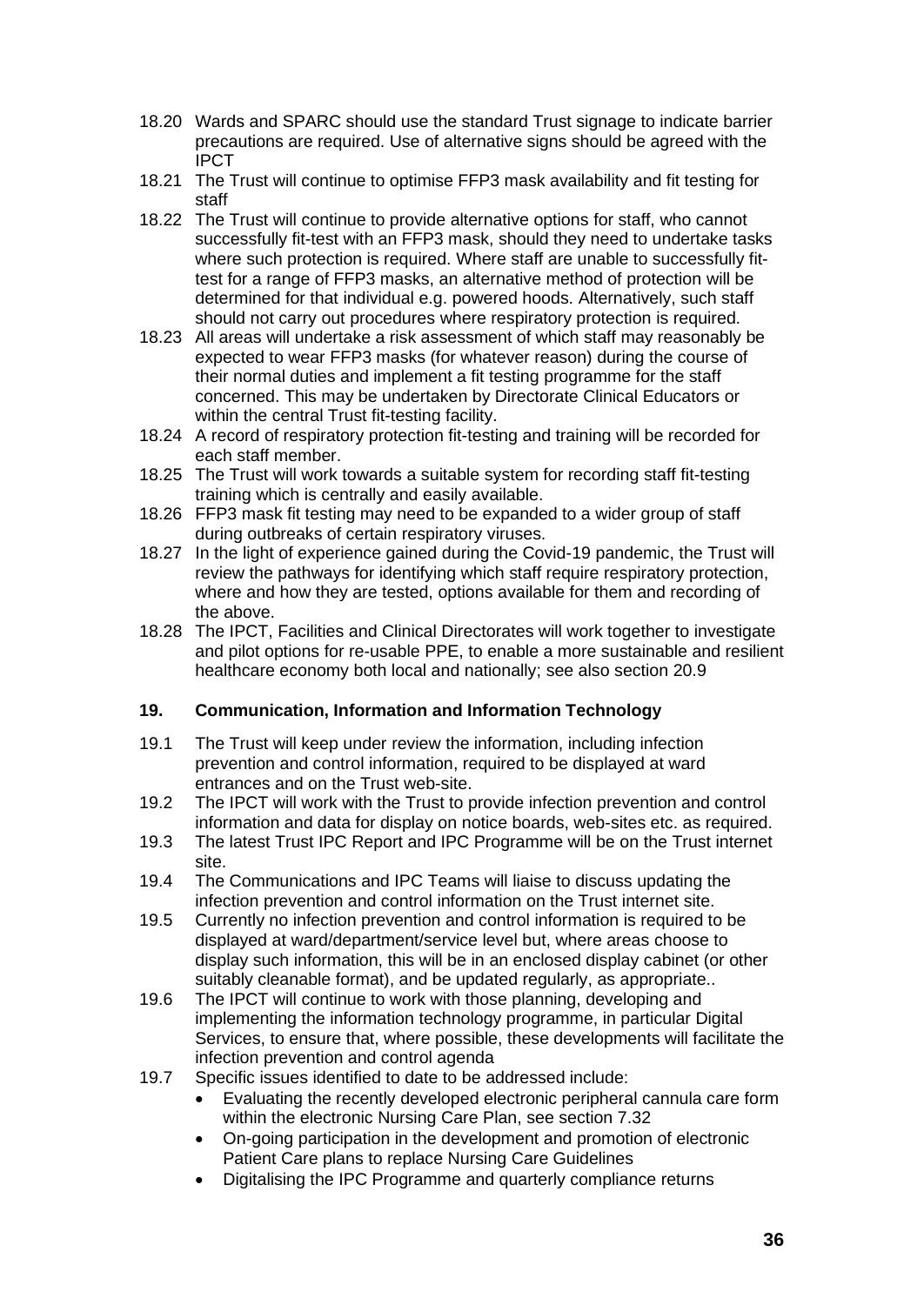- 19.8 Hand Hygiene Campaign see section 13.7
- 19.9 The Trust will continue to work with the Sheffield Clinical Commissioning Group and Sheffield Health and Social Care Trust IPC Teams to investigate the options for providing medical microbiology and infection prevention and control support to these areas. This will be dependent on both financial and personnel resource constraints.

## **20. Research, Service Evaluations, Studies and Assessments**

- 20.1 The Trust will look to participate in infection prevention and control related research, service evaluations, studies and assessments as such opportunities arise, funding and personnel permitting.
- 20.2 The IPCT will continue to take human factors into account when developing policies, protocols, strategies and initiatives. This is on-going and an iterative process and will include the development of the new pictorial Levels of PPE/barrier signage and the development of quick reference guides for staff to use, standardisation of cleaning products, commodes etc. across STH.
- 20.3 The Microbiology department will continue to investigate the typing capability of the in-house MALDI machine versus sending isolates to reference laboratories for typing.
- 20.4 The Trust has joined the 'COMBACTE' initiative and will participate, as appropriate, in studies overseen by this group.
- 20.5 The ID and Virology Departments will continue to develop a pilot PPE training package at the Sim Suite at Mexborough/Montague for staff managing patients with suspected HCID pathogens. This will use the 'Violet Mark 2' system developed by Trust staff in conjunction with HSE.
- 20.6 As part of the HCID National Network, analyse the results of the work undertaken previously as regards optimal PPE for the long-term care of confirmed HCID patients.
- 20.7 The IPCT will work with Sheffield University on any IPC projects which form part of the NIHR capital Antimicrobial Resistance grant.
- 20.8 The Trust will continue to participate, as appropriate, in Covid-19 infection prevention and control related research studies.
- 20.9 The IPCT, Facilities and Clinical Directorates will work together to investigate and pilot options for re-usable PPE, to enable a more sustainable and resilient healthcare economy both locally and nationally; see 18.28
- 20.10 The Trust will continue to participate in a multicentre evaluation of the role of procalcitonin in relation to antimicrobial stewardship during the Covid pandemic.
- 20.11 The Trust is investigating options for establishing closer links with trusts in Hull and Leeds from a research perspective, to enable multicentre observational work to be undertaken; this will have the potential to include infection prevention and control related research.

#### **Written by Dr C Bates on behalf of the Infection Prevention and Control Committee March 2022**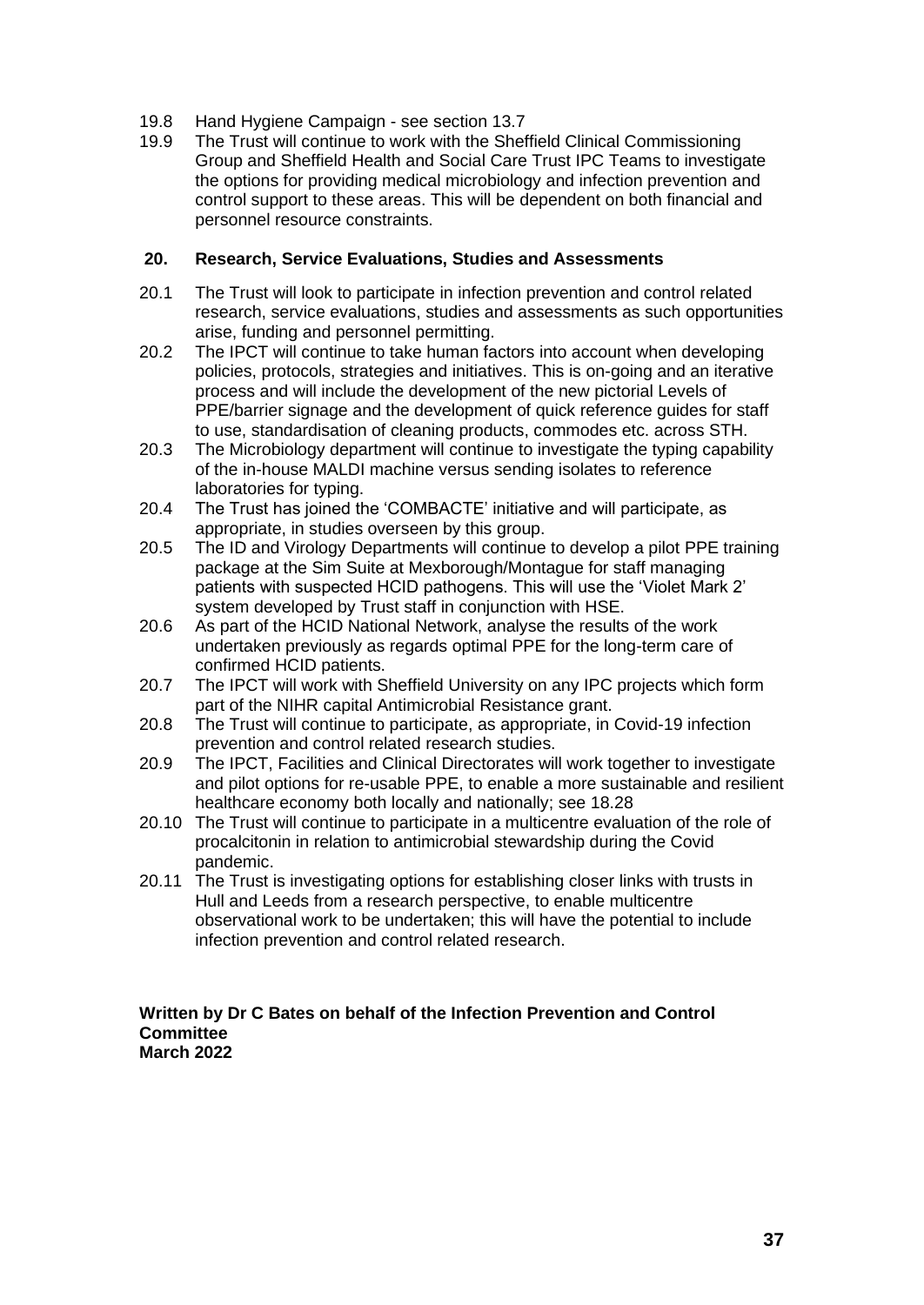## **References:**

- 1. Infection Prevention Society/NHS Improvement: High Impact Interventions, Care Processes to Prevent Infection; 4th edition of Saving Lives:
- 2. Saving Lives: A delivery programme to reduce Healthcare Associated Infection (HAI) including MRSA.
- [http://webarchive.nationalarchives.gov.uk/20120118164404/http://hcai.dh.gov.uk/](http://webarchive.nationalarchives.gov.uk/20120118164404/http:/hcai.dh.gov.uk/)
- 3. NICE (2012) Infection Prevention and Control of healthcare-associated infections in primary and community care<https://www.nice.org.uk/guidance/cg139>
- 4. NICE (2014): Infection Prevention and Control <https://www.nice.org.uk/guidance/qs61>
- 5. NICE (2016): Prevention and Control of healthcare-associated Infections organisational aspects <https://www.nice.org.uk/guidance/qs113>
- 6. EPIC 3 National evidence based guidelines for preventing HCAIs [epic3: National Evidence-Based Guidelines for Preventing Healthcare-Associated](https://www.ncbi.nlm.nih.gov/pmc/articles/PMC7114876/)  [Infections in NHS Hospitals in England \(nih.gov\)](https://www.ncbi.nlm.nih.gov/pmc/articles/PMC7114876/)
- 7. Health and Social Care Act 2008: Code of Practice for the Prevention and Control of Infections and related Guidance [https://www.gov.uk/government/publications/the-health-and-social-care-act-2008](https://www.gov.uk/government/publications/the-health-and-social-care-act-2008-code-of-practice-on-the-prevention-and-control-of-infections-and-related-guidance) [code-of-practice-on-the-prevention-and-control-of-infections-and-related-guidance](https://www.gov.uk/government/publications/the-health-and-social-care-act-2008-code-of-practice-on-the-prevention-and-control-of-infections-and-related-guidance)
- 8. NHS England NHS Contract <https://www.england.nhs.uk/nhs-standard-contract/>
- 9. Care Quality Commission registration Standards <http://www.cqc.org.uk/content/regulations-service-providers-and-managers>
- 10. Duty of Candour information <http://www.cqc.org.uk/content/regulation-20-duty-candour>
- 11. Advisory Committee on Antimicrobial Resistance and Healthcare Associated Infection (ARHAI). [https://www.gov.uk/government/groups/advisory-committee-on-antimicrobial-](https://www.gov.uk/government/groups/advisory-committee-on-antimicrobial-resistance-and-healthcare-associated-infection)

[resistance-and-healthcare-associated-infection](https://www.gov.uk/government/groups/advisory-committee-on-antimicrobial-resistance-and-healthcare-associated-infection)

- 12. DH MRSA updated screening guidance [https://www.gov.uk/government/uploads/system/uploads/attachment\\_data/file/345144](https://www.gov.uk/government/uploads/system/uploads/attachment_data/file/345144/Implementation_of_modified_admission_MRSA_screening_guidance_for_NHS.pdf) [/Implementation\\_of\\_modified\\_admission\\_MRSA\\_screening\\_guidance\\_for\\_NHS.pdf](https://www.gov.uk/government/uploads/system/uploads/attachment_data/file/345144/Implementation_of_modified_admission_MRSA_screening_guidance_for_NHS.pdf)
- 13. *Clostridioides difficile* Infection: How to Deal with the Problem [https://www.gov.uk/government/publications/clostridium-difficile-infection-how-to-deal](https://www.gov.uk/government/publications/clostridium-difficile-infection-how-to-deal-with-the-problem)[with-the-problem](https://www.gov.uk/government/publications/clostridium-difficile-infection-how-to-deal-with-the-problem)
- 14. Safe Water in Healthcare premises (HTM 04-01) [https://www.gov.uk/government/publications/hot-and-cold-water-supply-storage-and](https://www.gov.uk/government/publications/hot-and-cold-water-supply-storage-and-distribution-systems-for-healthcare-premises)[distribution-systems-for-healthcare-premises](https://www.gov.uk/government/publications/hot-and-cold-water-supply-storage-and-distribution-systems-for-healthcare-premises)
- 15. UK Health Security Agency (UKHSA) guidance on detection, management and control of carbapenemase-producing Enterobacteriacaea [https://www.gov.uk/government/collections/carbapenem-resistance-guidance-data](https://www.gov.uk/government/collections/carbapenem-resistance-guidance-data-and-analysis)[and-analysis](https://www.gov.uk/government/collections/carbapenem-resistance-guidance-data-and-analysis)
- 16. Managing and preventing outbreaks of Gram-negative infections in UK neonatal units published in Archives of Diseases in Childhood Arch Dis Child Fetal Neonatal Ed. 2013 Nov;98(6):F549-53. doi: 10.1136/archdischild-2012-303540. Epub 2013 Jun 21. Review.
- 17. UK Health Security Agency (UKHSA) guidance on Norovirus <https://www.gov.uk/government/collections/norovirus-guidance-data-and-analysis>
- 18. UK Health Security Agency (UKHSA) guidance on Ebola [https://www.gov.uk/government/collections/ebola-virus-disease-clinical-management](https://www.gov.uk/government/collections/ebola-virus-disease-clinical-management-and-guidance)[and-guidance](https://www.gov.uk/government/collections/ebola-virus-disease-clinical-management-and-guidance)
- 19. NHS Standard Contract 2021/22 Minimising Clostridioides difficile and Gram-negative Bloodstream Infections v1 July 2021, PAR720 [https://www.england.nhs.uk/wp-content/uploads/2021/08/B0720-nhs-standard](https://www.england.nhs.uk/wp-content/uploads/2021/08/B0720-nhs-standard-contract-21-22-minimising-clostridioides-difficile-and-gnbi-v1.pdf)[contract-21-22-minimising-clostridioides-difficile-and-gnbi-v1.pdf](https://www.england.nhs.uk/wp-content/uploads/2021/08/B0720-nhs-standard-contract-21-22-minimising-clostridioides-difficile-and-gnbi-v1.pdf)
- 20. UK Health Security Agency (UKHSA) guidance on Covid-19 <https://www.gov.uk/government/collections/wuhan-novel-coronavirus>